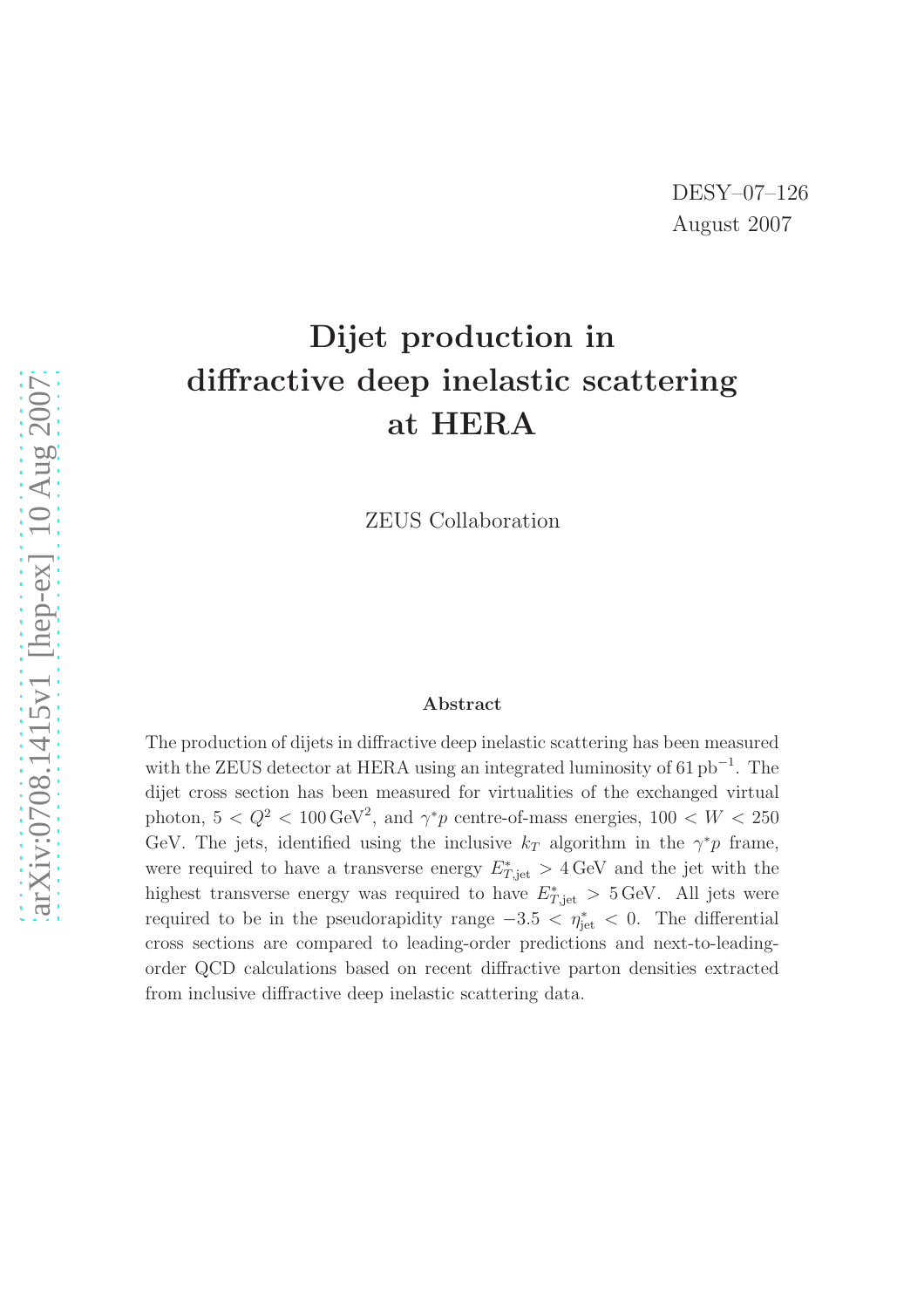### The ZEUS Collaboration

S. Chekanov<sup>1</sup>, M. Derrick, S. Magill, B. Musgrave, D. Nicholass<sup>2</sup>, J. Repond, R. Yoshida Argonne National Laboratory, Argonne, Illinois 60439-4815, USA <sup>n</sup>

M.C.K. Mattingly

Andrews University, Berrien Springs, Michigan 49104-0380, USA

M. Jechow, N. Pavel<sup>†</sup>, A.G. Yagües Molina Institut für Physik der Humboldt-Universität zu Berlin, Berlin, Germany b

S. Antonelli, P. Antonioli, G. Bari, M. Basile, L. Bellagamba, M. Bindi, D. Boscherini, A. Bruni, G. Bruni, L. Cifarelli, F. Cindolo, A. Contin, M. Corradi, S. De Pasquale, G. Iacobucci, A. Margotti, R. Nania, A. Polini, G. Sartorelli, A. Zichichi University and INFN Bologna, Bologna, Italy<sup>e</sup>

D. Bartsch, I. Brock, H. Hartmann, E. Hilger, H.-P. Jakob, M. Jüngst, O.M. Kind<sup>3</sup>, A.E. Nuncio-Quiroz, E. Paul<sup>4</sup>, R. Renner<sup>5</sup>, U. Samson, V. Schönberg, R. Shehzadi, M. Wlasenko  $Physikalisches Institut der Universität Bonn, Bonn, Germany<sup>b</sup>$ 

N.H. Brook, G.P. Heath, J.D. Morris H.H. Wills Physics Laboratory, University of Bristol, Bristol, United Kingdom <sup>m</sup>

M. Capua, S. Fazio, A. Mastroberardino, M. Schioppa, G. Susinno, E. Tassi Calabria University, Physics Department and INFN, Cosenza, Italy<sup>e</sup>

 $J.Y.$  Kim<sup>6</sup>, K.J. Ma<sup>7</sup> Chonnam National University, Kwangju, South Korea <sup>g</sup>

Z.A. Ibrahim, B. Kamaluddin, W.A.T. Wan Abdullah Jabatan Fizik, Universiti Malaya, 50603 Kuala Lumpur, Malaysia <sup>r</sup>

Y. Ning, Z. Ren, F. Sciulli

Nevis Laboratories, Columbia University, Irvington on Hudson, New York 10027 <sup>o</sup>

J. Chwastowski, A. Eskreys, J. Figiel, A. Galas, M. Gil, K. Olkiewicz, P. Stopa, L. Zawiejski

The Henryk Niewodniczanski Institute of Nuclear Physics, Polish Academy of Sciences, Cracow, Poland <sup>i</sup>

L. Adamczyk, T. Bołd, I. Grabowska-Bołd, D. Kisielewska, J. Łukasik, M. Przybycień, L. Suszycki

Faculty of Physics and Applied Computer Science, AGH-University of Science and Technology, Cracow, Poland<sup>p</sup>

A. Kotański<sup>8</sup>, W. Słomiński<sup>9</sup> Department of Physics, Jagellonian University, Cracow, Poland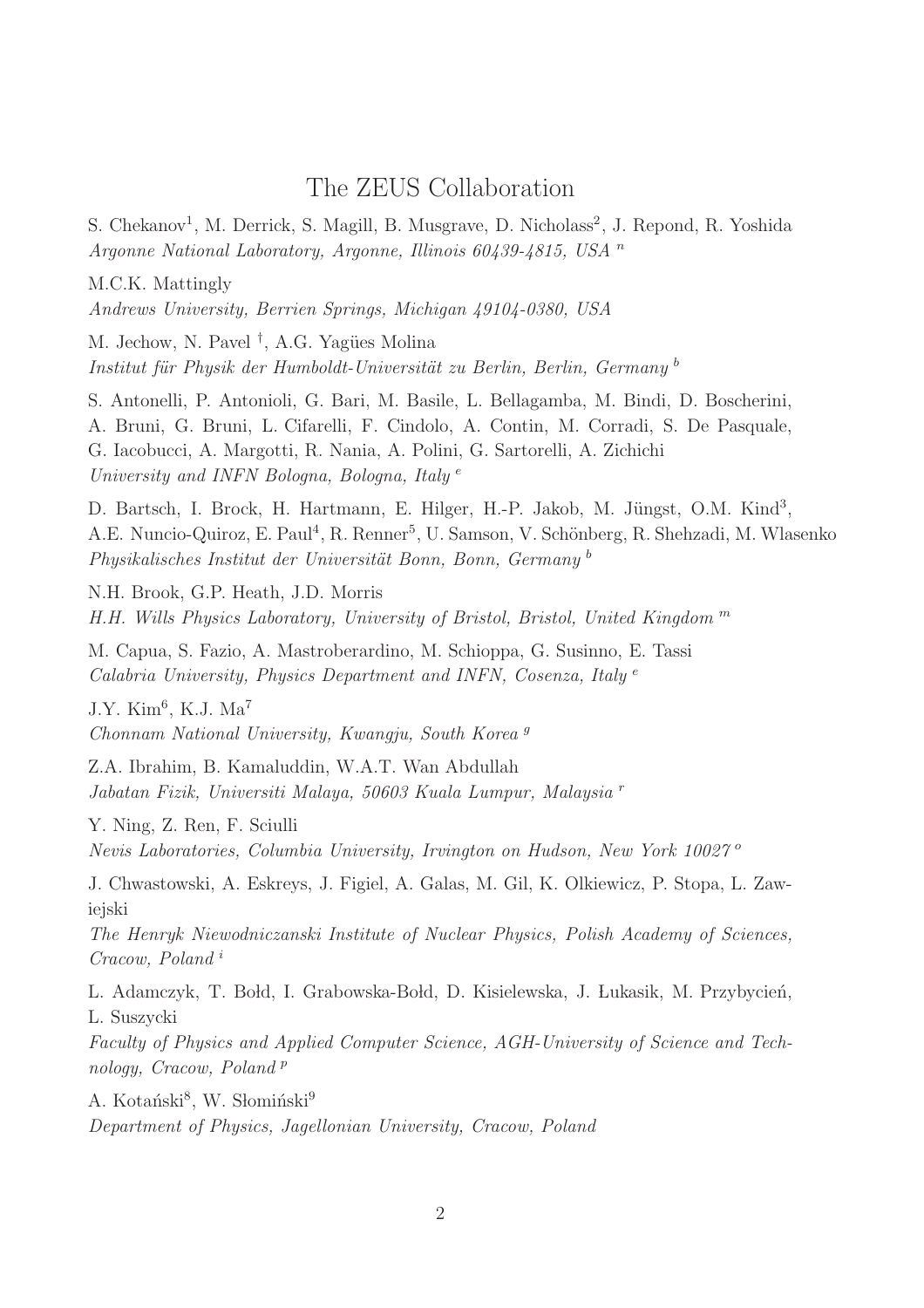V. Adler<sup>10</sup>, U. Behrens, I. Bloch, C. Blohm, A. Bonato, K. Borras, R. Ciesielski, N. Coppola, A. Dossanov, V. Drugakov, J. Fourletova, A. Geiser, D. Gladkov, P. Göttlicher<sup>11</sup>, J. Grebenyuk, I. Gregor, T. Haas, W. Hain, C. Horn<sup>12</sup>, A. Hüttmann, B. Kahle, I.I. Katkov, U. Klein<sup>13</sup>, U. Kötz, H. Kowalski, E. Lobodzinska, B. Löhr, R. Mankel, I.-A. Melzer-Pellmann, S. Miglioranzi, A. Montanari, T. Namsoo, D. Notz, L. Rinaldi, P. Roloff, I. Rubinsky, R. Santamarta, U. Schneekloth, A. Spiridonov<sup>14</sup>, H. Stadie, D. Szuba<sup>15</sup>, J. Szuba<sup>16</sup>, T. Theedt, G. Wolf, K. Wrona, C. Youngman, W. Zeuner Deutsches Elektronen-Synchrotron DESY, Hamburg, Germany

W. Lohmann, S. Schlenstedt Deutsches Elektronen-Synchrotron DESY, Zeuthen, Germany

G. Barbagli, E. Gallo, P. G. Pelfer University and INFN Florence, Florence, Italy<sup>e</sup>

A. Bamberger, D. Dobur, F. Karstens, N.N. Vlasov<sup>17</sup> Fakultät für Physik der Universität Freiburg i.Br., Freiburg i.Br., Germany  $^b$ 

P.J. Bussey, A.T. Doyle, W. Dunne, M. Forrest, D.H. Saxon, I.O. Skillicorn Department of Physics and Astronomy, University of Glasgow, Glasgow, United Kingdom <sup>m</sup>

I. Gialas<sup>18</sup>, K. Papageorgiu Department of Engineering in Management and Finance, Univ. of Aegean, Greece

T. Gosau, U. Holm, R. Klanner, E. Lohrmann, H. Salehi, P. Schleper, T. Schörner-Sadenius, J. Sztuk, K. Wichmann, K. Wick Hamburg University, Institute of Exp. Physics, Hamburg, Germany <sup>b</sup>

C. Foudas, C. Fry, K.R. Long, A.D. Tapper Imperial College London, High Energy Nuclear Physics Group, London, United King $dom^m$ 

M. Kataoka<sup>19</sup>, T. Matsumoto, K. Nagano, K. Tokushuku<sup>20</sup>, S. Yamada, Y. Yamazaki<sup>21</sup> Institute of Particle and Nuclear Studies, KEK, Tsukuba, Japan <sup>f</sup>

A.N. Barakbaev, E.G. Boos, N.S. Pokrovskiy, B.O. Zhautykov Institute of Physics and Technology of Ministry of Education and Science of Kazakhstan, Almaty, Kazakhstan

V. Aushev<sup>1</sup>, M. Borodin, A. Kozulia, M. Lisovyi Institute for Nuclear Research, National Academy of Sciences, Kiev and Kiev National University, Kiev, Ukraine

D. Son

Kyungpook National University, Center for High Energy Physics, Daegu, South Korea <sup>g</sup>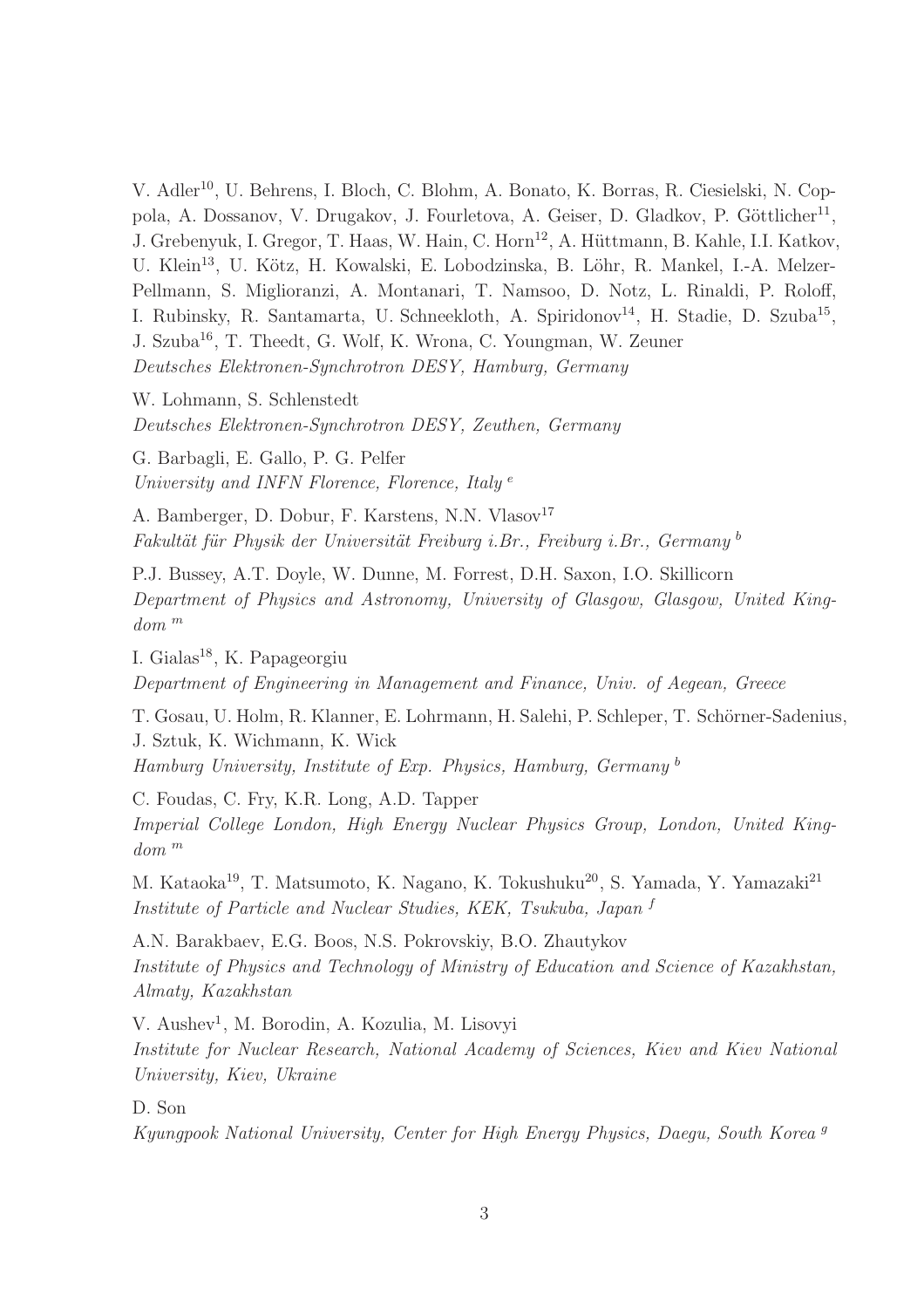J. de Favereau, K. Piotrzkowski

Institut de Physique Nucléaire, Université Catholique de Louvain, Louvain-la-Neuve, Bel $qium q$ 

F. Barreiro, C. Glasman<sup>22</sup>, M. Jimenez, L. Labarga, J. del Peso, E. Ron, M. Soares, J. Terrón, M. Zambrana

Departamento de Física Teórica, Universidad Autónoma de Madrid, Madrid, Spain<sup>l</sup>

F. Corriveau, C. Liu, R. Walsh, C. Zhou Department of Physics, McGill University, Montréal, Québec, Canada H3A 2T8  $^a$ 

T. Tsurugai

Meiji Gakuin University, Faculty of General Education, Yokohama, Japan <sup>f</sup>

A. Antonov, B.A. Dolgoshein, V. Sosnovtsev, A. Stifutkin, S. Suchkov Moscow Engineering Physics Institute, Moscow, Russia <sup>j</sup>

R.K. Dementiev, P.F. Ermolov, L.K. Gladilin, L.A. Khein, I.A. Korzhavina, V.A. Kuzmin, B.B. Levchenko<sup>23</sup>, O.Yu. Lukina, A.S. Proskuryakov, L.M. Shcheglova, D.S. Zotkin, S.A. Zotkin

Moscow State University, Institute of Nuclear Physics, Moscow, Russia <sup>k</sup>

I. Abt, C. Büttner, A. Caldwell, D. Kollar, W.B. Schmidke, J. Sutiak Max-Planck-Institut für Physik, München, Germany

G. Grigorescu, A. Keramidas, E. Koffeman, P. Kooijman, A. Pellegrino, H. Tiecke, M. Vázquez $^{19}$ , L. Wiggers NIKHEF and University of Amsterdam, Amsterdam, Netherlands h

N. Brümmer, B. Bylsma, L.S. Durkin, A. Lee, T.Y. Ling

Physics Department, Ohio State University, Columbus, Ohio  $43210<sup>n</sup>$ 

P.D. Allfrey, M.A. Bell, A.M. Cooper-Sarkar, R.C.E. Devenish, J. Ferrando, B. Foster, K. Korcsak-Gorzo, K. Oliver, S. Patel, V. Roberfroid<sup>24</sup>, A. Robertson, P.B. Straub, C. Uribe-Estrada, R. Walczak

Department of Physics, University of Oxford, Oxford United Kingdom <sup>m</sup>

P. Bellan, A. Bertolin, R. Brugnera, R. Carlin, F. Dal Corso, S. Dusini, A. Garfagnini, S. Limentani, A. Longhin, L. Stanco, M. Turcato Dipartimento di Fisica dell' Università and INFN, Padova, Italy  $e$ 

B.Y. Oh, A. Raval, J. Ukleja<sup>25</sup>, J.J. Whitmore<sup>26</sup> Department of Physics, Pennsylvania State University, University Park, Pennsylvania 16802 <sup>o</sup>

Y. Iga

Polytechnic University, Sagamihara, Japan <sup>f</sup>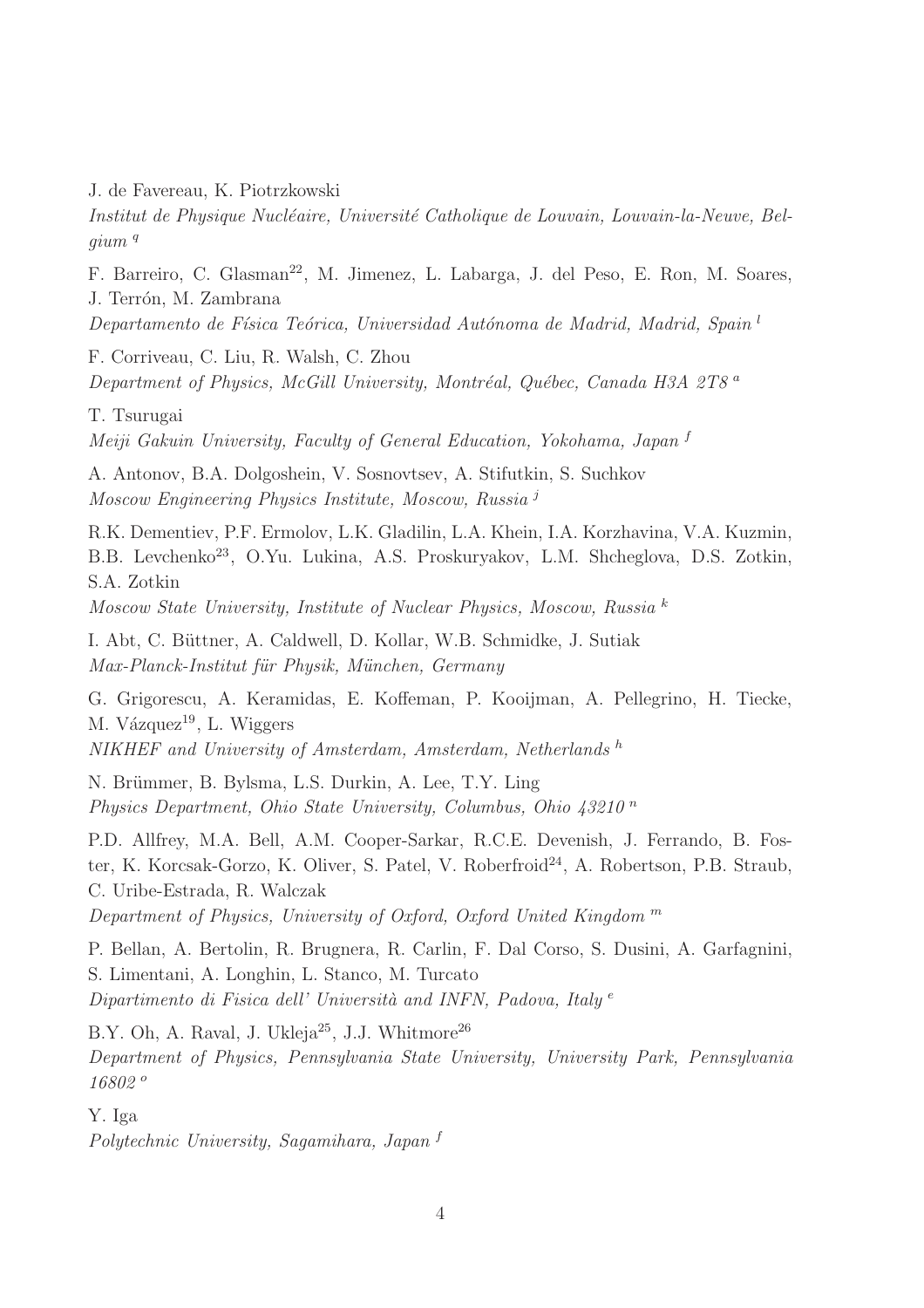G. D'Agostini, G. Marini, A. Nigro

Dipartimento di Fisica, Università 'La Sapienza' and INFN, Rome, Italy  $e$ 

J.E. Cole, J.C. Hart

Rutherford Appleton Laboratory, Chilton, Didcot, Oxon, United Kingdom <sup>m</sup>

H. Abramowicz<sup>27</sup>, A. Gabareen, R. Ingbir, S. Kananov, A. Levy, O. Smith, A. Stern Raymond and Beverly Sackler Faculty of Exact Sciences, School of Physics, Tel-Aviv University, Tel-Aviv, Israel  $^d$ 

M. Kuze, J. Maeda

Department of Physics, Tokyo Institute of Technology, Tokyo, Japan <sup>f</sup>

R. Hori, S. Kagawa<sup>28</sup>, N. Okazaki, S. Shimizu, T. Tawara Department of Physics, University of Tokyo, Tokyo, Japan <sup>f</sup>

R. Hamatsu, H. Kaji<sup>29</sup>, S. Kitamura<sup>30</sup>, O. Ota, Y.D. Ri Tokyo Metropolitan University, Department of Physics, Tokyo, Japan <sup>f</sup>

M.I. Ferrero, V. Monaco, R. Sacchi, A. Solano Università di Torino and INFN, Torino, Italy  $e$ 

M. Arneodo, M. Ruspa Università del Piemonte Orientale, Novara, and INFN, Torino, Italy  $e$ 

S. Fourletov, J.F. Martin

Department of Physics, University of Toronto, Toronto, Ontario, Canada M5S 1A7<sup>a</sup>

S.K. Boutle<sup>18</sup>, J.M. Butterworth, C. Gwenlan<sup>31</sup>, T.W. Jones, J.H. Loizides, M.R. Sutton<sup>31</sup>, M. Wing

Physics and Astronomy Department, University College London, London, United King $dom^m$ 

B. Brzozowska, J. Ciborowski<sup>32</sup>, G. Grzelak, P. Kulinski, P. Łużniak<sup>33</sup>, J. Malka<sup>33</sup>, R.J. Nowak, J.M. Pawlak, T. Tymieniecka, A. Ukleja, A.F. Zarnecki ˙ Warsaw University, Institute of Experimental Physics, Warsaw, Poland

M. Adamus, P. Plucinski<sup>34</sup> Institute for Nuclear Studies, Warsaw, Poland

Y. Eisenberg, I. Giller, D. Hochman, U. Karshon, M. Rosin Department of Particle Physics, Weizmann Institute, Rehovot, Israel<sup>c</sup>

E. Brownson, T. Danielson, A. Everett, D. Kçira, D.D. Reeder<sup>4</sup>, P. Ryan, A.A. Savin, W.H. Smith, H. Wolfe

Department of Physics, University of Wisconsin, Madison, Wisconsin 53706, USA  $<sup>n</sup>$ </sup>

S. Bhadra, C.D. Catterall, Y. Cui, G. Hartner, S. Menary, U. Noor, J. Standage, J. Whyte Department of Physics, York University, Ontario, Canada M3J 1P3 <sup>a</sup>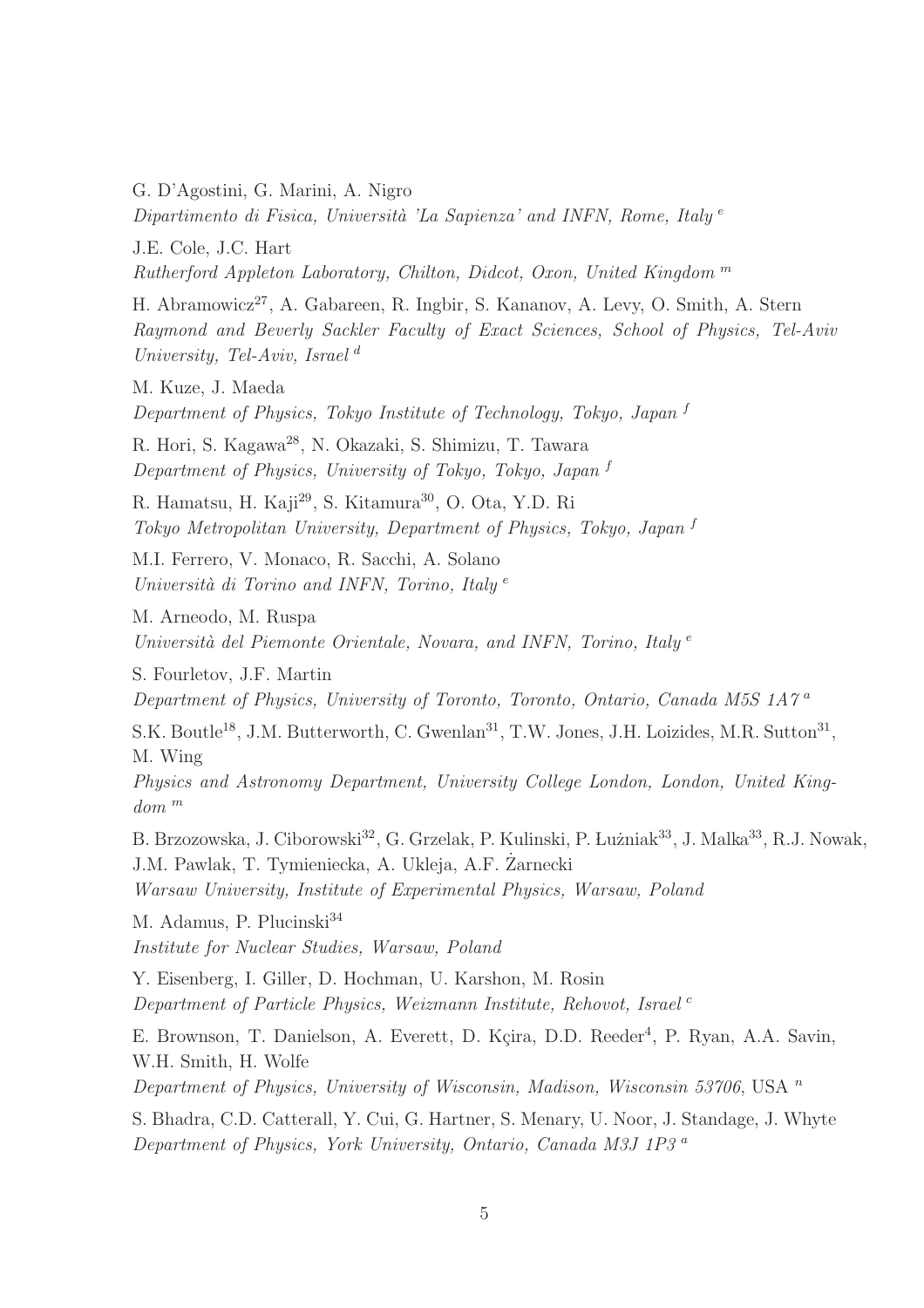supported by DESY, Germany

- also affiliated with University College London, UK
- now at Humboldt University, Berlin, Germany
- retired
- self-employed
- supported by Chonnam National University in 2005
- <sup>7</sup> supported by a scholarship of the World Laboratory Björn Wiik Research Project
- supported by the research grant no. 1 P03B 04529 (2005-2008)
- <sup>9</sup> This work was supported in part by the Marie Curie Actions Transfer of Knowledge project COCOS (contract MTKD-CT-2004-517186)
- now at Univ. Libre de Bruxelles, Belgium
- now at DESY group FEB, Hamburg, Germany
- now at Stanford Linear Accelerator Center, Stanford, USA
- now at University of Liverpool, UK
- also at Institut of Theoretical and Experimental Physics, Moscow, Russia
- also at INP, Cracow, Poland
- on leave of absence from FPACS, AGH-UST, Cracow, Poland
- partly supported by Moscow State University, Russia
- also affiliated with DESY
- now at CERN, Geneva, Switzerland
- also at University of Tokyo, Japan
- now at Kobe University, Japan
- $^{22}$ Ramón y Cajal Fellow

 partly supported by Russian Foundation for Basic Research grant no. 05-02-39028- NSFC-a

- EU Marie Curie Fellow
- partially supported by Warsaw University, Poland

<sup>26</sup> This material was based on work supported by the National Science Foundation, while working at the Foundation.

<sup>27</sup> also at Max Planck Institute, Munich, Germany, Alexander von Humboldt Research Award

- now at KEK, Tsukuba, Japan
- now at Nagoya University, Japan
- Department of Radiological Science
- <sup>31</sup> PPARC Advanced fellow
- also at Lódź University, Poland
- Lódź University, Poland
- <sup>34</sup> supported by the Polish Ministry for Education and Science grant no. 1 P03B 14129
- † deceased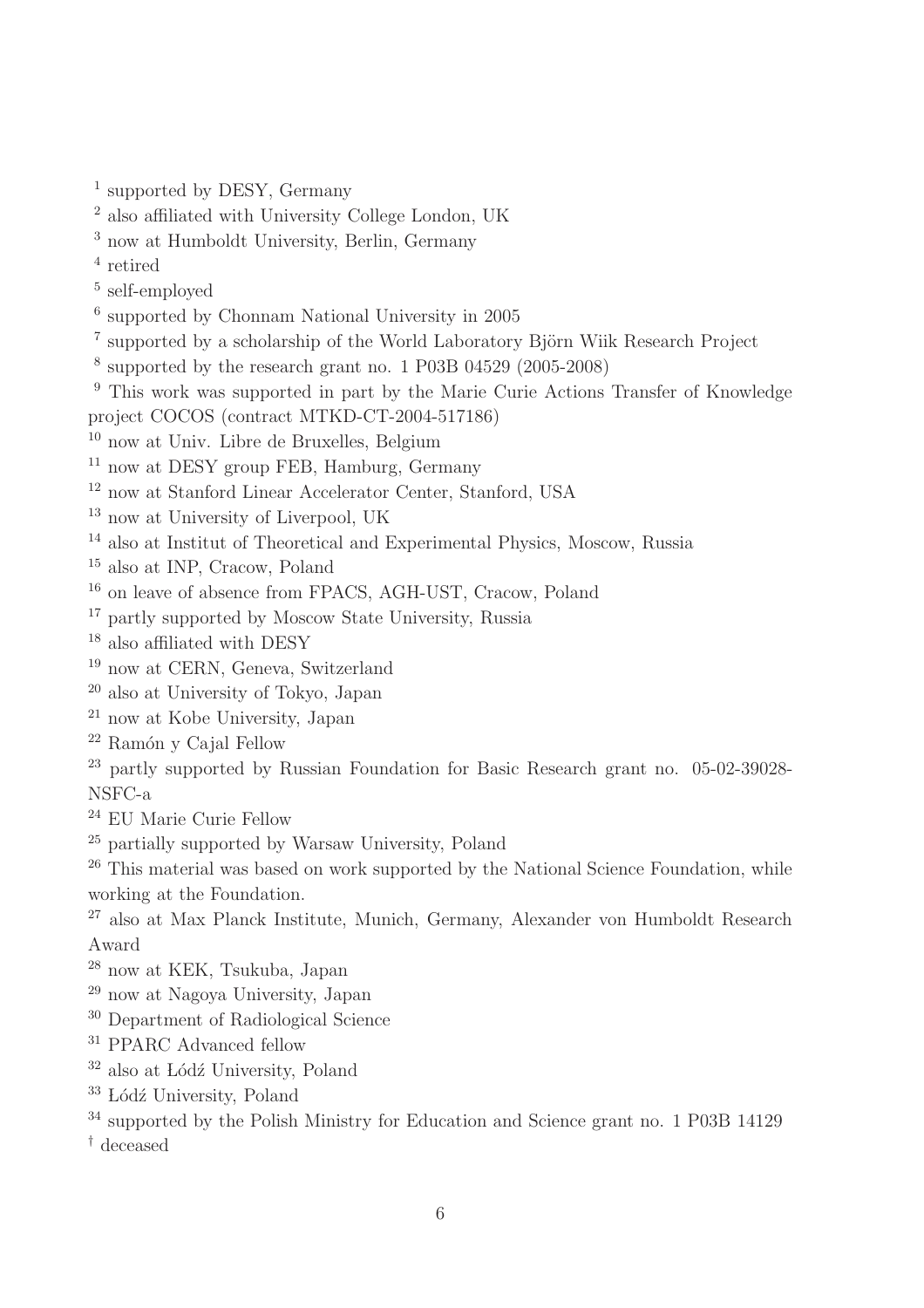- $\boldsymbol{a}$ supported by the Natural Sciences and Engineering Research Council of Canada (NSERC)
- b supported by the German Federal Ministry for Education and Research (BMBF), under contract numbers 05 HZ6PDA, 05 HZ6GUA, 05 HZ6VFA and 05 HZ4KHA
- c supported in part by the MINERVA Gesellschaft für Forschung GmbH, the Israel Science Foundation (grant no. 293/02-11.2) and the U.S.-Israel Binational Science Foundation
- d supported by the German-Israeli Foundation and the Israel Science Foundation
- e supported by the Italian National Institute for Nuclear Physics (INFN)
- f supported by the Japanese Ministry of Education, Culture, Sports, Science and Technology (MEXT) and its grants for Scientific Research
- $g$ supported by the Korean Ministry of Education and Korea Science and Engineering Foundation
- h supported by the Netherlands Foundation for Research on Matter (FOM)
- i supported by the Polish State Committee for Scientific Research, grant no. 620/E-77/SPB/DESY/P-03/DZ 117/2003-2005 and grant no. 1P03B07427/2004-2006
- $j$  partially supported by the German Federal Ministry for Education and Research (BMBF)
- $k<sub>1</sub>$ supported by RF Presidential grant N 8122.2006.2 for the leading scientific schools and by the Russian Ministry of Education and Science through its grant Research on High Energy Physics
- l supported by the Spanish Ministry of Education and Science through funds provided by CICYT
- $<sup>m</sup>$  supported by the Particle Physics and Astronomy Research Council, UK</sup>
- n supported by the US Department of Energy
- o supported by the US National Science Foundation. Any opinion, findings and conclusions or recommendations expressed in this material are those of the authors and do not necessarily reflect the views of the National Science Foundation.
- $p_{\parallel}$ supported by the Polish Ministry of Science and Higher Education as a scientific project (2006-2008)
- q supported by FNRS and its associated funds (IISN and FRIA) and by an Inter-University Attraction Poles Programme subsidised by the Belgian Federal Science Policy Office
- r supported by the Malaysian Ministry of Science, Technology and Innovation/Akademi Sains Malaysia grant SAGA 66-02-03-0048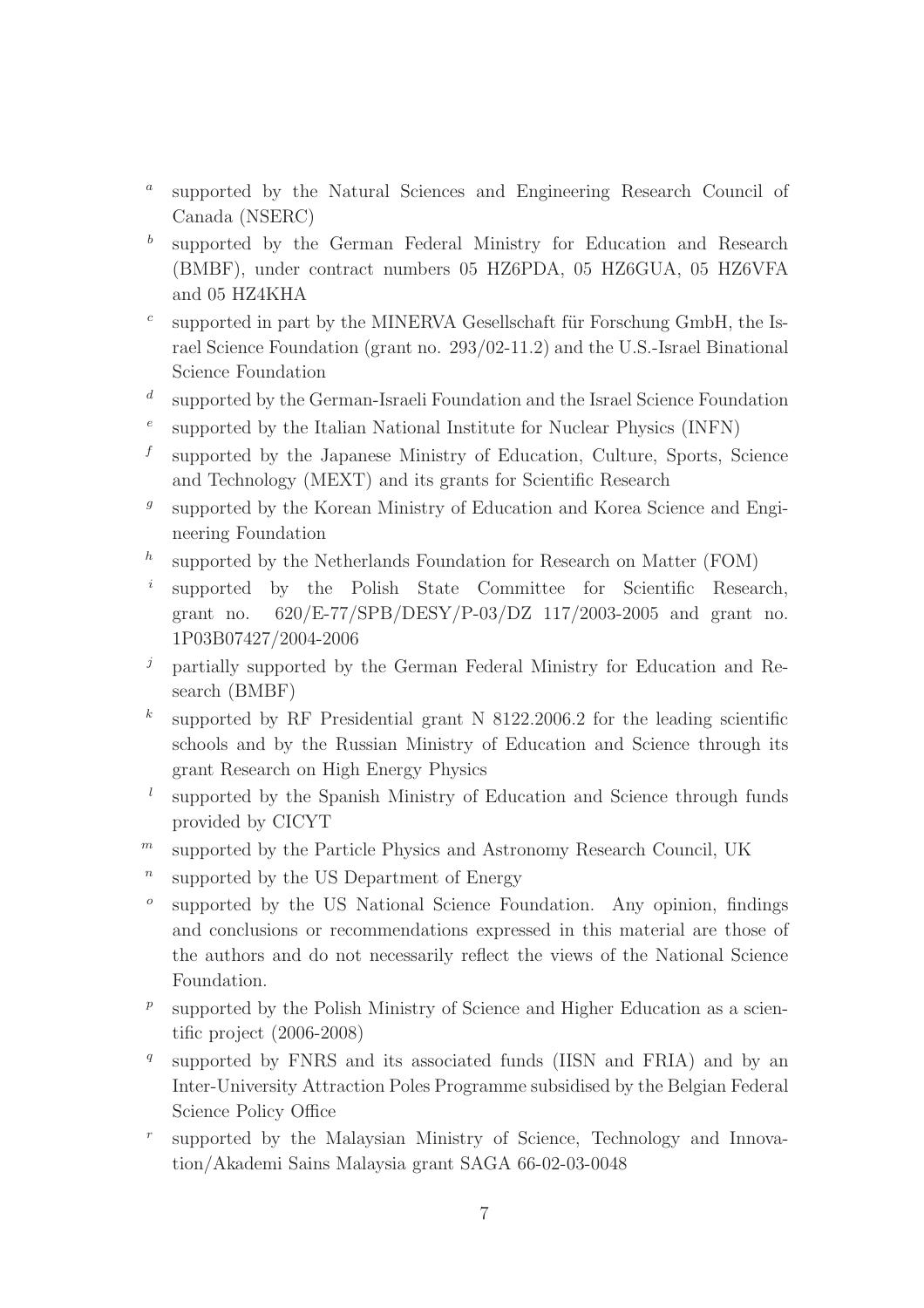# 1 Introduction

Diffractive events in deep inelastic scattering (DIS) are characterised by the presence of a fast forward proton, a large rapidity gap (LRG) - an angular region between the scattered proton and the dissociated photon with no particle flow [1–6] - and a dissociated virtual photon  $\gamma^*$ . In recent years perturbative QCD (pQCD) has become a successful tool for describing diffractive events [4–7]. The cross section for diffractive DIS processes can be described by a convolution of universal diffractive parton distribution functions (dPDFs) and process-dependent coefficients, which can be calculated in pQCD [8]. At HERA, dPDFs have been determined using inclusive diffractive DIS data [4–6].

This paper presents measurements of dijet production in diffractive neutral current DIS with the ZEUS detector at HERA. The presence of a hard scale in such a process, either the virtuality of the photon or the large jet transverse momentum, is well suited for a pQCD analysis. Dijet processes are particularly sensitive to the density of gluons in the diffractive exchange (i.e. via  $\gamma^* g \to q\bar{q}$ , as shown in Fig. [1\)](#page-31-0), and gluons have been shown to carry most of the momentum of the colourless exchange  $[4,5,9]$ . The measured differential cross sections are compared with leading-order (LO) and next-to-leading-order (NLO) QCD predictions using the available dPDFs. The results presented here benefit from higher statistics compared to previous measurements of the same process [10].

### 2 Experimental set-up

This analysis is based on  $61 \text{ pb}^{-1}$  of data collected with the ZEUS detector at the HERA collider during the 1999-2000 data-taking period. During this period, HERA collided either electrons or positrons<sup>[1](#page-7-0)</sup> of  $27.5 \,\text{GeV}$  with protons of  $920 \,\text{GeV}$  at a centre-of-mass energy of  $\sqrt{s} = 318 \,\text{GeV}$ .

A detailed description of the ZEUS detector can be found elsewhere [11]. A brief outline of the components that are most relevant for this analysis is given below.

Charged particles are tracked in the central tracking detector (CTD) [12], which operates in a magnetic field of 1.43 T provided by a thin superconducting coil. The CTD consists of 72 cylindrical drift chamber layers, organised in 9 superlayers covering the polar-angle region<sup>[2](#page-7-1)</sup> 15<sup>°</sup>  $<\theta$  < 164<sup>°</sup>. The transverse-momentum resolution for full-length tracks is

<span id="page-7-0"></span><sup>&</sup>lt;sup>1</sup> In the following, for simplicity, the word positron will be used to denote both electrons and positrons. The integrated luminosity for  $e^-p$  data is 3 pb<sup>-1</sup>, while for  $e^+p$  data is 58 pb<sup>-1</sup>.

<span id="page-7-1"></span><sup>2</sup> The ZEUS coordinate system is a right-handed Cartesian system, with the Z axis pointing in the proton beam direction, referred to as the "forward direction", and the X axis pointing left towards the centre of HERA. The coordinate origin is at the nominal interaction point.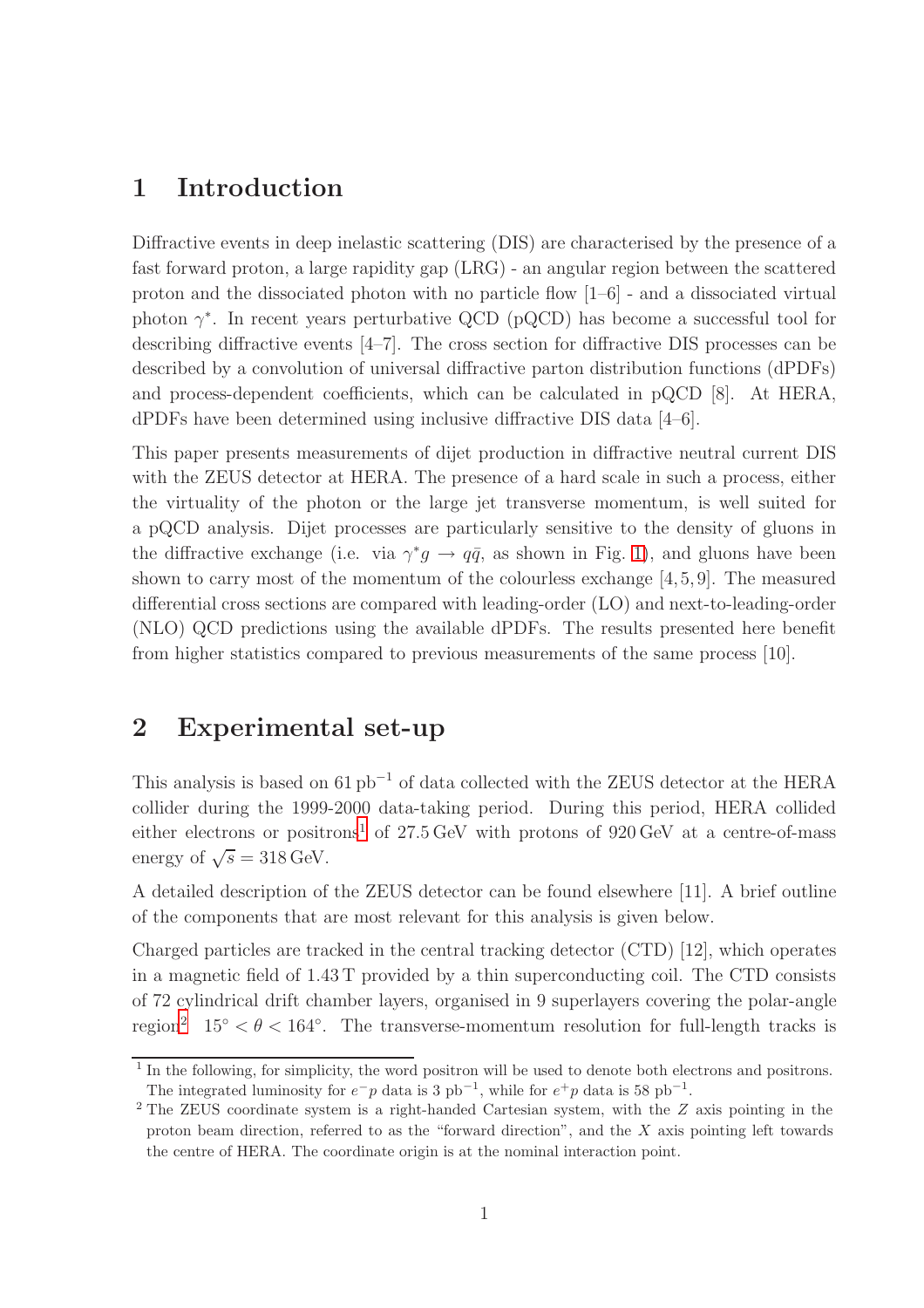$\sigma(p_T)/p_T = 0.0058p_T \oplus 0.0065 \oplus 0.0014/p_T$ , with  $p_T$  in GeV.

The high-resolution uranium–scintillator calorimeter (CAL) [13] consists of three parts: the forward (FCAL), the barrel (BCAL) and the rear (RCAL) calorimeters. Each part is subdivided transversely into towers and longitudinally into one electromagnetic section and either one (in RCAL) or two (in BCAL and FCAL) hadronic sections. The smallest subdivision of the calorimeter is called a cell. The CAL energy resolutions, as measured under test-beam conditions, are  $\sigma(E)/E = 0.18/\sqrt{E}$  for electrons and  $\sigma(E)/E = 0.35/\sqrt{E}$  for hadrons, with E in GeV.

During the 1999-2000 data-taking period, the forward plug calorimeter (FPC) [14], located in the beam hole of FCAL, extended the pseudorapidity coverage of the calorimeter up to values of  $\eta \approx 5$ . It consisted of a lead-scintillator calorimeter read out by wavelength shifters and photomultipliers.

In order to improve the detection of positrons scattered at low angles, the angular coverage in the rear direction was extended by means of the small rear tracking detector (SRTD) [15, 16]. The SRTD consists of two planes of 1 cm wide and 0.5 cm thick scintillator strips glued on the front of RCAL. The orientations of the strips in the two planes are orthogonal. Scattered positrons were also detected in the rear hadron-electron separator (RHES) [17], a matrix of more than 10000 silicon diodes 400 µm thick inserted in the RCAL.

The luminosity was measured using the bremsstrahlung process  $ep \rightarrow ep\gamma$  with the luminosity monitor [18], a lead-scintillator calorimeter placed in the HERA tunnel at  $Z = -107$  m.

# 3 Kinematics

Dijet production in diffractive DIS  $(ep \rightarrow e + p + j1 + j2 + X')$  is characterised by the simultaneous presence of a scattered positron, a scattered proton  $p$  that escapes undetected down the beam pipe, and the photon-dissociative system X, which contains the dijet system  $1 + 2$ , produced in the hard scattering along with the rest of the hadronic system X' (see Fig. [1\)](#page-31-0). Deep inelastic scattering of a positron on a proton is described by the following kinematic variables:

- $s = (P + k)^2$ , the squared *ep* centre-of-mass energy, where P and k indicate the incoming proton and the incoming positron four-momenta, respectively;
- $Q^2 = -q^2 = -(k k')^2$ , the virtuality of  $\gamma^*$ , where k' is the four-momentum of the scattered positron;
- $W^2 = (P+q)^2$ , the centre-of-mass energy squared of the  $\gamma^* p$  system.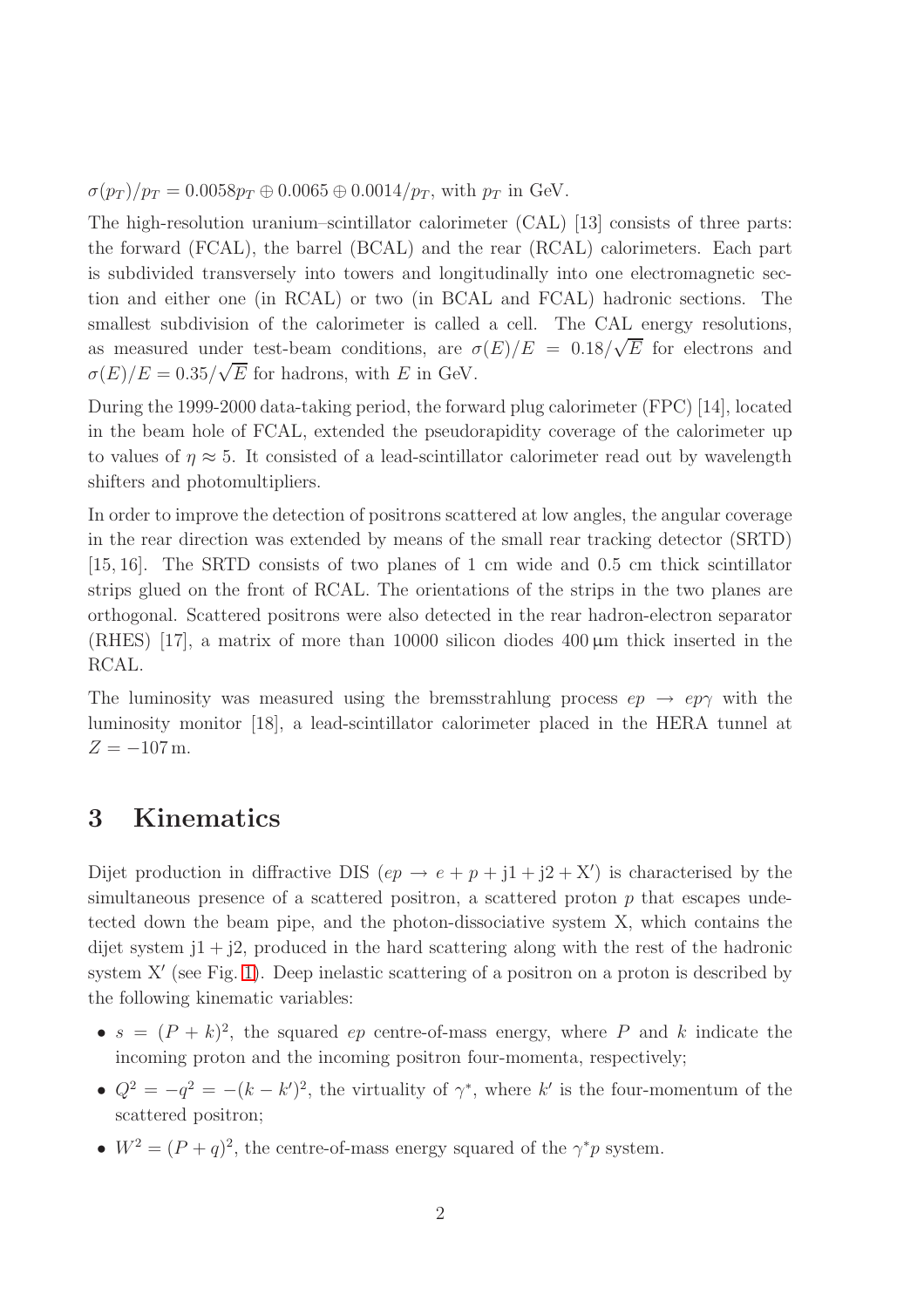Diffractive events are further characterised by the variables:

- $M_X$ , the invariant mass of the photon-dissociative system;
- $t = (P P')^2$ , the squared four-momentum transfer at the proton vertex, where P' denotes the four-momentum of the scattered proton;
- $x_P = (P P') \cdot q/P \cdot q$ , the momentum fraction lost by the proton;
- $\beta = Q^2/2(P P') \cdot q$ , a measure of the fractional momentum of the diffractive exchange carried by the struck parton.

The description of the dijet system in the hadronic final state requires the use of additional variables:

•  $z_p$ , the fraction of the momentum of the diffractive exchange carried by the parton participating in the hard process and defined as

$$
z_F = \frac{q \cdot v}{q \cdot (P - P')},\tag{1}
$$

where  $v$  is the four-momentum of the parton originating from the diffractive exchange;

•  $x_{\gamma}$ , the fractional momentum of the virtual photon participating in the hard process. In DIS,  $x_{\gamma}$  is expected to be unity (direct photon). However, some models introduce the concept of a resolved virtual photon, where the  $\gamma^*$  can fluctuate into a partonic state before participating in the hard interaction. For resolved photon processes,  $x_{\gamma}$ is expected to be lower than unity. The variable  $x_{\gamma}$  is defined as

$$
x_{\gamma} = \frac{P \cdot u}{P \cdot q},\tag{2}
$$

where  $u$  is the four-momentum of the parton originating from the virtual photon.

### 4 Theoretical models

#### 4.1 QCD factorisation in diffraction

The cross section for diffractive DIS processes at fixed s depends in general on four independent variables, which are usually chosen to be  $Q^2$ ,  $\beta$ ,  $x_F$  and t. According to the QCD factorisation theorem [8], the cross section for inclusive diffraction,  $\sigma(\gamma^*p \to Xp)$ , can be written as

<span id="page-9-0"></span>
$$
\frac{d^2\sigma}{dx_{\mathbf{F}}dt} = \sum_{i=q,\bar{q},g} \int dQ^2 \int_{\beta}^1 d\xi \,\hat{\sigma}^{\gamma^*i}(Q^2,\xi) f_i^D(x_{\mathbf{F}},t,\xi,Q^2). \tag{3}
$$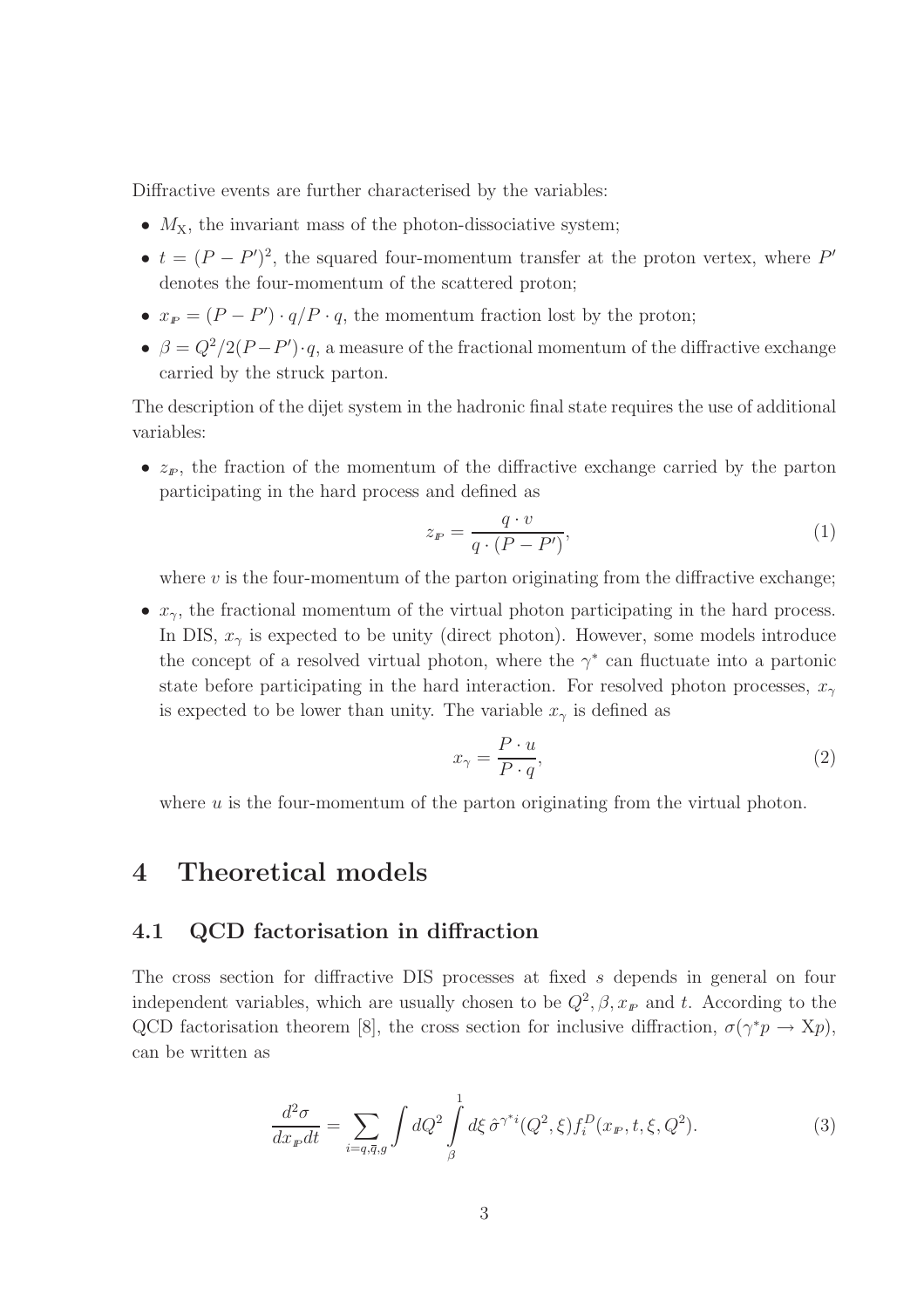This expression is valid at fixed  $x_P$  and t and for scales sufficiently large to permit the use of pQCD. The sum runs over all partons. The partonic cross-section  $\hat{\sigma}^{\gamma^*i}(Q^2, \beta)$  for the hard subprocess involving the virtual photon and the parton  $i$  is calculable in pQCD. The functions  $f_i^D(x_F, t, \beta, Q^2)$  are the dPDFs: they describe the probability to find in the proton a parton of kind i carrying a fraction  $x_F \cdot \beta$  of its momentum with a probe of resolution  $Q^2$  under the condition that the proton stays intact, with a momentum loss quantified by  $x_F$  and t. For diffractive production of dijets, Eq. [\(3\)](#page-9-0) is rewritten as:

$$
\frac{d^2\sigma_{jj}}{dx_{\mathbf{F}}dt} = \sum_{i=q,\bar{q},g} \int dQ^2 \int_{z_{\mathbf{F}}}^1 d\xi \,\hat{\sigma}_{jj}^{\gamma^*i}(Q^2,\xi) f_i^D(x_{\mathbf{F}},t,\xi,Q^2),
$$

where now  $z<sub>F</sub>$  is the variable sensitive to the dPDFs and the subprocess cross section  $\sigma^{\gamma^*i}$ is replaced by the cross section,  $\sigma_{jj}^{\gamma^*i}$ , for the reaction  $\gamma^*i \to j1 \text{ j2.}$ 

At HERA, the dPDFs have been determined within the QCD DGLAP formalism [19–22] by means of fits to inclusive diffractive DIS measurements with a procedure similar to that used to extract the standard proton PDFs from inclusive DIS data [23–28]. Consistency between the measured cross sections for semi-inclusive processes and calculations using these dPDFs represents an experimental proof of the validity of the QCD factorization hypothesis in diffraction [10,29].

Most of the dPDF parameterisations use Regge phenomenology arguments [30] to factorise the  $(x_F, t)$  from the  $(\beta, Q^2)$  dependence. In the Regge approach, diffractive scattering proceeds via the exchange of the Pomeron trajectory. The dPDFs are then written as the product of the Pomeron flux (dependent on  $x<sub>P</sub>$  and t) and parton distributions in the Pomeron (dependent on  $\beta$  and  $Q^2$ ). For  $x_F$  values substantially larger than 0.01, the contribution of the subleading Reggeon trajectories may also have to be added.

### <span id="page-10-0"></span>4.2 NLO calculation

Predictions for diffractive dijet differential cross sections were calculated at order  $\alpha_S^2$ with the program DISENT [31] adapted for diffractive processes. The calculations were performed in the  $\overline{MS}$  renormalisation scheme with five active flavours and the value of the strong coupling constant set to  $\alpha_s(M_Z) = 0.118$ . The predictions were obtained with the renormalisation scale,  $\mu_R$ , equal to  $E_{T,j1}^*$ , where  $E_{T,j1}^*$  is the transverse energy of the highest transverse energy jet in the event (the leading jet) as measured in the  $\gamma^* p$ centre-of-mass frame. The factorisation scale was set to  $Q^2$ .

The following dPDFs were used: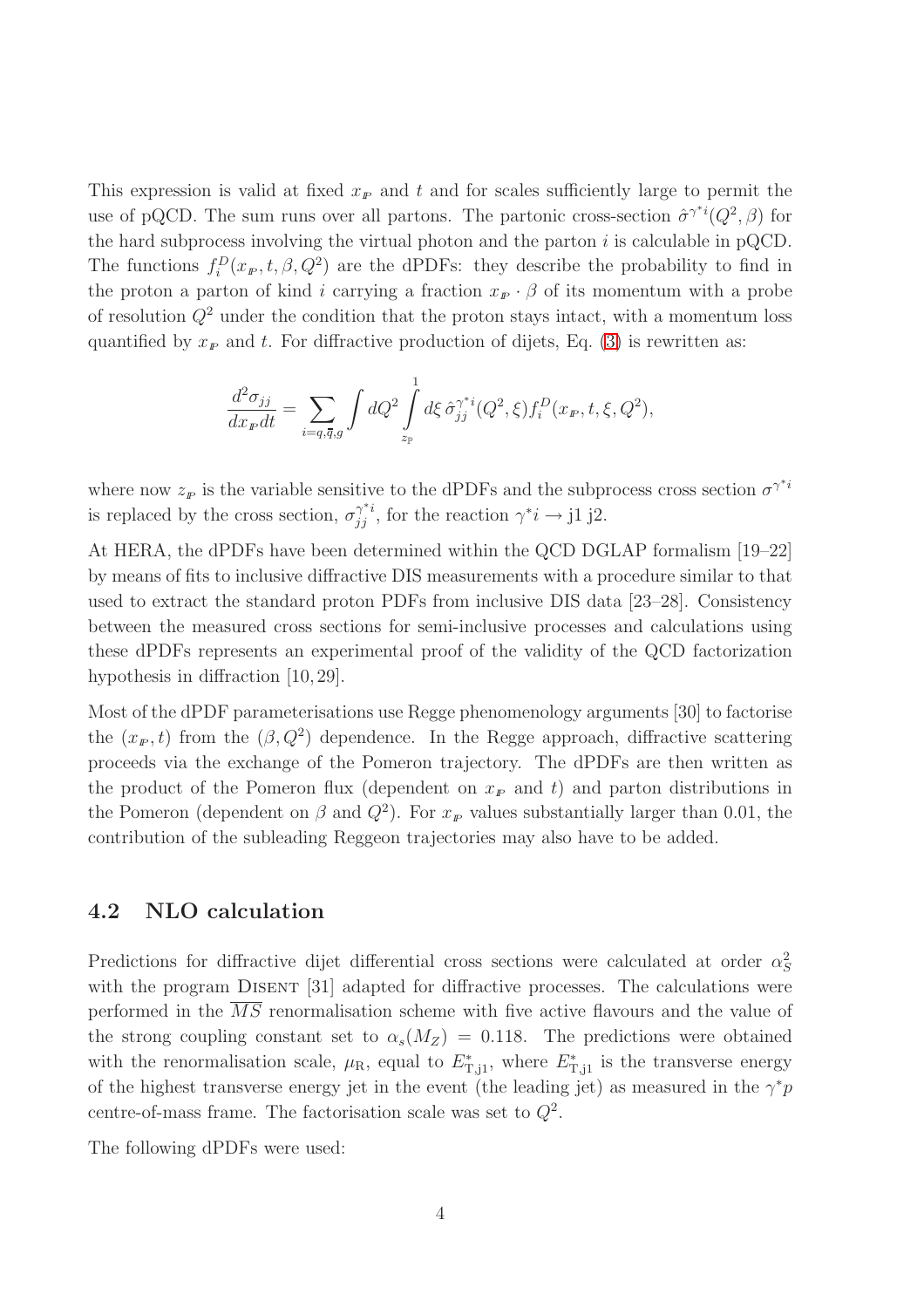- the ZEUS LPS+charm [6] the result of an NLO DGLAP QCD fit to the inclusive diffractive structure functions measured by the ZEUS experiment with the leading proton spectrometer (LPS). In order to better constrain the dPDFs, measurements of D<sup>∗</sup> production cross section in diffractive DIS [32] were also included. The fit was restricted to the region  $x_F < 0.01$ ;
- the H1 2006 dPDFs [5] the result of an NLO DGLAP QCD fit to a sample of inclusive diffractive structure functions measured by the H1 Collaboration. Two different parameterisations are available (Fit A and B) which differ in the gluon distribution. The fit was restricted to the region  $Q^2 > 8.5 \,\text{GeV}^2$ ,  $z_F < 0.8$ . Since the H1 measurements were not corrected for the contribution due to events where the proton dissociated into a low-mass state, in the comparison the calculations were renormalised by a factor 0.87 [5];
- the Martin-Ryskin-Watt 2006 (MRW 2006) dPDFs [7] the result of a fit to the same data set as for the H1 2006 fit. Regge factorisation is assumed only at the input scale. The dPDFs are then evolved with an inhomogeneous evolution equation analogous to that for the photon PDFs. The inhomogenous term accounts for the perturbative Pomeron-to-parton splitting.

The only theoretical source of uncertainty considered was that coming from the NLO calculations. This uncertainty was estimated by varying  $\mu_R$  by factors of 0.5 and 2. Uncertainties of more than 20% were obtained. To compare with the data, the NLO predictions at the parton level were corrected to the hadron level using factors extracted from a MC program (see Section [5\)](#page-11-0). The corrections were typically of the order of 10%.

# <span id="page-11-0"></span>5 Monte Carlo simulation

Monte Carlo (MC) simulations were used to correct the data for acceptance and detector effects. Two different MC generators were used, Rapgap [33] and Satrap [34].

The Rapgap MC is based on the factorised-Pomeron approach. The events were generated using the H1 fit 2 dPDFs [4]. No Reggeon contribution was included in this simulation. The parton-shower simulation is based on the Meps [35] model. Resolved photon processes were also generated using Rapgap with the GRV-G-HO [36] photon PDFs. Since the relative contributions of direct and resolved photon processes to the total cross section are a priori unknown, the Rapgap direct and resolved samples were weighted in order to best describe the data. The Rapgap MC was also used to extract the hadronisation corrections for the NLO calculation.

SATRAP is based on the Golec-Biernat–Wüsthoff (GBW) dipole model [34] and is interfaced to the RAPGAP framework. The parton-shower simulation in SATRAP is based on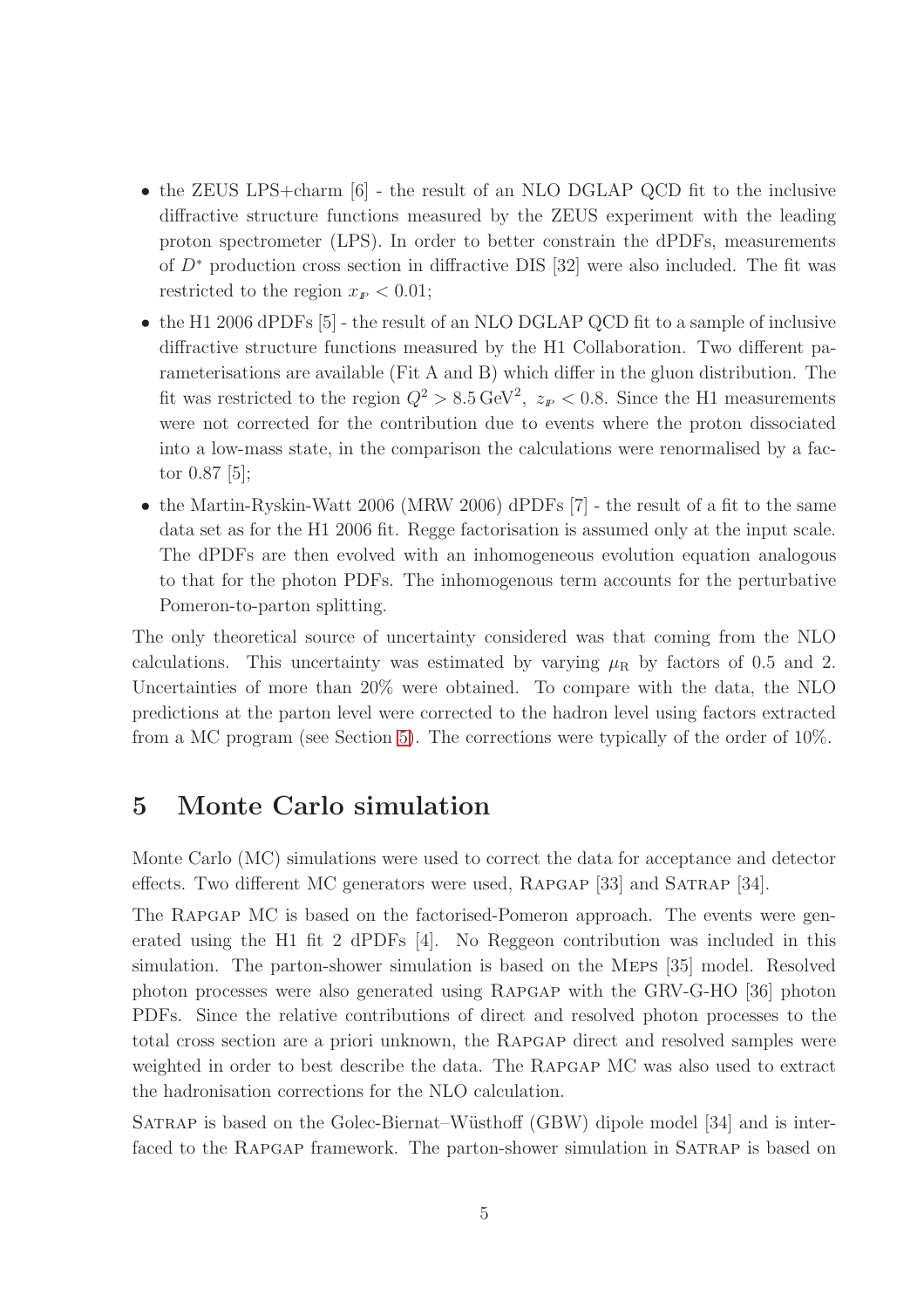the Colour Dipole Model (CDM) [37]. This MC does not include the resolved-photon contribution to the  $\gamma^* p$  cross section.

To estimate the inclusive DIS background, a sample of events was generated with Djangoh [38].

All the above MC programs are interfaced to the HERACLES [39] event generator for the simulation of QED radiative processes and to JETSET  $[40]$  for the simulation of hadronisation according to the Lund model [41]. QED radiative corrections were typically between 5 and 10%.

The ZEUS detector response was simulated with a program based on GEANT 3.13 [42]. The generated events were passed through the detector simulation, subjected to the same trigger requirements as the data, and processed by the same reconstruction and offline programs. The average of the acceptance-correction values obtained with Rapgap and SATRAP was used to correct the data to the hadron level.

### 6 Event reconstruction and data selection

### 6.1 DIS selection

A three-level trigger system was used to select events online [11,43]. In the third-level trigger, a DIS positron candidate and energy deposition in the FPC lower than 20 GeV were required. The scattered positron was identified both online and offline using a neuralnetwork algorithm [44]. The reconstruction of the scattered positron variables was carried out by combining the information from CAL, SRTD and HES. In order to select a DIS sample the following requirements were applied [45,46]:

- the positron found in the RCAL had to lie outside a rectangular area of size  $[-14, +12]$ cm in X and  $[-12, +12]$  cm in Y, centred around the beam pipe. Further cuts on the fiducial area of the impact point of the positron on the RCAL surface were applied in order to exclude regions with significant inactive material [47];
- the energy of the scattered positron had to be greater than 10 GeV;
- the vertex of the event had to be in the range  $|Z_{\text{VTX}}| < 50 \,\text{cm}$  to reject non-ep background.

The four-momentum of the hadronic final-state X was reconstructed using energy-flow objects (EFOs), which combine the information from the CAL and the CTD [48]. The EFOs were corrected for energy losses due to the inactive material present in the detector [49]. The variable  $\delta = \sum_{i=e,\text{EFO}} (E_i - p_{Z,i})$ , where the sum runs over the scattered positron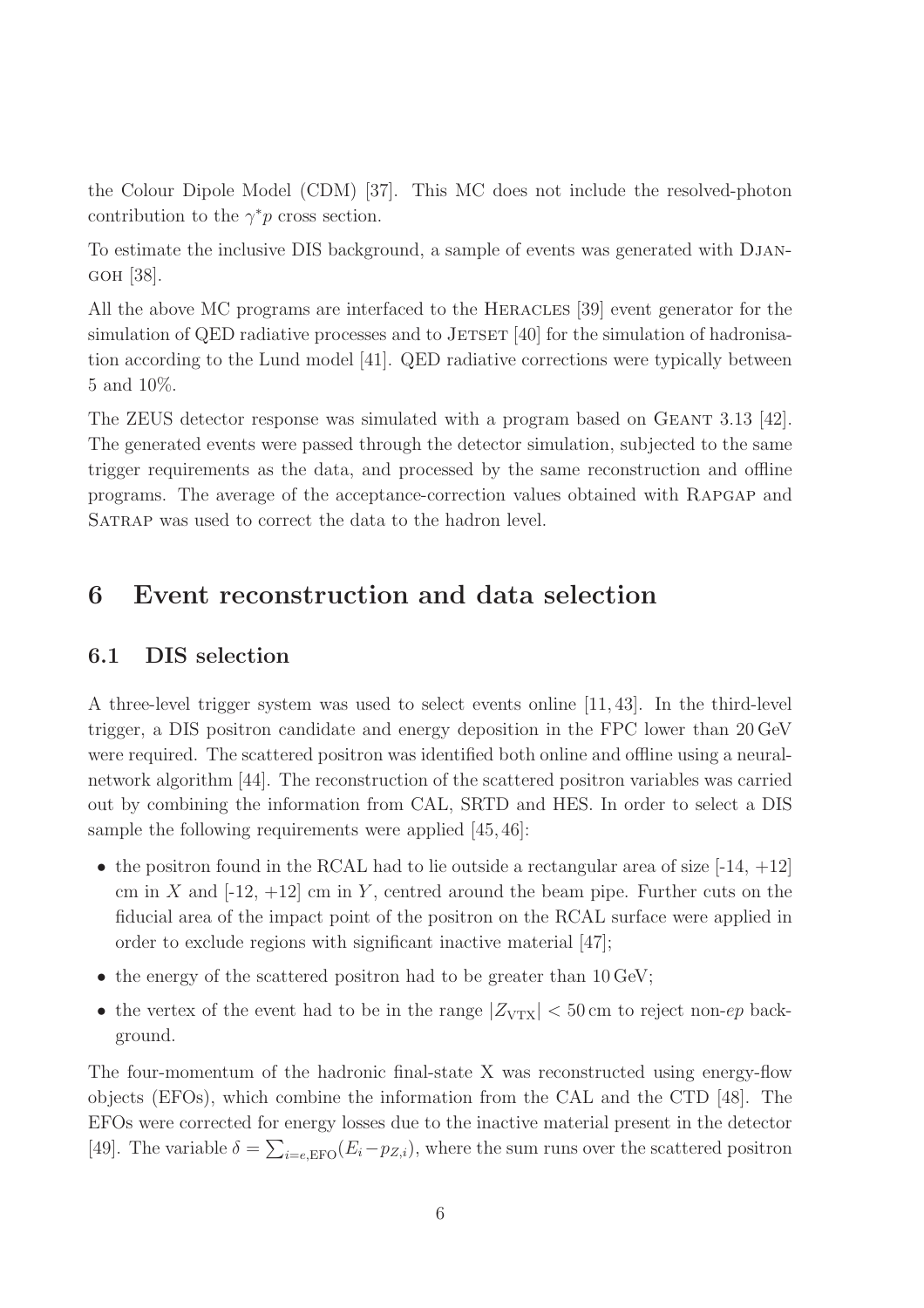and all the EFOs, was required to be  $45 < \delta < 65$  GeV. The variables  $E_i$  and  $p_{Z,i}$  denote the energy and the Z-component of the momentum of each term of the sum.

The  $Q^2$  and W variables were determined using the double-angle method [50]. Events were accepted if  $5 < Q^2 < 100 \,\text{GeV}^2$  and  $100 < W < 250 \,\text{GeV}$ .

#### 6.2 Jet selection

The  $k_T$ -cluster algorithm in the longitudinal invariant mode [51] was applied to the corrected EFOs in the photon-proton centre-of-mass system  $(\gamma^* p \text{ frame})$  to reconstruct the jets. The jet variables in the  $\gamma^* p$  frame are denoted by a star. After reconstructing the jets, the massless four-momenta were boosted to the laboratory frame where further energy corrections were determined and propagated back into the transverse energy of the jet,  $E^*_{T,\text{jet}}$ . Such corrections, obtained from a MC study, improved the correlation between hadron- and detector-level transverse energy of the jets [45]. The dijet sample was defined by requiring the events with at least two jets to fulfill the following constraints:

- $E^*_{T,1} > 5$  GeV and  $E^*_{T,1} > 4$  GeV, where the labels j1 and j2 refer to the jets with the highest and the second highest transverse energy, respectively;
- $-3.5 < \eta_{jet}^* < 0$ , where  $\eta_{jet}^*$  is the pseudorapidity of any of the jets;
- the pseudorapidity of the selected jets, boosted to the laboratory frame, had to lie in the range  $|\eta_{jet}^{\text{LAB}}| < 2$ .

#### 6.3 Diffractive selection

Diffractive events are characterised by low values of  $x<sub>F</sub>$  and by the presence of a LRG. The following selection criteria were applied [45,46]:

- $E_{\text{FPC}} < 1$  GeV, where  $E_{\text{FPC}}$  is the total energy in the FPC. The requirement of activity compatible with the noise level in the angular region covered by the FPC is equivalent to a rapidity-gap selection;
- $x^{\text{obs}}_{p} < 0.03$  where  $x^{\text{obs}}_{p}$  is the reconstructed value of  $x_{p}$  and is defined as:

$$
x_{\rm P}^{\rm obs} = \frac{Q^2 + M_{\rm X}^2}{Q^2 + W^2}.
$$

The mass of the diffractive system,  $M_X$ , was reconstructed from the EFOs. The cut on  $x_{\rm P}^{\rm obs}$  reduces the contribution of Reggeon exchange and other non-diffractive background.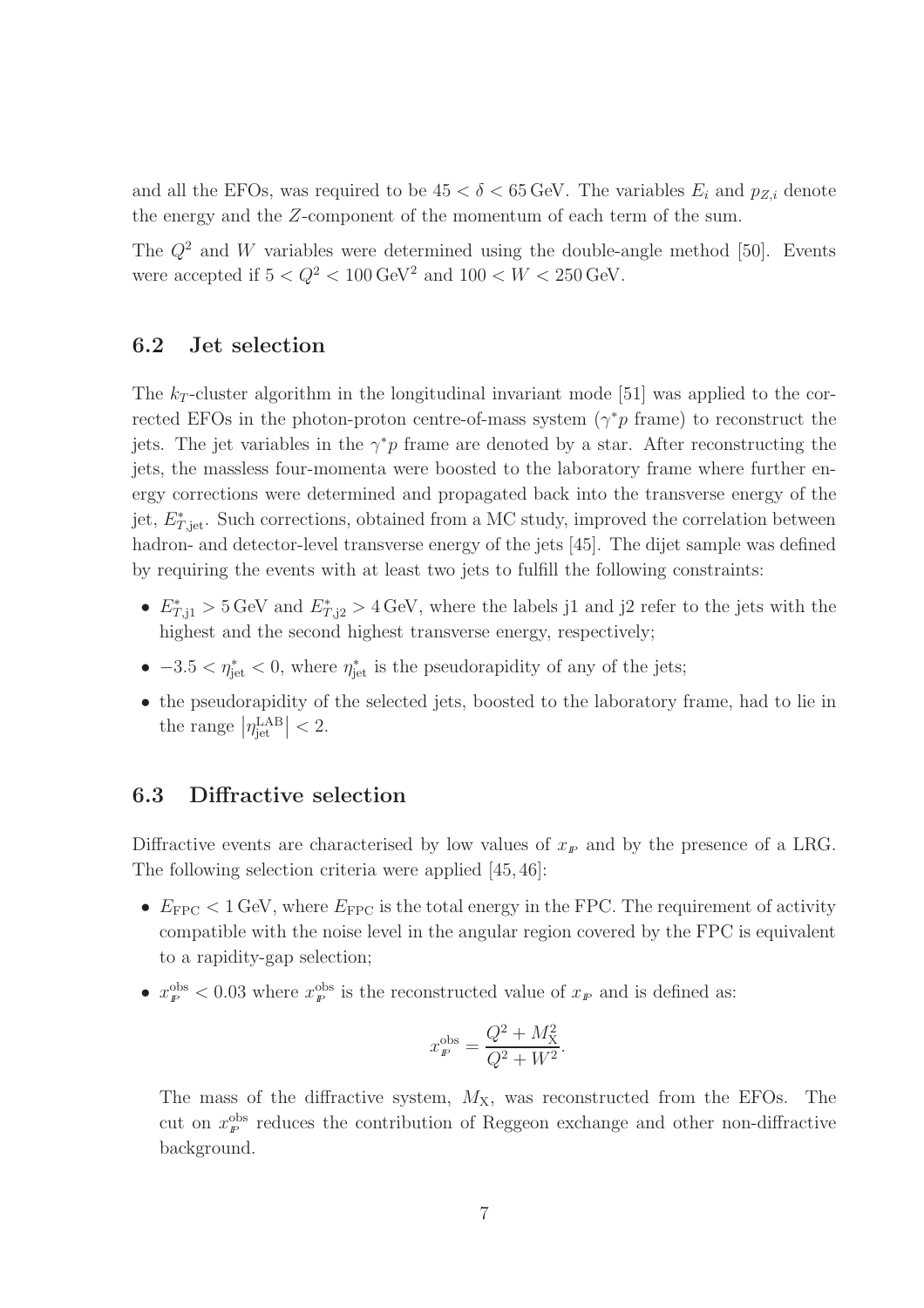After these cuts, the selected sample is still contaminated by diffractive events in which the p dissociated into a low-mass system. This contamination was estimated by MC studies to be  $f_{\text{pdiss}} = (16 \pm 4)\%$  [52] and was subtracted from the measurements independent of the kinematics.

The contamination of the non-diffractive background as a function of the applied diffrac-tive selection cuts is shown in Fig. [2,](#page-32-0) through the distribution of  $\eta_{MAX}$ , where  $\eta_{MAX}$  is the pseudorapidity in the laboratory frame of the most forward EFO with energy higher than 400 MeV, before and after applying cuts on the  $E_{\text{FPC}}$  and on  $x_{\text{P}}^{\text{obs}}$ . The disagreement between the measured and the simulated distributions is the reason for not applying any requirement on  $\eta_{\text{MAX}}$ , as was done in previous analyses [9, 32, 53]. After the  $E_{\text{FPC}}$  and  $x_{\rm P}^{\rm obs}$  cuts, the non-diffractive background from DJANGOH was estimated to be 2.4% of the total selected events and neglected in further analysis. After all cuts, 5539 events remained.

# 7 Systematic uncertainties

The systematic uncertainties of the measured cross sections were calculated by varying the cuts and the analysis procedure. The systematic checks were the following:

- the energy measured by the CAL was varied by  $\pm 3\%$  in the MC to take into account the uncertainty on the CAL calibration, giving one of the largest uncertainties. Deviations from nominal cross section values were of the order of  $\pm 5\%$ , but reached ~ 15% in some bins;
- the energy scale of the scattered positron was varied in the MC by its uncertainty,  $\pm 2\%$ . The resulting variation of the cross sections was always below  $\pm 3\%$ ;
- the position of the SRTD was changed in the MC by  $\pm 2$  mm in all directions to account for the uncertainty on its alignment. The change along the  $Z$  direction gave the largest effect and in a few bins caused a cross section variation of  $\pm 2\%$ ;
- the model dependence of the acceptance corrections was estimated by using separately Rapgap and Satrap for unfolding the data. The variations from the central value (obtained using the average between Rapgap and Satrap) were typically of the order of  $\pm 5\%$  but reached  $\sim \pm 10\%$  in some bins.

The above systematic uncertainties, except those related to the energy scale of the calorimeter, were added in quadrature to determine the total systematic uncertainty. The uncertainties due to the energy scale and the proton dissociation subtraction  $(\pm 4\%)$  were added in quadrature and treated as correlated systematics. The energy scale uncertainty is quoted separately in the tables.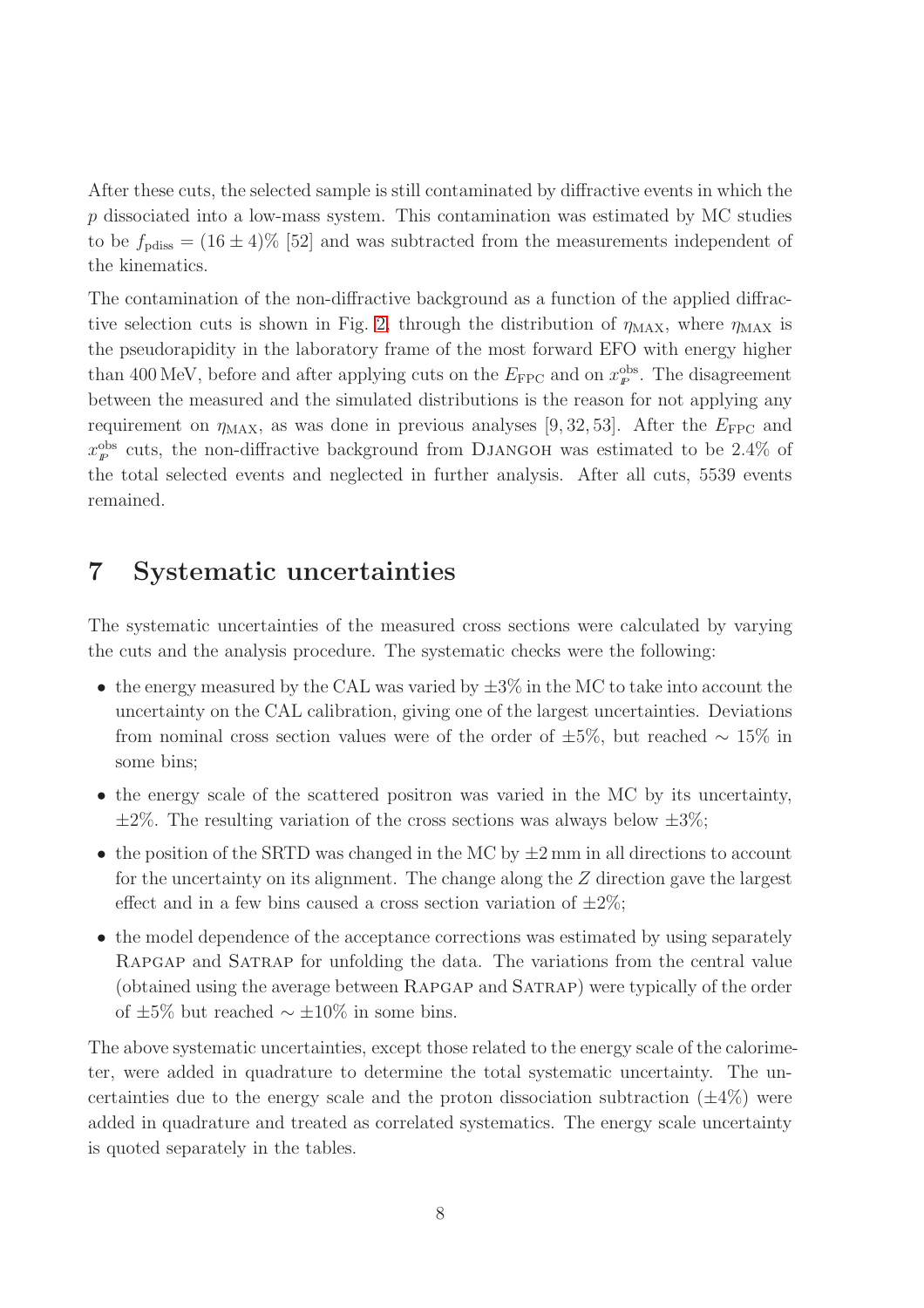The stability of the measurement was checked by varying the selection cuts as follows:

- the cut on the FPC energy was varied by  $\pm 100$  MeV in the MC;
- the cut on the scattered-positron energy was lowered from 10 to 8 GeV;
- the fiducial region for the positron selection was enlarged and reduced by 0.5 cm;
- the lower cut on  $\delta$  was changed from 45 to 43 GeV.

The variations of the cross section induced by these stability checks were small, within  $\pm 2\%$ , and were added in quadrature to the total systematic uncertainty. The uncertainty on the luminosity measurement (2.25%) was not included.

The measurement was repeated with the addition of a cut on the value of  $\eta_{\text{MAX}}$ . This estimates the uncertainty on the purity of the diffractive selection. A cut of  $\eta_{MAX} < 2.8$ was applied. The cross sections increased by  $\sim$  5% and the change was concentrated at high values of  $x_{p}^{\text{obs}}$ . No significant dependence on other variables was observed. This variation is listed in the tables for completeness but not included in the quoted uncertainties of the measurement.

### 8 Results and discussion

The single- and double-differential cross sections for the production of dijets in diffractive DIS have been measured for  $5 < Q^2 < 100 \text{ GeV}^2$ ,  $100 < W < 250 \text{ GeV}$  and  $x_F < 0.03$ , for jets in the pseudorapidity region  $-3.5 < \eta_{jet}^* < 0$ , with  $E^*_{T,1} > 5$  GeV and  $E^*_{T,12} > 4$  GeV. The cross sections refer to jets of hadrons and are corrected for QED effects.

The measured total cross section (given in Table [1\)](#page-22-0) is:

$$
\sigma(ep \to ep + j1 + j2 + X') = 89.7 \pm 1.2(\text{stat})^{+3.2}_{-5.3}(\text{syst.})^{+5.1}_{-3.7}(\text{corr.}) \text{ pb.}
$$

The values of the differential cross sections are averaged over the bin in which they are presented. For any variable  $\kappa$ , the cross section was determined as

$$
\frac{d\sigma}{d\kappa} = C \frac{N_D (1 - f_{\text{pdiss}})}{\mathcal{L} \Delta \kappa},\tag{4}
$$

where  $N_D$  is the number of data events in a bin, C includes the effects of the acceptance and the QED correction factor as determined from MC,  $\mathcal{L}$  is the integrated luminosity and  $\Delta \kappa$  is the bin width.

The differential cross sections were measured as a function of  $Q^2$ , W,  $x_{\rm F}^{\rm obs}$ ,  $\beta$ ,  $M_{\rm X}$ ,  $E_{\rm T,J}^*$ ,  $\eta_{\text{J}}^*$ ,  $z_{\text{P}}^{\text{obs}}$  and  $x_{\gamma}^{\text{obs}}$ . The variable  $E_{\text{T},\text{J}}^*$  ( $\eta_{\text{J}}^*$ ) stands for both  $E_{\text{T},\text{j1}}^*$  ( $\eta_{\text{j1}}^*$ ) and  $E_{\text{T},\text{j2}}^*$  ( $\eta_{\text{j2}}^*$ ) - in the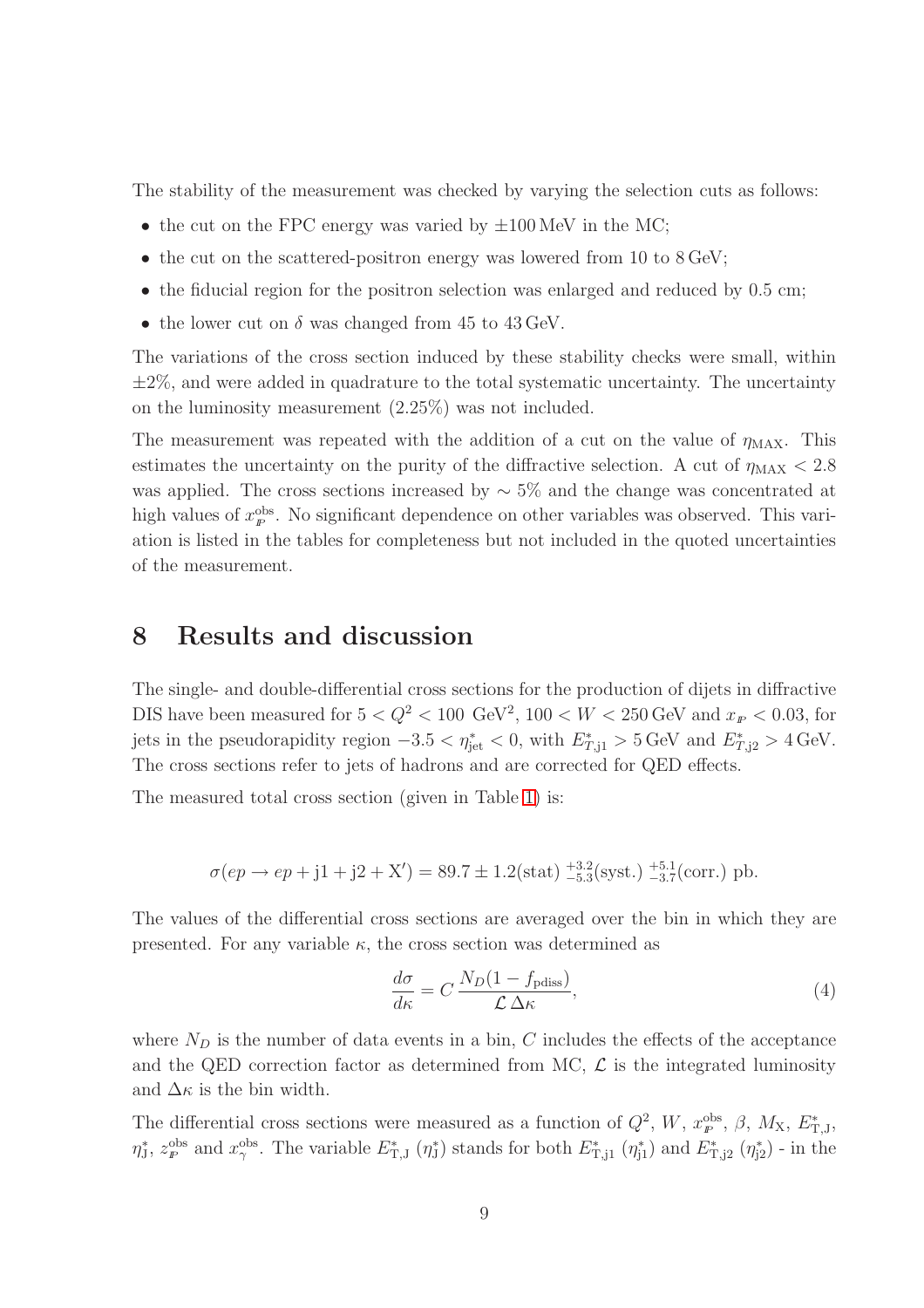corresponding cross section, it thus contributes two entries per event. The variable  $z_p^{\text{obs}}$ is an estimator of  $z_p$  and is calculated as

$$
z_{\rm P}^{\rm obs} = \frac{Q^2 + M_{\rm jj}^2}{Q^2 + M_{\rm X}^2},
$$

where  $M_{jj}$  is the invariant mass of the dijet system. The estimator of  $x_{\gamma}$ ,  $x_{\gamma}^{\text{obs}}$ , is

$$
x_{\gamma}^{\text{obs}} = \frac{E_{\text{T,j1}}^{\text{LAB}} e^{-\eta_{\text{j1}}^{\text{LAB}}} + E_{\text{T,j2}}^{\text{LAB}} e^{-\eta_{\text{j2}}^{\text{LAB}}}}{\sum_{\text{hadr}} (E_i - p_{Z,i})},
$$

where the sum in the denominator runs over all the hadrons. The values of the differential cross sections are presented in Tables [2](#page-23-0)[-11](#page-28-0) and shown in Figs. [3](#page-33-0) and [4.](#page-34-0)

#### 8.1 Comparison to Monte Carlo models

The Rapgap and Satrap MC programs are compared to the measured cross sections in Figs. [3](#page-33-0) and [4.](#page-34-0) Since the MC predictions are not expected to describe the normalisation, the cross sections predicted by both MCs were normalised to the data. The total correlated uncertainty is shown as a shaded band in the figures. The comparison with MC predictions shows in general a reasonably good agreement with the shape of the data. The  $E_{\text{T},J}^{*}$ distribution is a steeply falling function as expected in pQCD (Fig. [4a](#page-34-0)) and the jets tend to populate the  $\gamma^*$  fragmentation region.

The most prominent features of the data are the rise of the cross section with  $x_{p}^{\text{obs}}$ , the peak at  $z_P^{\text{obs}} \sim 0.3$  and the tail of the cross section at low  $x_\gamma^{\text{obs}}$  values. The requirement of two jets with high  $E_T$  suppresses the contribution of low values of  $x_p^{\text{obs}}$ . The relatively low value of the peak position in the  $z_p^{\text{obs}}$  distribution indicates that in the majority of the events the dijet system is accompanied by additional hadronic activity. A disagreement between data and RAPGAP is observed at high  $z_{\rm F}^{\rm obs}$ . In the high  $z_{\rm F}^{\rm obs}$  region, RAPGAP underestimates the number of events while SATRAP agrees with the data, possibly because of the presence of a mechanism for exclusive direct production. Most of the events are produced at large  $x_{\gamma}^{\text{obs}}$  as expected in DIS. At low  $x_{\gamma}^{\text{obs}}$ , the description by RAPGAP is improved by the addition of the resolved photon contribution (16%).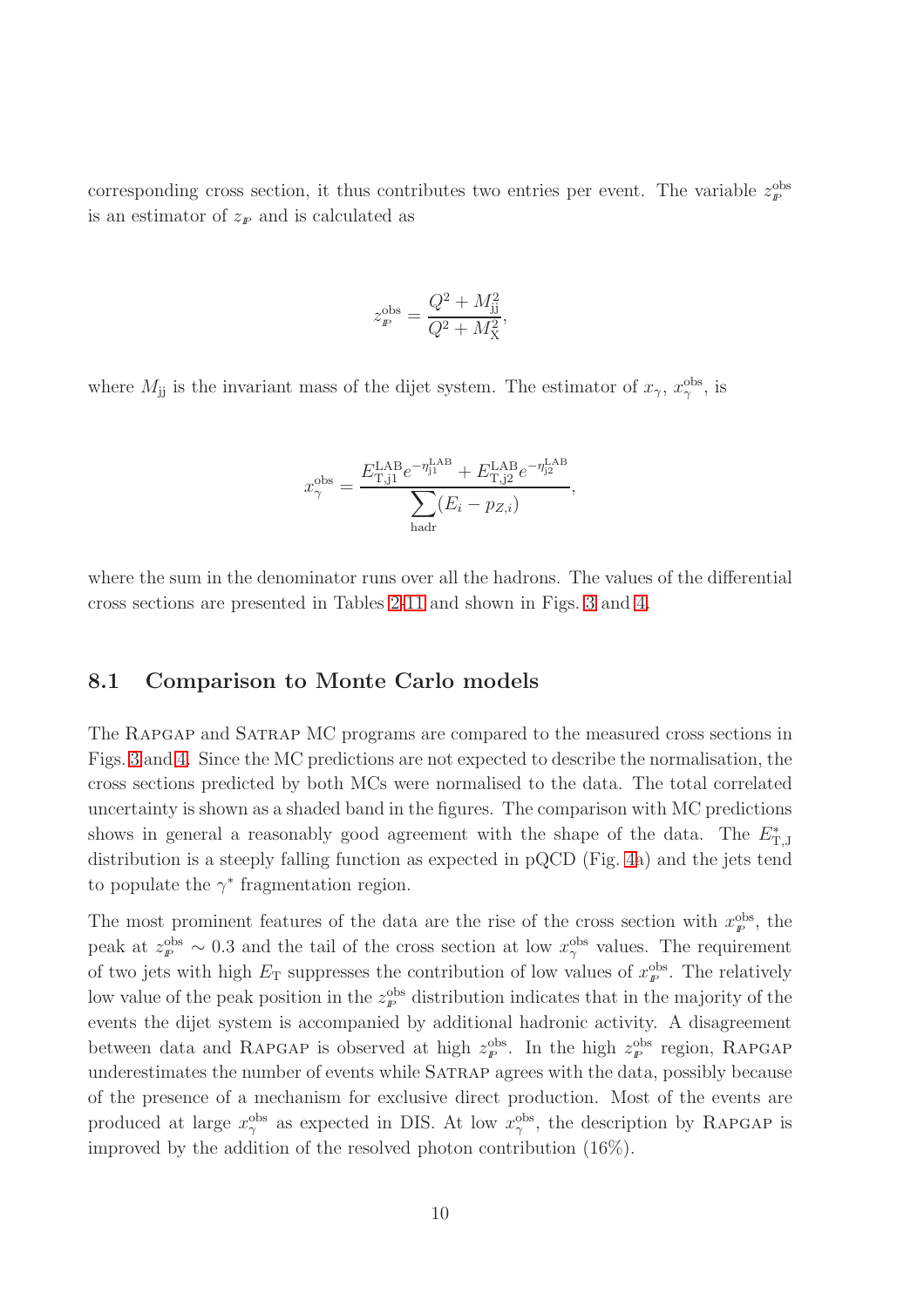### 8.2 Comparison to NLO QCD predictions

In Table [1,](#page-22-0) the four NLO predictions described in Section [4.2](#page-10-0) are compared to the measured total cross section. The central values of the predictions using the H1 2006 − FitB and MRW 2006 dPDFs give the best description, while those using the H1 2006 − FitA and the ZEUS LPS+charm dPDFs are higher in normalisation.

The NLO predictions for the differential cross section are compared to the data in Figs. [5](#page-35-0) and [6.](#page-36-0) The estimated theoretical uncertainties are shown only for the calculations using the ZEUS LPS+charm dPDFs and are similar for all the other calculations. For ease of comparison the ratios of data to the ZEUS LPS+charm prediction are presented in Figs. [7](#page-37-0) and [8.](#page-38-0) The variation due to the choice of the dPDFs is displayed with respect to the ZEUS LPS+charm in the same figure. In general the shape of the measured cross section is described by the NLO calculations within the theoretical uncertainties. However, only the predictions using the H1 2006 − FitB and MRW 2006 dPDFs are able to describe satisfactorily the data over the entire kinematic range.

The NLO predictions for the differential cross section are compared to the data in Figs. [9](#page-39-0) and [10,](#page-40-0) where the  $z_p^{\text{obs}}$  distribution is shown for different regions of  $E^*_{T,j1}$  and  $Q^2$ . Within the theoretical uncertainties, the H1 2006 − FitB and MRW 2006 dPDFs are compatible with the data. Since the major difference between the H1 2006 − FitB and Fit A is in the gluon dPDF, these data have a significant potential to further constrain the gluon dPDF.

### 9 Conclusions

The single- and double-differential cross sections for the production of dijets in diffractive DIS have been measured with the ZEUS detector in the kinematic region  $5 < Q^2 < 100$ GeV<sup>2</sup>, 100 < W < 250 GeV and  $x_F$  < 0.03, requiring at least two jets with  $E^*_{T,\text{jet}} > 4$  GeV in the pseudorapidity region  $-3.5 < \eta_{jet}^* < 0.0$  and the highest  $E^*_{T}$  jet with  $E^*_{T,11} > 5 \text{ GeV}$ .

Two leading-logarithm parton-shower models, Rapgap and Satrap, describe the shape of the measured cross sections well. The measured cross sections are able to discriminate between NLO QCD calculations based on different dPDFs, showing a satisfactory agreement with the calculations using the H1 2006 − FitB and MRW 2006 dPDFs. This lends further support to the validity of QCD factorisation in hard diffractive scattering. Since the dPDFs used differ mostly in the gluon content, these data may have a significant potential to constrain the diffractive gluon distribution.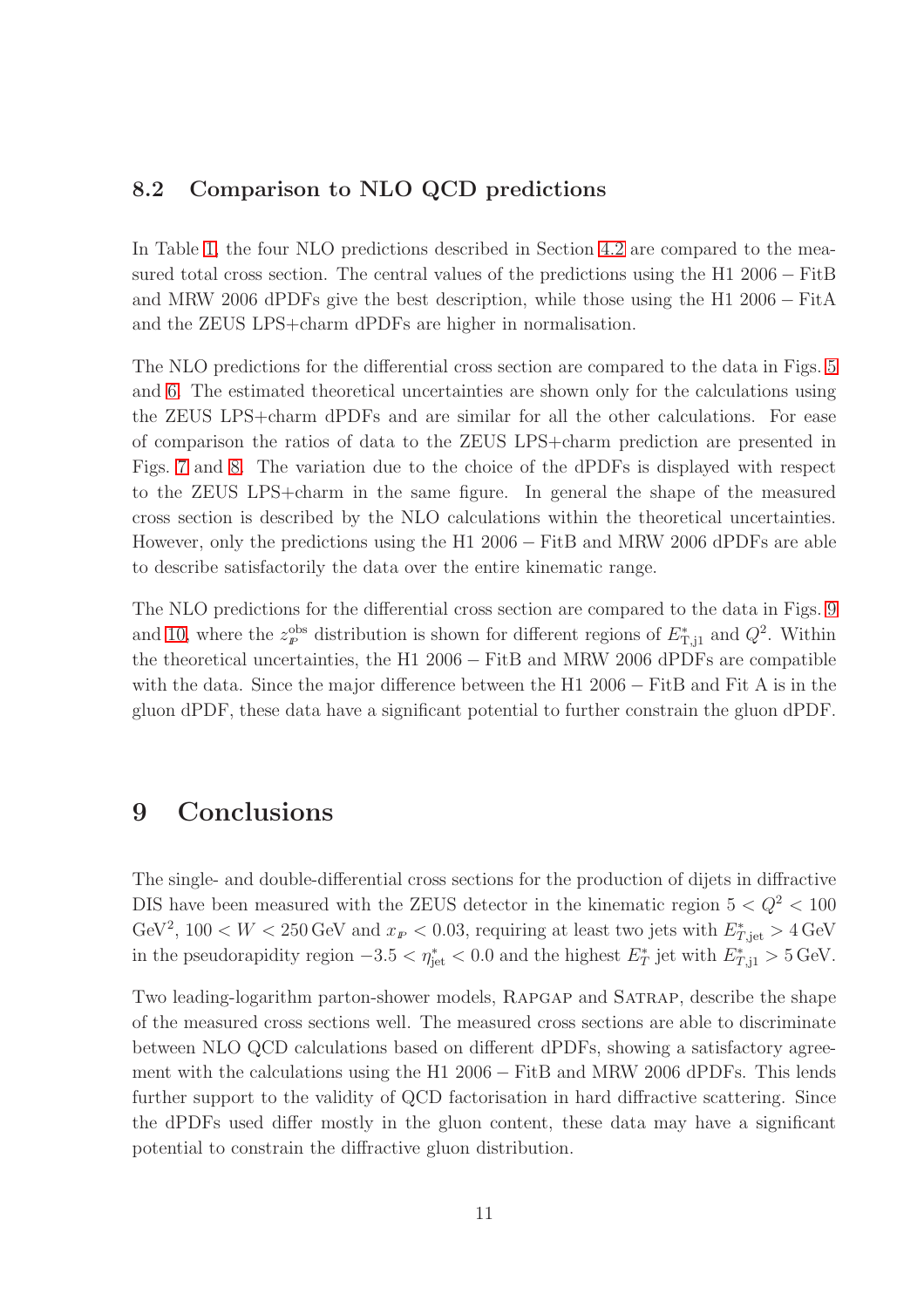# 10 Acknowledgments

We are grateful to the DESY Directorate for their strong support and encouragement. The effort of the HERA machine group is gratefully acknowledged. We thank the DESY computing and network services for their support. The design, construction and installation of the ZEUS detector have been made possible by the efforts of many people not listed as authors. We thank G. Watt and H. Jung for valuable discussions and suggestions.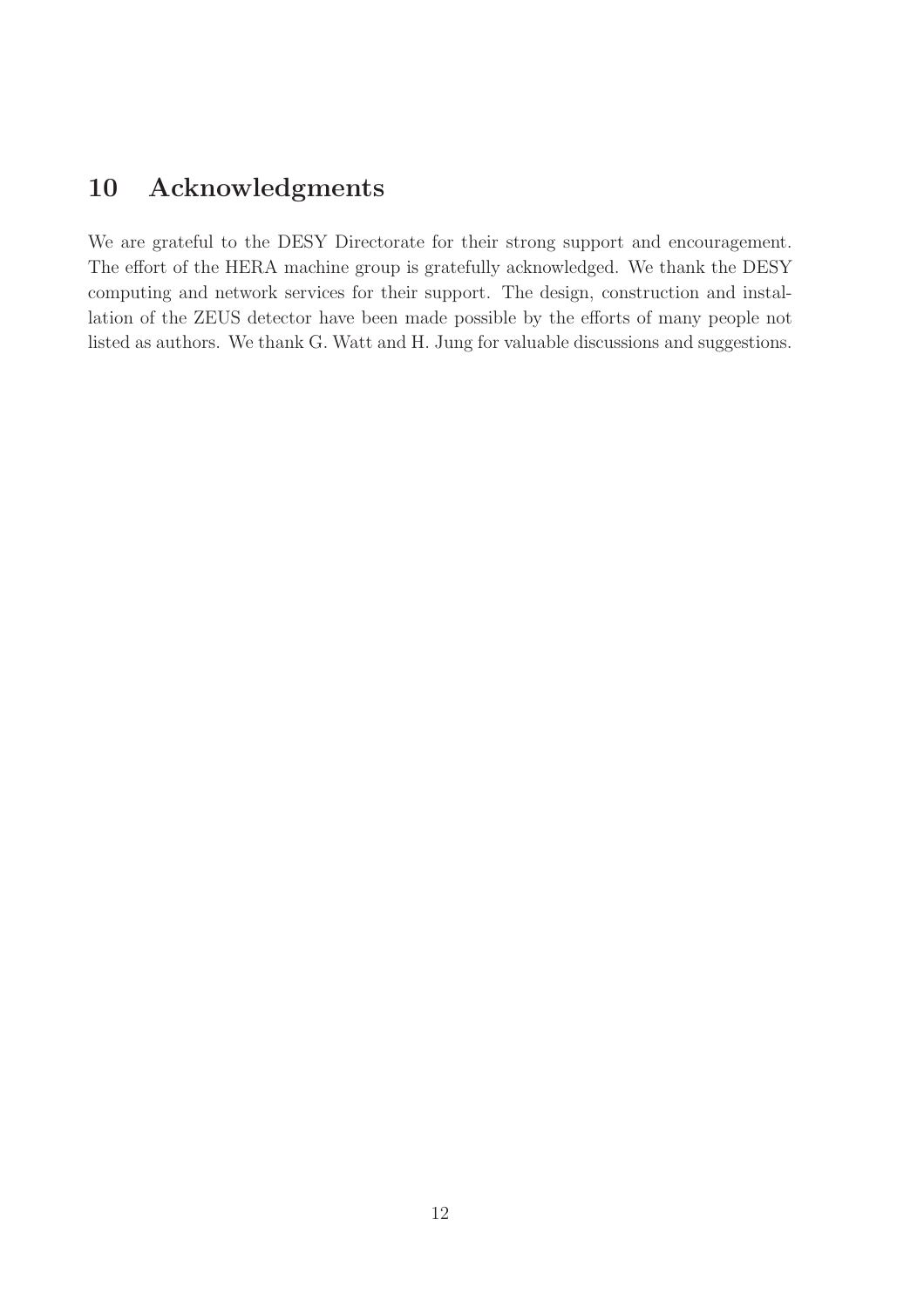# References

- [1] ZEUS Coll., J. Breitweg et al., Eur. Phys. J. C 6, 43 (1999).
- [2] ZEUS Coll., S. Chekanov et al., Eur. Phys. J. C 25, 169 (2002).
- [3] ZEUS Coll, S. Chekanov et al., Nucl. Phys. B 713, 3 (2005).
- [4] H1 Coll., C. Adloff et al., Z. Phys. C 76, 613 (1997).
- [5] H1 Coll., A. Aktas et al., Eur. Phys. J. C 48, 715 (2006).
- [6] ZEUS Coll., S. Chekanov et al., Eur. Phys. J. C 38, 43 (2004).
- [7] A.D. Martin, M.G. Ryskin and G. Watt, Phys. Lett. B 644, 131 (2006).
- [8] J.C. Collins, Phys. Rev. **D 57**, 3051 (1998); J.C. Collins, J. Phys. G 28, 1069 (2002).
- [9] ZEUS Coll., M. Derrick et al., Phys. Lett. B 356, 129 (1995).
- [10] H1 Coll., A. Aktas et al., DESY-07-018, hep-ex/0703022.
- [11] ZEUS Coll., U. Holm (ed.), The ZEUS Detector, Status Report (unpublished), DESY (1993), available on http://www-zeus.desy.de/bluebook/bluebook.html.
- [12] N. Harnew et al., Nucl. Inst. Meth., **A 279** 290 (1991); B. Foster et al., Nucl. Phys. Proc. Suppl. B 32 181 (1993); B. Foster et al., Nucl. Inst. Meth. A 338, 254 (1994).
- [13] M. Derrick et al., Nucl. Inst. Meth. **A 309**, 77 (1991); A. Andresen et al., Nucl. Inst. Meth. A 309, 101 (1991); A. Caldwell et al., Nucl. Inst. Meth. A 321, 356 (1992); A. Bernstein et al., Nucl. Inst. Meth. A 336, 23 (1993).
- [14] ZEUS Coll., A. Bamberger et al., FPC group, Nucl. Inst. Meth. A 450, 235 (2000).
- [15] A. Bamberger et al., Nucl. Inst. Meth. A 401, 63 (1997).
- [16] ZEUS Coll., S. Chekanov et al., Eur. Phys. J. **C 21**, 443 (2001).
- [17] A. Dwurazny et al., Nucl. Inst. Meth. A 277, 176 (1989).
- [18] J. Andruszków et al., Preprint DESY-92-066, DESY, 1992; ZEUS Coll., M. Derrick et al., Z. Phys. C 63, 391 (1994); J. Andruszków et al., Acta Phys. Pol. **B 32**, 2025 (2001).
- [19] V.N. Gribov and L.N. Lipatov, Sov. J. Nucl. Phys. 15, 438 (1972).
- [20] L.N. Lipatov, Sov. J. Nucl. Phys. **20**, 94 (1975).
- [21] G. Altarelli and G. Parisi, Nucl. Phys. B 126, 298 (1977).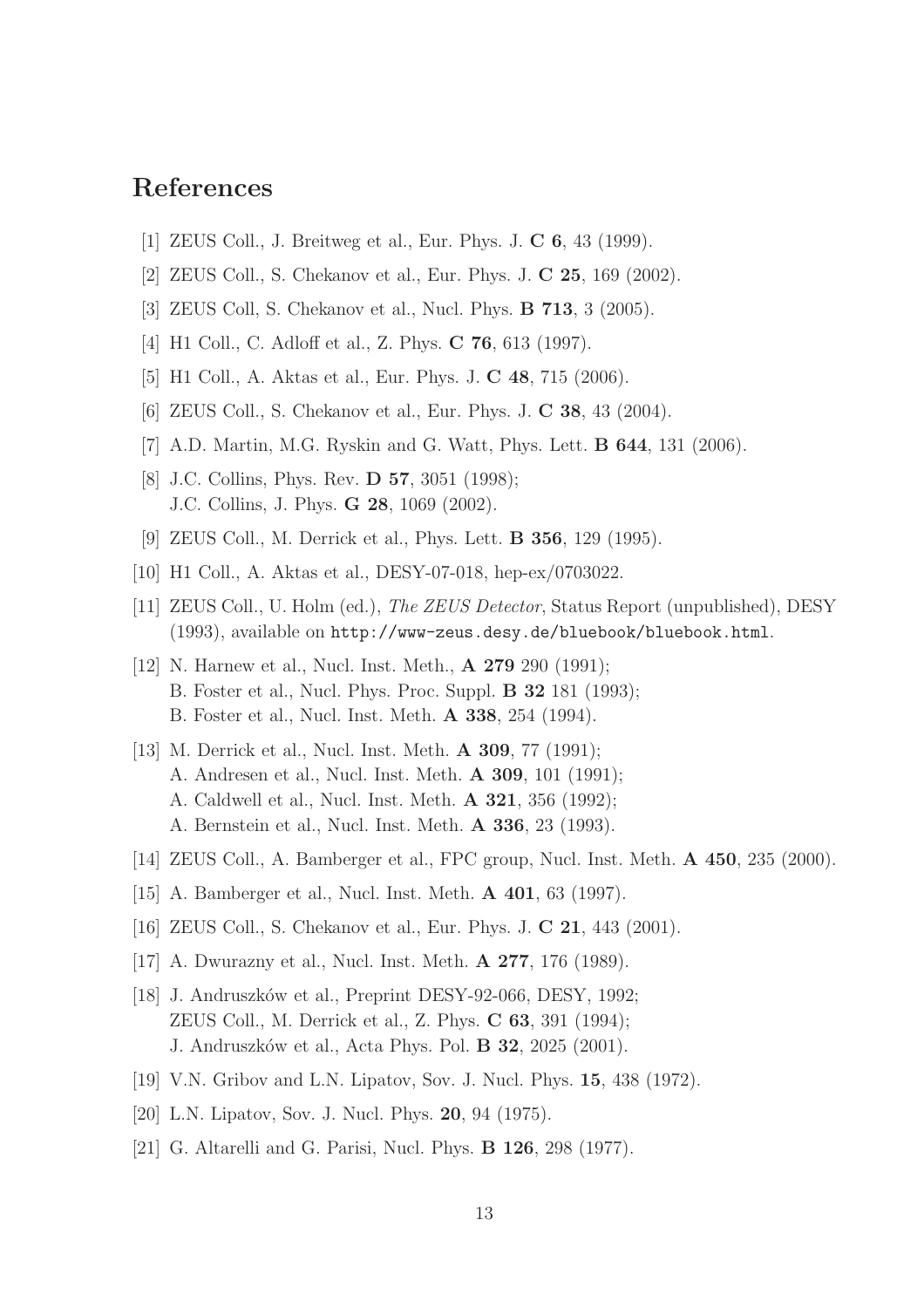- [22] Yu.L. Dokshitzer, Sov. Phys. JETP 46, 641 (1977).
- [23] A.D. Martin et al., Eur. Phys. J. C 23, 73 (2002).
- [24] A.D. Martin et al., Eur. Phys. J. C 28, 455 (2002).
- [25] J. Pumplin et al., JHEP 0207, 012 (2002).
- [26] H1 Coll., C. Adloff et al., Eur. Phys. J. C 30, 1 (2003).
- [27] ZEUS Coll., S. Chekanov et al., Phys. Rev. **D 67**, 012007 (2003).
- [28] ZEUS Coll., S. Chekanov et al., Eur. Phys. J. C 42, 1 (2005).
- [29] H1 Coll., A. Aktas et al., DESY-06-164, hep-ex/0610076.
- [30] P.D.B. Collins, An Introduction to Regge Theory and High-Energy Physics, Cambridge University Press, Cambridge, (1977); A.C. Irving and R.P. Worden, Phys. Rept. 34, 117 (1977); A.B. Kaidalov, Regge Poles in QCD, "At the Frontier of Particle Physics: Handbook of QCD" , M. Shifman (ed.), World Scientific (2002) (also preprint hep-ph/0103011).
- [31] S. Catani and M.H. Seymour, Nucl. Phys. B 485, 291 (1997); Erratum-ibid. B 510 503 (1997).
- [32] ZEUS Coll., S. Chekanov et al., Phys. Rev. D 69, 012004 (2004).
- [33] H. Jung, The RAPGAP Monte Carlo for Deep Inelastic Scattering version 2.08/00  $(2001)$ . See http://www.desy.de/~jung/rapgap/.
- [34] K. Golec-Biernat and W. Wüsthoff, Phys. Rev.  $\bf{D}$  59, (1999); K. Golec-Biernat and W. Wüsthoff, Phys. Rev. D 60, (1999); K. Golec-Biernat and W. Wüsthoff, Eur. Phys. J. C 20, 313 (2001).
- [35] G. Ingelman, A. Edin and J. Rathsman, Comp. Phys. Comm. 101, 108 (1997).
- [36] M. Glück, E. Reya and A. Vogt, Phys. Rev. **D** 45, 3986 (1992); M. Glück, E. Reya and A. Vogt, Phys. Rev. **D 46**, 1973 (1992).
- [37] G. Gustafson and U. Pettersson, Nucl. Phys. **B 306**, 746 (1988).
- [38] K. Charchula, G.A. Schuler and H. Spiesberger, Comp. Phys. Comm. 81, 381 (1994).
- [39] A. Kwiatowski, H. Spiesberger and H.-J. Möhring, Comp. Phys. Comm. 69, 155 (1992).
- [40] M. Bengtsson and T. Sjöstrand, Comp. Phys. Comm.  $46, 43$  (1987); T. Sjöstrand, Comp. Phys. Comm. 82, 74 (1994).
- [41] B. Andersson et al., Phys. Rep. **97**, 31 (1983).
- [42] R. Brun et al., preprint CERN-DD/EE/84-1, CERN, 1987.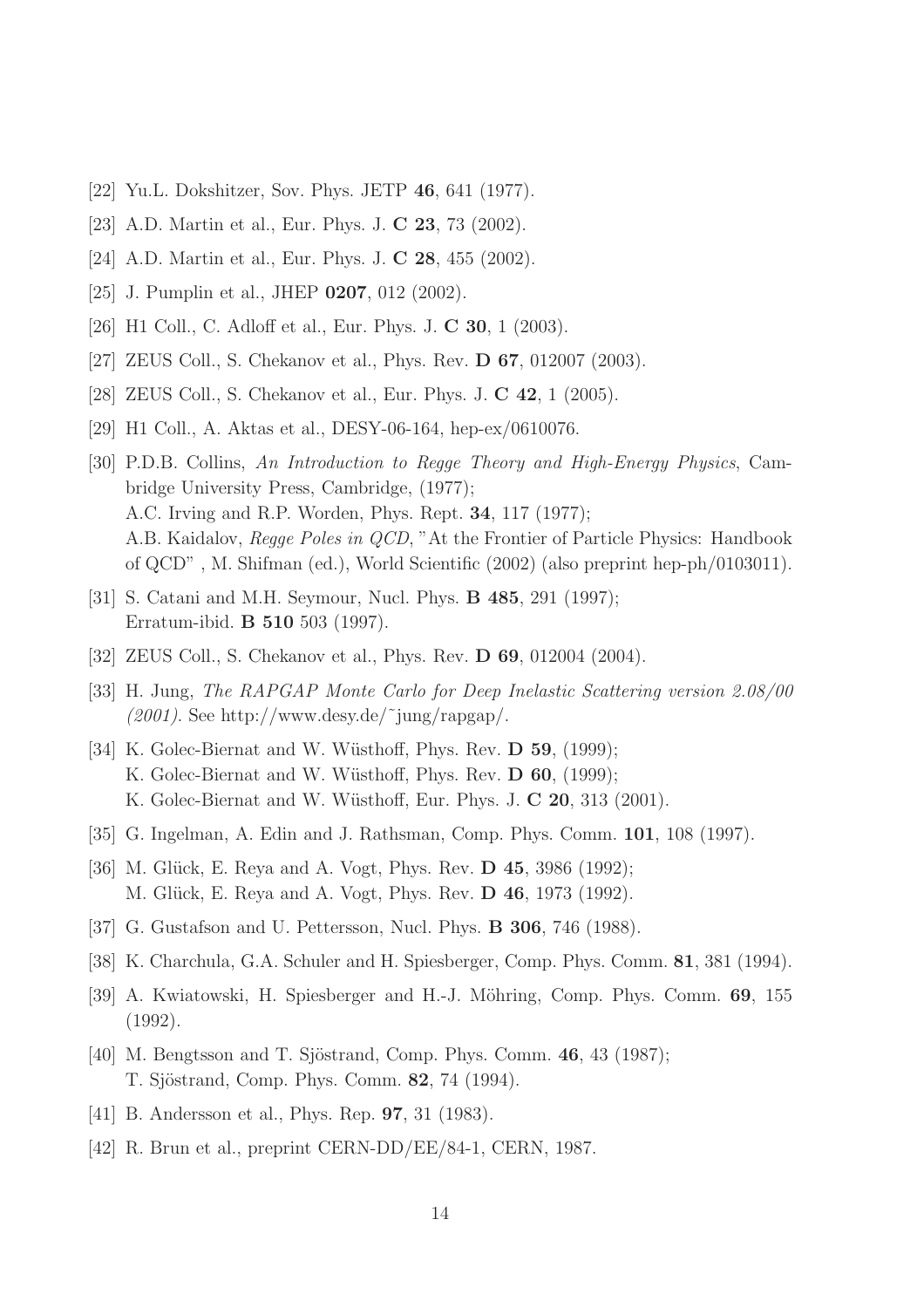- [43] W.H. Smith, K. Tokushuku and L.W. Wiggers, Proc. Computing in High Energy Physics (CHEP), Annecy, France, Sept. 1992, C. Verkerk and W. Wojcik (eds.), p. 222. CERN, Geneva, Switzerland (1992). Also in preprint DESY 92-150B.
- [44] H. Abramowicz, A. Caldwell and R. Sinkus, Nucl. Inst. Meth. **A 365**, 508 (1995); R. Sinkus and T. Voss, Nucl. Inst. Meth. A 391, 360 (1997).
- [45] A. Bonato, Ph. D. Thesis, University of Hamburg, (2007) (in preparation).
- [46] T. Tawara, Ph. D. Thesis, University of Tokyo, (2007) (unpublished).
- [47] T. Yamashita, Ph. D. Thesis, University of Tokyo, (2001) (unpublished).
- [48] G.M. Briskin, Ph. D. Thesis, Tel Aviv University, (1998) (unpublished).
- [49] M. Turcato, Ph. D. Thesis, Padova University, (2003) (unpublished).
- [50] S. Bentvelsen, J. Engelen and P. Kooijman, Proc. Workshop on Physics at HERA, W. Buchmuller and G. Ingelman (ed.), Vol.1, p.23, DESY, Hamburg, Germany (1992).
- [51] S. Catani et al., Nucl. Phys. **B 406**, 187 (1993).
- [52] ZEUS Coll., S. Chekanov et al., Nucl. Phys. **B 672**, 3 (2003).
- [53] ZEUS Coll., S. Chekanov et al., Eur. Phys. J. C 51, 301 (2007).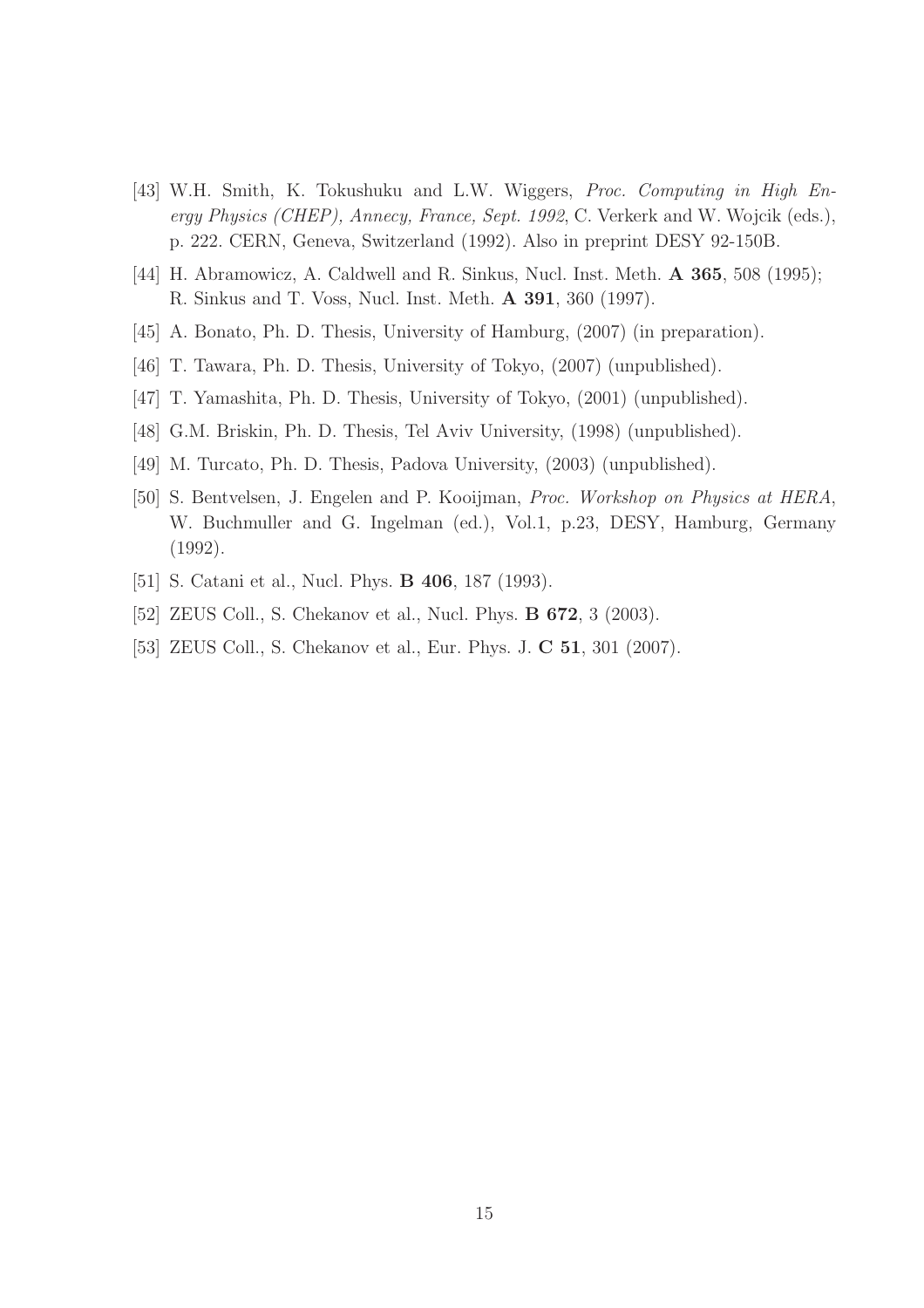|                 | $\sigma$ | $\delta_{\rm stat}$ | $\delta_{\text{syst}}$ | $\delta_{\rm ES}$ | $\delta_{\text{theor}}$ | $\Delta_{\rm DIFFR}$ |
|-----------------|----------|---------------------|------------------------|-------------------|-------------------------|----------------------|
|                 | (pb)     | $'pb$ ,             | (pb)                   | $\mathrm{pb}$     | (b)                     | $(\text{pb})$        |
| Data            | 89.7     | 1.2                 | $+3.2$<br>$-5.3$       | $+5.1$<br>$-3.7$  |                         | $+4.0$               |
| ZEUS LPS+charm  | 120.3    |                     |                        |                   | $+29.4$<br>$-18.3$      |                      |
| H1 2006 - Fit A | 130.2    |                     |                        |                   | $+31.2$<br>$-19.9$      |                      |
| H1 2006 - Fit B | 102.5    |                     |                        |                   | $+24.7$<br>$-15.6$      |                      |
| <b>MRW 2006</b> | 99.3     |                     |                        |                   | $+23.4$<br>$-14.7$      |                      |

<span id="page-22-0"></span>Table 1: Total cross section for the production of diffractive dijets compared to expectations of NLO calculations using various dPDFs as indicated in the Table. The cross section is given for jets with  $E^*_{T,1} > 5 \text{ GeV}$ ,  $E^*_{T,12} > 4 \text{ GeV}$ ,  $-3.5 < \eta^*_{\text{jet}} < 0$ and in the range of  $5 < Q^2 < 100 \text{ GeV}^2$ ,  $100 < W < 250 \text{ GeV}$  and  $x_F < 0.03$ . The statistical,  $\delta_{\text{stat}}$ , uncorrelated systematic,  $\delta_{\text{syst}}$ , and energy scale uncertainties,  $\delta_{\text{ES}}$ , are quoted separately. The theoretical uncertainty on the NLO calculations,  $\delta_{\text{theor}}$ , is quoted in the sixth column. The difference with the measured cross section with and without  $\eta_{MAX}$  cut,  $\Delta_{DIFFR}$ , is presented in the last column. The uncertainties on the proton dissociation subtraction and the luminosity measurement are not presented in the table.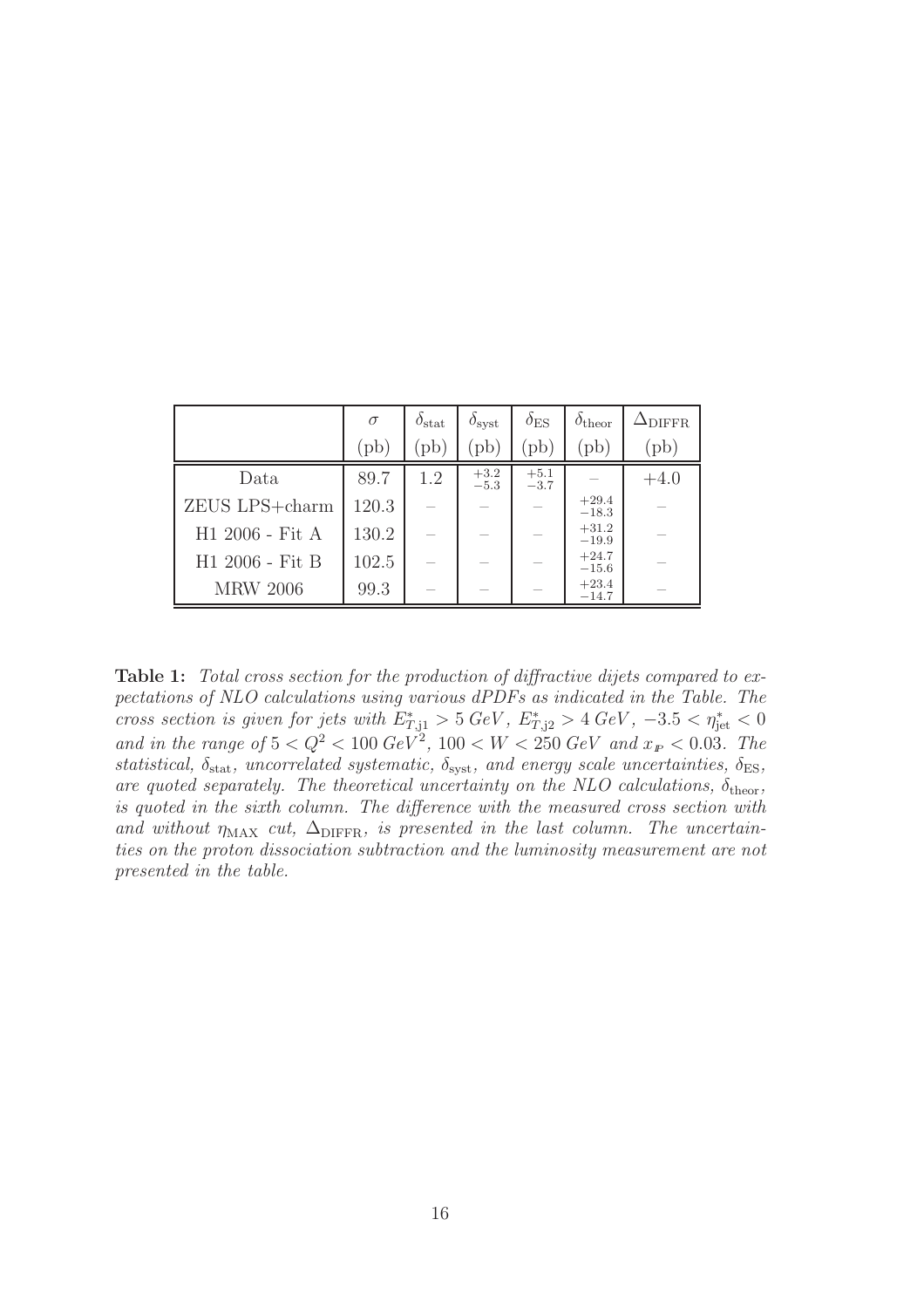| $Q^2$ bin           | $d\sigma/dQ^2$             | $\delta_{\text{stat}}$     | $\delta_{\rm syst}$        | $\delta_{\rm ES}$          | $\Delta_{\rm DIFFR}$         |
|---------------------|----------------------------|----------------------------|----------------------------|----------------------------|------------------------------|
| (GeV <sup>2</sup> ) | $(\text{pb}/\text{GeV}^2)$ | $(\text{pb}/\text{GeV}^2)$ | $(\text{pb}/\text{GeV}^2)$ | $(\text{pb}/\text{GeV}^2)$ | $(\text{pb}/\,\text{GeV}^2)$ |
| 5, 8                | 7.4                        | 0.3<br>士                   | $+0.3$<br>$-0.5$           | $+0.5$<br>$-0.5$           | 0.1                          |
| 8, 12               | 4.2                        | 0.2<br>士                   | $+0.2$<br>$-0.3$           | $+0.3$<br>$-0.3$           | 0.1                          |
| 12, 17              | 2.6                        | 0.1<br>士                   | $+0.2$<br>$-0.2$           | $+0.2$<br>$-0.2$           | 0.2                          |
| 17, 25              | 1.38                       | 0.06<br>士                  | $+0.09$<br>$-0.13$         | $+0.08$<br>$-0.08$         | 0.06                         |
| 25, 35              | 0.94                       | 0.04<br>士                  | $+0.07$<br>$-0.07$         | $+0.06$<br>$-0.05$         | 0.06                         |
| 35, 50              | 0.53                       | 0.03<br>士                  | $+0.02$<br>$-0.03$         | $+0.03$<br>$-0.03$         | 0.01                         |
| 50, 70              | 0.27                       | 0.02<br>士                  | $+0.02$<br>$-0.01$         | $+0.01$<br>$-0.01$         | 0.02                         |
| 70, 100             | 0.116                      | 0.008<br>士                 | $+0.018$<br>$-0.003$       | $+0.005$<br>$-0.005$       | 0.018                        |

<span id="page-23-0"></span>**Table 2:** Values of the differential cross section as a function of  $Q^2$  for the production of diffractive dijets. The range over which the cross section is averaged is given in the first column. Other details as in the caption of Table [1.](#page-22-0)

| $W$ bin       | $d\sigma/dW$       | $\delta_{\text{stat}}$     | $\delta_{\rm syst}$        | $\delta_{\rm ES}$  | $\Delta_{\rm DIFFR}$       |
|---------------|--------------------|----------------------------|----------------------------|--------------------|----------------------------|
| $\gamma$ GeV) | $p\}/\,{\rm GeV})$ | $(\text{pb}/\,\text{GeV})$ | $(\text{pb}/\,\text{GeV})$ | (pb/GeV)           | $(\text{pb}/\,\text{GeV})$ |
| 100, 125      | 0.26               | 0.01<br>$^+$               | $+0.03$<br>$-0.03$         | $+0.01$<br>$-0.01$ | 0.01                       |
| 125, 150      | 0.41               | 0.02<br>$^+$               | $+0.04$<br>$-0.03$         | $+0.02$<br>$-0.03$ | 0.03                       |
| 150, 175      | 0.67               | 0.03<br>$^+$               | $+0.04$<br>$-0.06$         | $+0.04$<br>$-0.04$ | 0.03                       |
| 175, 200      | 0.68               | 0.02<br>$^+$               | $+0.03$<br>$-0.04$         | $+0.05$<br>$-0.04$ | 0.01                       |
| 200, 225      | 0.77               | 0.03<br>$\pm$              | $+0.06$<br>$-0.03$         | $+0.05$<br>$-0.05$ | 0.05                       |
| 225, 250      | 0.82               | 0.03<br>十                  | $+0.03$<br>$-0.06$         | $+0.05$<br>$-0.05$ | 0.02                       |

**Table 3:** Values of the differential cross section as a function of  $W$ . Other details as in the caption of Table [2.](#page-23-0)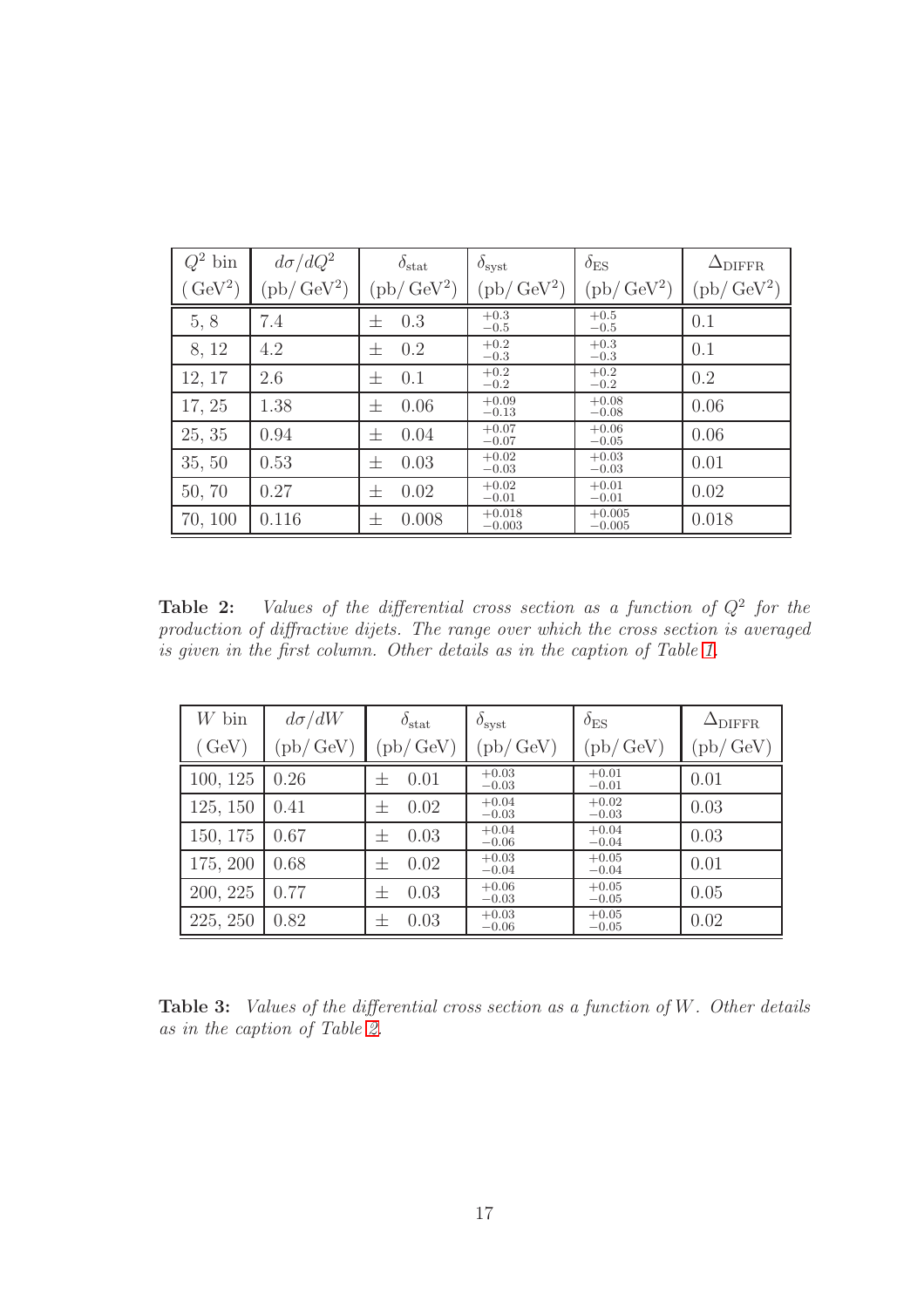| $M_X$ bin                 | $d\sigma/dM_X$ | $\delta_{\text{stat}}$ | $\delta_{\rm syst}$        | $\delta_{\rm ES}$  | $\Delta_{\rm DIFFR}$ |
|---------------------------|----------------|------------------------|----------------------------|--------------------|----------------------|
| $\left(\text{GeV}\right)$ | $'pb/$ GeV)    | $\text{pb}/\text{GeV}$ | $(\text{pb}/\,\text{GeV})$ | $'pb/$ GeV)        | (pb/GeV)             |
| 9, 14                     | 1.31           | 0.07<br>士              | $+0.02$<br>$-0.08$         | $+0.05$<br>$-0.06$ | $-0.03$              |
| 14, 20                    | 4.3            | 0.1<br>士               | $+0.2$<br>$-0.2$           | $+0.2$<br>$-0.2$   | 0.1                  |
| 20, 26                    | 4.5            | 0.1<br>$\pm$           | $+0.2$<br>$-0.4$           | $+0.2$<br>$-0.2$   | 0.0                  |
| 26, 32                    | 3.1            | 0.1<br>士               | $+0.2$<br>$-0.3$           | $+0.3$<br>$-0.2$   | $-0.1$               |
| 32, 42                    | 1.13           | 0.05<br>士              | $+0.08$<br>$-0.06$         | $+0.12$<br>$-0.09$ | 0.07                 |

**Table 4:** Values of the differential cross sections with respect to  $M_X$ . Other details as in the caption of Table [2.](#page-23-0)

| $\beta$ bin        | $d\sigma/d\beta$ | $\delta_{\text{stat}}$ | $\delta_{\text{syst}}$ | $\delta_{\rm ES}$ | $\Delta_{\rm DIFFR}$ |
|--------------------|------------------|------------------------|------------------------|-------------------|----------------------|
| $(\times 10^{-2})$ | $(\text{pb})$    | $(\text{pb})$          | (pb)                   | $(\mathrm{pb})$   | $(\mathrm{pb})$      |
| 0.32, 0.63         | 1220             | 102<br>士               | $+30$<br>$-75$         | $+148$<br>$-135$  | $-69$                |
| 0.63, 1.26         | 2124             | 94<br>士                | $+153$<br>$-221$       | $+196$<br>$-177$  | $-11$                |
| 1.26, 2.51         | 1736             | 62<br>士                | $+108$<br>$-133$       | $+112$<br>$-109$  | 46                   |
| 2.51, 5.01         | 923              | 32<br>士                | $+40$<br>$-83$         | $+55$<br>$-50$    | 3                    |
| 5.01, 10.00        | 324              | 12<br>士                | $+9$<br>$-18$          | $+14$<br>$-17$    | 3                    |
| 10.00, 19.95       | 81.8             | 3.8<br>士               | $+4.3$<br>$-2.7$       | $+3.5$<br>$-4.1$  | 4.1                  |
| 19.95, 39.81       | 9.7              | 0.8<br>士               | $+0.5$<br>$-0.5$       | $+0.5$<br>$-0.6$  | 0.4                  |

Table 5: Values of the differential cross sections with respect to  $\beta$ . Other details as in the caption of Table [2.](#page-23-0)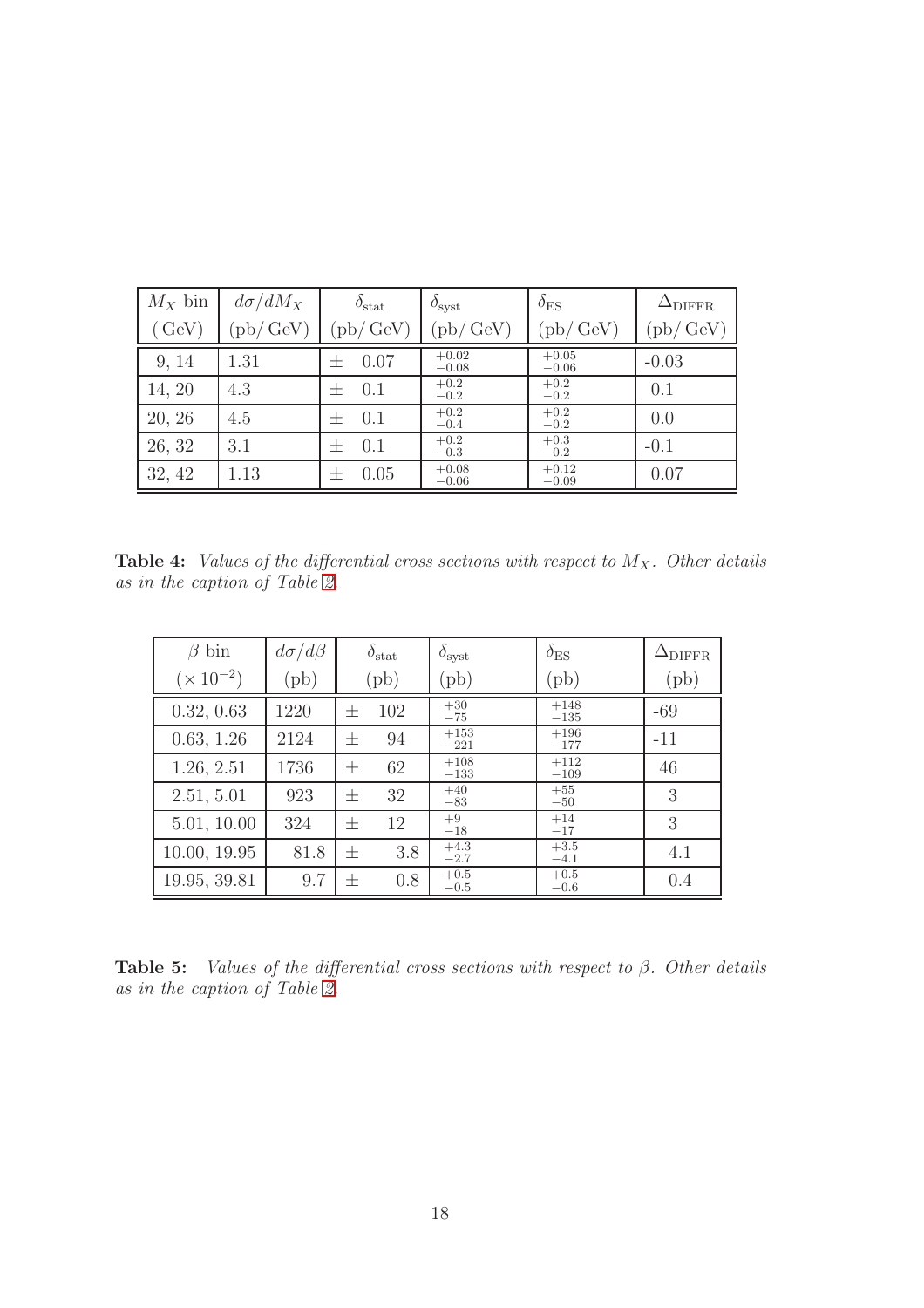| $x_{\rm F}^{\rm obs}$ bin | $x^{\rm obs}_{p} d\sigma/dx^{\rm obs}_{p}$ | $\delta_{\rm stat}$ | $\delta_{\rm syst}$     | $\delta_{\rm ES}$ | $\Delta_{\rm DIFFR}$ |
|---------------------------|--------------------------------------------|---------------------|-------------------------|-------------------|----------------------|
| $(\times 10^{-2})$        | $(\text{pb})$                              | $(\text{pb})$       | (pb)                    | $(\text{pb})$     | $(\text{pb})$        |
| 0.25, 0.50                | 24.3                                       | 1.8                 | $^{+0.8}_{-1.5}$        | $^{+1.0}_{-1.1}$  | $-0.5$               |
| 0.50, 0.79                | 93                                         | 5<br>士              | $^{+1}_{-1}$            | $^{+4}_{-5}$      | $\theta$             |
| 0.79, 1.26                | 195                                        | 士                   | $\substack{+3 \\ -9}$   | $+9$<br>$-10$     | $\overline{2}$       |
| 1.26, 1.99                | 306                                        | 10<br>士             | $\substack{+10 \\ -25}$ | $+17$<br>$-17$    |                      |
| 1.99, 3.00                | 409                                        | 13                  | $\substack{+33 \\ -33}$ | $+35$<br>$-30$    | 26                   |

**Table 6:** Values of the differential cross sections with respect to  $x_{p}^{\text{obs}}$ . Other details as in the caption of Table [2.](#page-23-0)

| $E_{\text{T},\text{J}}^{*}$ bin | $d\sigma/dE_{\rm T,J}^*$ | $\delta_{\text{stat}}$ | $\delta_{\text{syst}}$ | $\delta_{\rm ES}$          | $\Delta_{\rm DIFFR}$ |
|---------------------------------|--------------------------|------------------------|------------------------|----------------------------|----------------------|
| (GeV)                           | (pb/GeV)                 | (pb/GeV)               | (pb/GeV)               | $(\text{pb}/\,\text{GeV})$ | (pb/GeV)             |
| 4, 5.5                          | 51.7                     | 1.4<br>士               | $+3.3$<br>$-3.7$       | $+2.6$<br>$-2.9$           | 2.9                  |
| 5.5, 7.5                        | 39.8                     | 1.1<br>$^+$            | $+2.6$<br>$-2.8$       | $+2.2$<br>$-2.0$           | 1.8                  |
| 7.5, 9.5                        | 9.7                      | 0.3<br>士               | $+0.7$<br>$-0.9$       | $+0.8$<br>$-0.9$           | 0.2                  |
| 9.5, 11.5                       | 2.3                      | 0.1<br>士               | $+0.1$<br>$-0.1$       | $+0.3$<br>$-0.2$           | 0.1                  |
| 11.5, 13.5                      | 0.65                     | 0.06<br>$\pm$          | $+0.03$<br>$-0.01$     | $+0.08$<br>$-0.11$         | 0.03                 |
| 13.5, 16                        | 0.11                     | 0.02<br>士              | $+0.02$<br>$-0.02$     | $+0.01$<br>$-0.03$         | 0.00                 |

**Table 7:** Values of the differential cross sections with respect to  $E_{T,J}^*$ . Other details as in the caption of Table [2.](#page-23-0)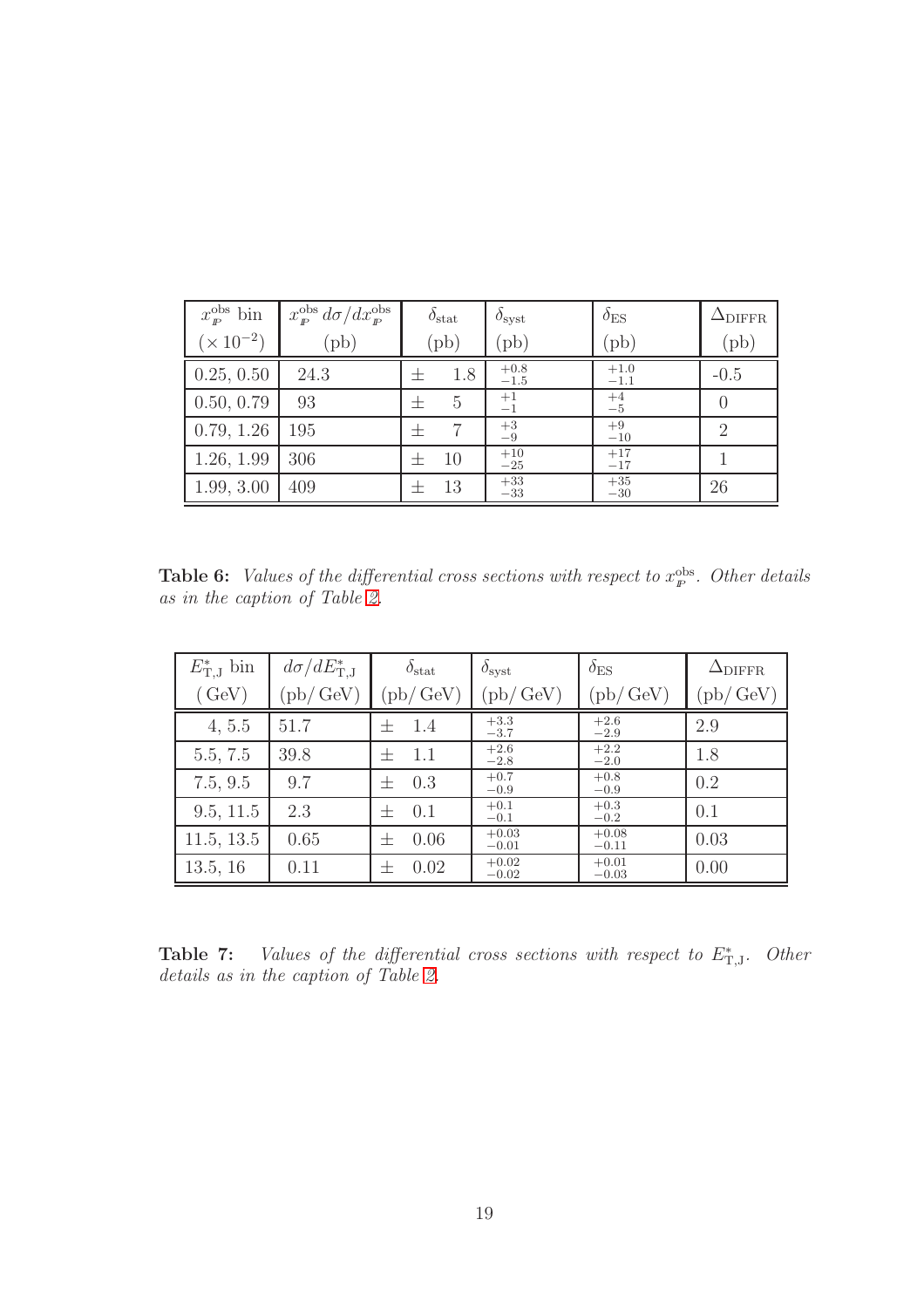| $\eta_{\text{I}}^*$ bin | $d\sigma/d\eta_{\rm J}^*$ | $\delta_{\rm stat}$                    | $\delta_{\rm syst}$ | $\delta_{\rm ES}$ | $\Delta_{\rm DIFFR}$ |
|-------------------------|---------------------------|----------------------------------------|---------------------|-------------------|----------------------|
|                         | $(\text{pb})$             | $(\text{pb})$                          | $(\text{pb})$       | $(\text{pb})$     | (pb)                 |
| $-3.5, -3.0$            | 56.6                      | 1.9<br>士                               | $+2.5$<br>$-3.8$    | $+7.8$<br>$-7.6$  | 1.6                  |
| $-3.0, -2.5$            | 98.8                      | 2.9<br>士                               | $+3.6$<br>$-6.2$    | $+7.2$<br>$-7.1$  | 1.8                  |
| $-2.5, -2.0$            | 89.6                      | 2.6<br>士                               | $+5.7$<br>$-6.0$    | $+5.1$<br>$-4.9$  | 4.8                  |
| $-2.0, -1.5$            | 66.1                      | 2.1<br>$\hspace{0.1mm} +$              | $+4.1$<br>$-4.2$    | $+3.7$<br>$-4.1$  | 3.4                  |
| $-1.5, -1.0$            | 35.2                      | 1.3<br>士                               | $+3.3$<br>$-2.6$    | $+2.7$<br>$-2.0$  | 3.0                  |
| $-1.0, -0.5$            | 13.2                      | 0.7<br>士                               | $+1.4$<br>$-1.3$    | $+1.3$<br>$-1.3$  | 1.1                  |
| $-0.5, 0.0$             | 2.1                       | 0.2<br>$\hspace{.1cm} + \hspace{.1cm}$ | $+0.4$<br>$-0.5$    | $+0.4$<br>$-0.3$  | $-0.2$               |

**Table 8:** Values of the differential cross sections with respect to  $\eta_{J}^{*}$ . Other details as in the caption of Table [2.](#page-23-0)

| $z_{\rm \scriptscriptstyle I\!P}^{\rm obs}$ | $d\sigma/dz_{\rm\scriptscriptstyle P}^{\rm obs}$ | $\delta_{\rm stat}$ | $\delta_{\rm syst}$ | $\delta_{\rm ES}$  | $\Delta_{\rm DIFFR}$ |
|---------------------------------------------|--------------------------------------------------|---------------------|---------------------|--------------------|----------------------|
|                                             | $(\text{pb})$                                    | $(\mathrm{pb})$     | $(\text{pb})$       | $(\text{pb})$      | $(\text{pb})$        |
| 0, 0.125                                    | 24.5                                             | 2.0<br>士            | $+0.9$<br>$-2.3$    | $+3.5$<br>$-2.0$   | $-1.9$               |
| 0.125, 0.25                                 | 134.6                                            | 5.4<br>士            | $+8.8$<br>$-13.8$   | $+12.3$<br>$-10.8$ | 0.7                  |
| 0.25, 0.375                                 | 155.1                                            | 5.7<br>士            | $+9.6$<br>$-12.5$   | $+10.1$<br>$-9.8$  | 5.2                  |
| 0.375, 0.5                                  | 133.7                                            | 5.1<br>士            | $+8.3$<br>$-10.2$   | $+6.1$<br>$-8.1$   | 5.7                  |
| 0.5, 0.625                                  | 100.6                                            | 4.2<br>士            | $+5.8$<br>$-7.8$    | $+5.2$<br>$-5.4$   | 2.4                  |
| 0.625, 0.75                                 | 80.4                                             | 3.6<br>士            | $+1.3$<br>$-2.8$    | $+3.8$<br>$-3.8$   | 0.5                  |
| 0.75, 0.875                                 | 55.5                                             | 2.8<br>士            | $+1.7$<br>$-3.1$    | $+2.8$<br>$-2.8$   | $-1.5$               |
| 0.875, 1                                    | 31.5                                             | 2.1<br>士            | $+3.1$<br>$-4.0$    | $+2.2$<br>$-1.5$   | $-1.3$               |

**Table 9:** Values of the differential cross sections with respect to  $z_{\rm F}^{\rm obs}$ . Other details as in the caption of Table [2.](#page-23-0)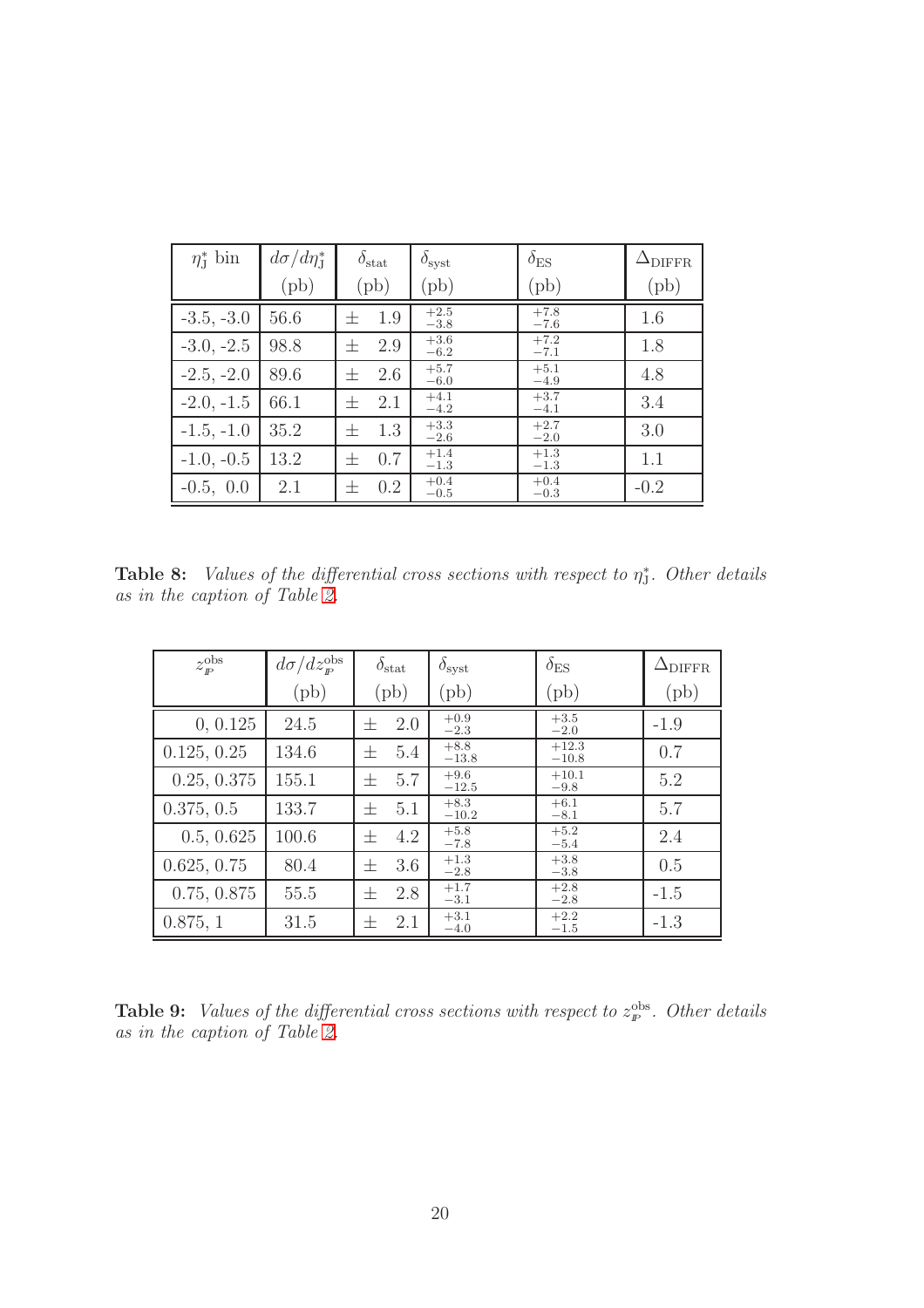| $x_{\gamma}^{\text{obs}}$ bin | $d\sigma/dx_{\gamma}^{\rm obs}$ | $\delta_{\text{stat}}$ | $\delta_{\text{syst}}$ | $\delta_{\rm ES}$  | $\Delta_{\rm DIFFR}$ |
|-------------------------------|---------------------------------|------------------------|------------------------|--------------------|----------------------|
|                               | $(\mathrm{pb})$                 | $(\text{pb})$          | $(\text{pb})$          | $(\text{pb})$      | $(\text{pb})$        |
| 0, 0.25                       | 5.3                             | 0.6                    | $+0.8$<br>$-0.5$       | $+0.6$<br>$-0.2$   | 0.7                  |
| 0.25, 0.5                     | 25.0                            | 1.3                    | $+2.8$<br>$-1.5$       | $+1.5$<br>$-2.2$   | 2.6                  |
| 0.5, 0.75                     | 87.4                            | 3.1                    | $+4.5$<br>$-5.7$       | $+7.8$<br>$-8.2$   | 3.5                  |
| 0.75, 1                       | 240.5                           | 6.7                    | $+11.0$<br>$-17.2$     | $+12.4$<br>$-11.7$ | 5.9                  |

**Table 10:** Values of the differential cross sections with respect to  $x_{\gamma}^{\text{obs}}$ . Other details as in the caption of Table [2.](#page-23-0)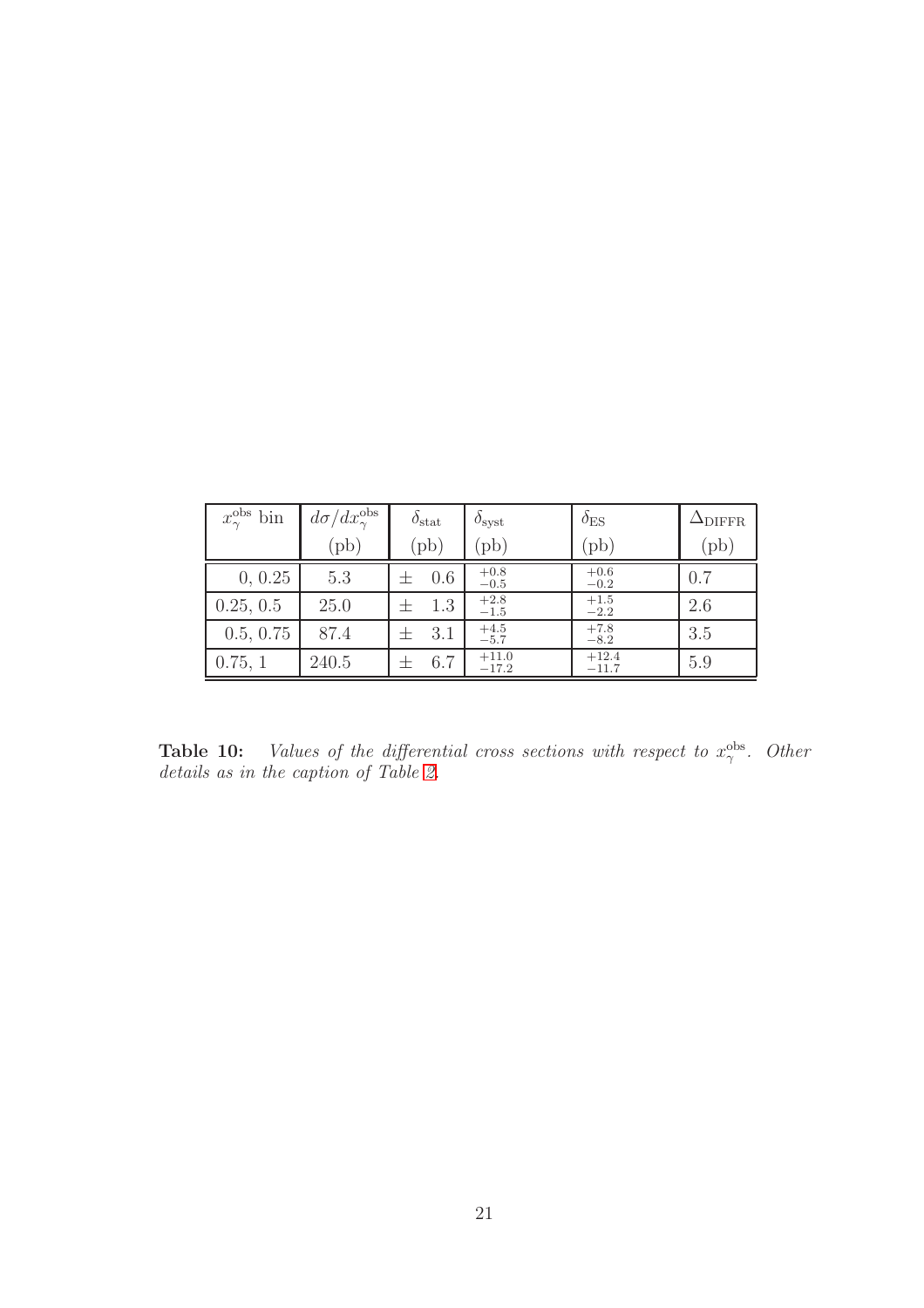| $z_{\rm p}^{\rm obs}$ bin                                                     | $d\sigma/dz_{\rm I\!P}^{\rm obs} dE_{T, j1}^*$                                   |       | $\delta_{\rm stat}$ | $\delta_{\rm syst}$                                                                      | $\delta_{\rm ES}$    | $\Delta_{\rm DIFFR}$       |  |  |  |  |
|-------------------------------------------------------------------------------|----------------------------------------------------------------------------------|-------|---------------------|------------------------------------------------------------------------------------------|----------------------|----------------------------|--|--|--|--|
|                                                                               | $(\text{pb}/\,\text{GeV})$ $(\text{pb}/\,\text{GeV})$ $(\text{pb}/\,\text{GeV})$ |       |                     |                                                                                          | (pb/GeV)             | $(\text{pb}/\,\text{GeV})$ |  |  |  |  |
| $5.0 < E^*_{T, j1} < 6.5 \, \text{GeV} (< E^*_{T, j1} > = 5.7 \, \text{GeV})$ |                                                                                  |       |                     |                                                                                          |                      |                            |  |  |  |  |
| 0, 0.25                                                                       | 31.9                                                                             | $\pm$ | 1.5                 | $+2.1$<br>$-4.2$                                                                         | $+1.9$<br>$-1.4$     | $-1.2$                     |  |  |  |  |
| 0.25, 0.375                                                                   | 53.1                                                                             | 士     | 2.6                 | $+4.2$<br>$^{-4.6}$                                                                      | $+2.3$<br>$^{-2.3}$  | 3.0                        |  |  |  |  |
| 0.375, 0.5                                                                    | 46.7                                                                             | 士     | 2.4                 | $+3.0$<br>$-3.0$                                                                         | $+1.9$<br>$-2.4$     | 2.5                        |  |  |  |  |
| 0.5, 0.625                                                                    | 35.3                                                                             | 士     | 2.1                 | $+1.1$<br>$^{-1.7}$                                                                      | $+1.6$<br>$^{-1.8}$  | 1.0                        |  |  |  |  |
| 0.625, 0.75                                                                   | 29.3                                                                             | 士     | 1.9                 | $+0.3$<br>$-1.9$                                                                         | $+1.3$<br>$-1.2$     | $-0.8$                     |  |  |  |  |
| 0.75, 0.875                                                                   | 18.4                                                                             | 士     | 1.4                 | $+1.2$<br>$^{-1.9}$                                                                      | $+0.8$<br>$-0.8$     | $-1.0$                     |  |  |  |  |
| 0.875, 1                                                                      | 11.4                                                                             | $\pm$ | 1.2                 | $+0.3$<br>$^{-1.0}$                                                                      | $+0.5$<br>$-0.5$     | $-0.5$                     |  |  |  |  |
|                                                                               |                                                                                  |       |                     | $6.5 < E^*_{T,j1} < 8.0 \,\text{GeV}(< E^*_{T,j1} > = 7.2 \,\text{GeV})$                 |                      |                            |  |  |  |  |
| 0, 0.25                                                                       | 13.2                                                                             | 士     | 0.5                 | $+1.4$<br>$^{-1.5}$                                                                      | $+0.9$<br>$-0.6$     | 0.17                       |  |  |  |  |
| 0, 0.25                                                                       | 13.2                                                                             | 士     | 0.8                 | $+1.4$<br>$-1.5$                                                                         | $+0.9$<br>$-0.6$     | 0.2                        |  |  |  |  |
| 0.25, 0.375                                                                   | 25.9                                                                             | 士     | 1.5                 | $+1.2$<br>$-2.2$                                                                         | $+1.9$<br>$^{ -2.0}$ | $-0.9$                     |  |  |  |  |
| 0.375, 0.5                                                                    | 21.9                                                                             | 士     | 1.3                 | $+1.9$<br>$^{-1.8}$                                                                      | $+1.6\,$<br>$-0.9$   | 1.9                        |  |  |  |  |
| 0.5, 0.625                                                                    | 18.3                                                                             | 士     | $1.2\,$             | $+0.8$<br>$-1.0$                                                                         | $+1.2$<br>$^{-1.0}$  | 0.7                        |  |  |  |  |
| 0.625, 0.75                                                                   | 14.8                                                                             | 士     | 1.1                 | $+0.8$<br>$-0.9$                                                                         | $+0.6$<br>$-0.6$     | 0.2                        |  |  |  |  |
| 0.75, 0.875                                                                   | 12.4                                                                             | 士     | 1.0                 | $+0.8$<br>$^{+0.9}$                                                                      | $+0.6$<br>$-0.8$     | 0.0                        |  |  |  |  |
| 0.875, 1                                                                      | 5.6                                                                              | 士     | 0.7                 | $+0.2$<br>$-0.2$                                                                         | $+0.5$<br>$-0.2$     | $-0.1$                     |  |  |  |  |
|                                                                               |                                                                                  |       |                     | $8.0 < E^*_{T,j1} < 16.0 \,\text{GeV} \left( \leq E^*_{T,j1} \right) = 9.7 \,\text{GeV}$ |                      |                            |  |  |  |  |
| 0.25, 0.375                                                                   | 2.4                                                                              | 士     | 0.2                 | $+0.4$<br>$-0.3$                                                                         | $+0.2$<br>$-0.2$     | 0.2                        |  |  |  |  |
| 0.375, 0.5                                                                    | 2.4                                                                              | $\pm$ | $0.2\,$             | $+0.2$<br>$-0.2$                                                                         | $+0.2$<br>$-0.3$     | $-0.1$                     |  |  |  |  |
| 0.5, 0.625                                                                    | 1.9                                                                              | 士     | 0.1                 | $+0.1$<br>$-0.2$                                                                         | $+0.2$<br>$-0.2$     | 0.0                        |  |  |  |  |
| 0.625, 0.75                                                                   | $1.7\,$                                                                          | 士     | 0.1                 | $+0.1$<br>$^{+0.0}$                                                                      | $+0.2$<br>$-0.2$     | 0.1                        |  |  |  |  |
| 0.75, 0.875                                                                   | 1.4                                                                              | 士     | 0.1                 | $+0.0$<br>$^{ -0.1}$                                                                     | $+0.1$<br>$^{ -0.1}$ | 0.0                        |  |  |  |  |
| 0.875, 1                                                                      | 0.80                                                                             | 士     | 0.09                | $+0.01$<br>$-0.10$                                                                       | $+0.10$<br>$-0.08$   | $-0.05$                    |  |  |  |  |

<span id="page-28-0"></span>**Table 11:** Values of the double differential cross sections with respect to  $z_p^{\text{obs}}$  in bins of  $E^*_{T,1}$ . Other details as in the caption of Table [2.](#page-23-0)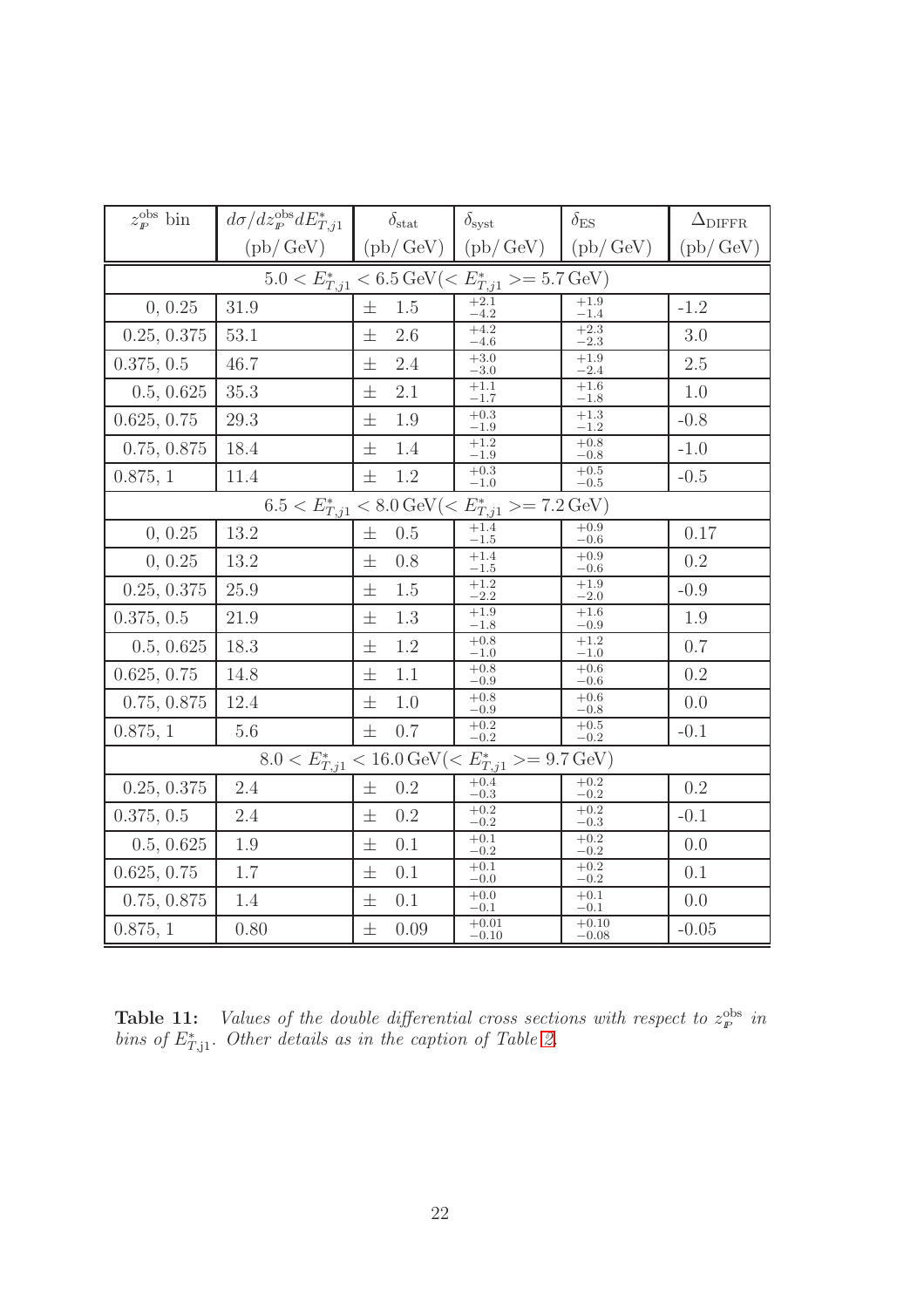| $z_{\rm p}^{\rm obs}$ bin                                    | $d\sigma/dz_{\rm \scriptscriptstyle I\!P}^{\rm obs}dQ^2$ | $\delta_{\text{stat}}$                                                                                      | $\delta_{\rm syst}$ | $\delta_{\rm ES}$  | $\Delta_{\rm DIFFR}$       |  |  |  |  |  |
|--------------------------------------------------------------|----------------------------------------------------------|-------------------------------------------------------------------------------------------------------------|---------------------|--------------------|----------------------------|--|--|--|--|--|
|                                                              |                                                          | $(\text{pb}/\text{GeV}^2)$ $(\text{pb}/\text{GeV}^2)$ $(\text{pb}/\text{GeV}^2)$ $(\text{pb}/\text{GeV}^2)$ |                     |                    | $(\text{pb}/\text{GeV}^2)$ |  |  |  |  |  |
| $5 < Q^2 < 12 \,\text{GeV}^2 (< Q^2 > = 8.1 \,\text{GeV}^2)$ |                                                          |                                                                                                             |                     |                    |                            |  |  |  |  |  |
| 0, 0.25                                                      | 5.1                                                      | 0.3<br>士                                                                                                    | $+0.4$<br>$-0.5$    | $+0.4$<br>$-0.4$   | 0.0                        |  |  |  |  |  |
| 0.25, 0.375                                                  | 8.7                                                      | 士<br>0.4                                                                                                    | $+0.6$<br>$-0.7$    | $+0.7$<br>$-0.7$   | $-0.1$                     |  |  |  |  |  |
| 0.375, 0.5                                                   | 7.2                                                      | 0.4<br>士                                                                                                    | $+0.4$<br>$-0.5$    | $+0.5$<br>$-0.5$   | 0.3                        |  |  |  |  |  |
| 0.5, 0.625                                                   | $5.2\,$                                                  | 0.3<br>士                                                                                                    | $+0.1$<br>$-0.2$    | $+0.4$<br>$-0.4$   | 0.1                        |  |  |  |  |  |
| 0.625, 0.75                                                  | 4.3                                                      | 0.3<br>士                                                                                                    | $+0.1$<br>$-0.2$    | $+0.3$<br>$-0.2$   | 0.1                        |  |  |  |  |  |
| 0.75, 0.875                                                  | 2.9                                                      | 0.2<br>士                                                                                                    | $+0.1$<br>$-0.1$    | $+0.2$<br>$-0.2$   | $-0.1$                     |  |  |  |  |  |
| 0.875, 1                                                     | 1.5                                                      | 0.2<br>$\pm$                                                                                                | $+0.1$<br>$-0.2$    | $+0.1$<br>$-0.1$   | $-0.1$                     |  |  |  |  |  |
|                                                              |                                                          | $12 < Q^2 < 25 \,\text{GeV}^2 (< Q^2 > = 17.2 \,\text{GeV}^2)$                                              |                     |                    |                            |  |  |  |  |  |
| 0, 0.25                                                      | 1.43                                                     | 0.09<br>士                                                                                                   | $+0.14$<br>$-0.16$  | $+0.09$<br>$-0.07$ | 0.08                       |  |  |  |  |  |
| 0.25, 0.375                                                  | 3.0                                                      | 0.2<br>士                                                                                                    | $+0.4$<br>$-0.2$    | $+0.1$<br>$-0.2$   | 0.4                        |  |  |  |  |  |
| 0.375, 0.5                                                   | 2.3                                                      | 0.1<br>士                                                                                                    | $+0.1$<br>$-0.2$    | $+0.1$<br>$-0.1$   | 0.1                        |  |  |  |  |  |
| 0.5, 0.625                                                   | 2.0                                                      | 0.1<br>士                                                                                                    | $+0.1$<br>$-0.2$    | $+0.1$<br>$-0.1$   | 0.0                        |  |  |  |  |  |
| 0.625, 0.75                                                  | 1.6                                                      | 0.1<br>士                                                                                                    | $+0.1$<br>$-0.1$    | $+0.1$<br>$-0.1$   | 0.0                        |  |  |  |  |  |
| 0.75, 0.875                                                  | 1.2                                                      | 0.1<br>士                                                                                                    | $+0.0$<br>$-0.1$    | $+0.1$<br>$-0.1$   | $-0.1$                     |  |  |  |  |  |
| 0.875, 1                                                     | 0.61                                                     | 0.07<br>士                                                                                                   | $+0.01$<br>$-0.03$  | $+0.04$<br>$-0.03$ | $-0.01$                    |  |  |  |  |  |

**Table 12:** Values of the double differential cross sections with respect to  $z_p^{\text{obs}}$  in bins of  $E^*_{T,1}$ . Other details as in the caption of Table [2.](#page-23-0)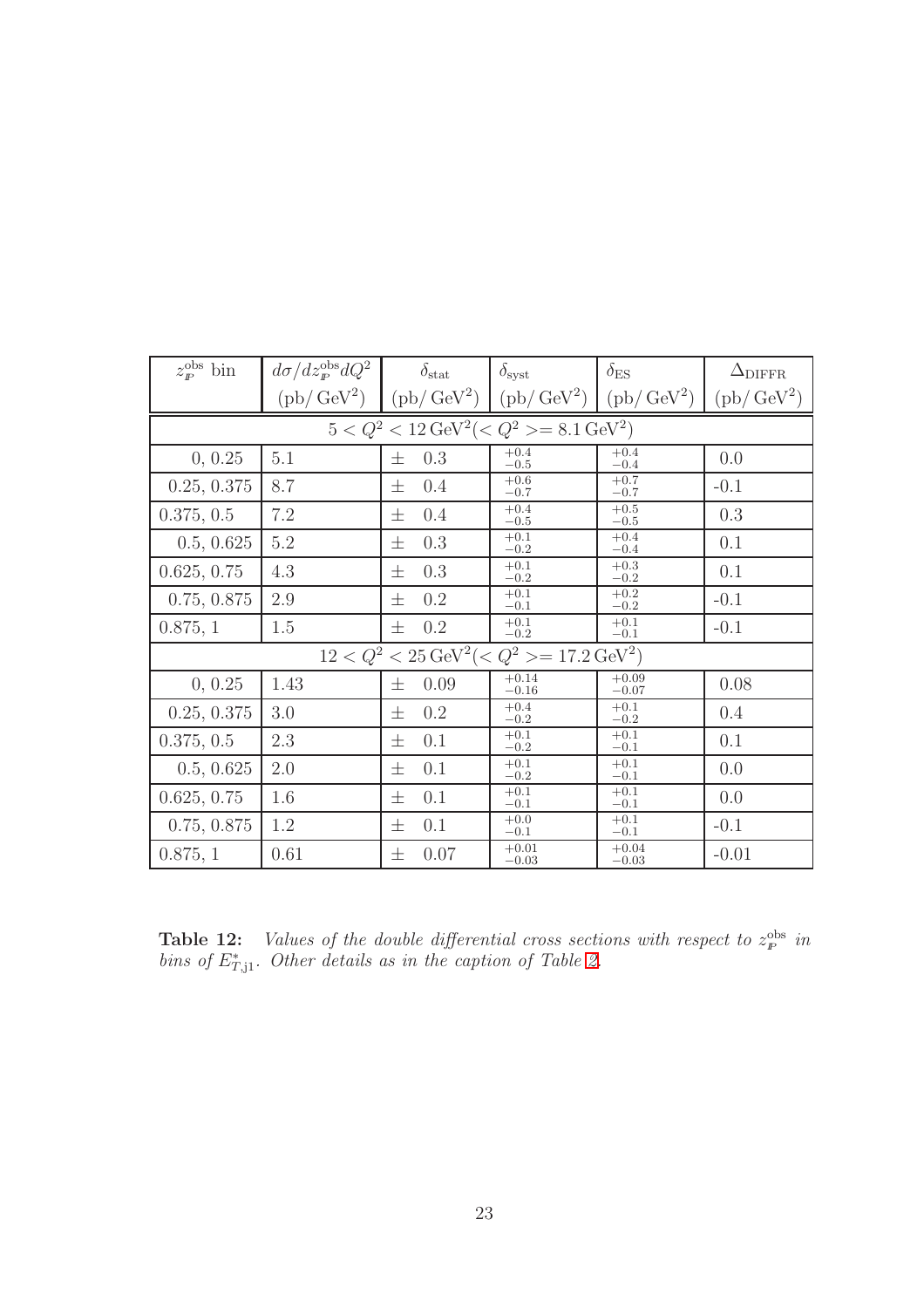| $z_{\rm p}^{\rm obs}$ bin                                          | $d\sigma/dz_{\rm p}^{\rm obs}dQ^2$   | $\delta_{\rm stat}$ | $\delta_{\rm syst}$ | $\delta_{\rm ES}$          | $\Delta_{\rm DIFFR}$       |
|--------------------------------------------------------------------|--------------------------------------|---------------------|---------------------|----------------------------|----------------------------|
|                                                                    | $\left(\text{pb}\right/\text{GeV}^2$ | $(pb/GeV^2)$        | $(pb/\text{GeV}^2)$ | $(\text{pb}/\text{GeV}^2)$ | $(\text{pb}/\text{GeV}^2)$ |
| $25 < Q^2 < 50 \,\text{GeV}^2$ (< $Q^2 > = 35.2 \,\text{GeV}^2$ )  |                                      |                     |                     |                            |                            |
| 0, 0.25                                                            | 0.51                                 | 0.04<br>士           | $+0.03$<br>$-0.08$  | $+0.03$<br>$-0.02$         | $-0.06$                    |
| 0.25, 0.375                                                        | 1.03                                 | 0.07<br>士           | $+0.07$<br>$-0.13$  | $+0.06$<br>$-0.07$         | $-0.03$                    |
| 0.375, 0.5                                                         | 1.00                                 | 0.07<br>士           | $+0.06$<br>$-0.06$  | $+0.04$<br>$-0.06$         | 0.05                       |
| 0.5, 0.625                                                         | 0.77                                 | 0.06<br>士           | $+0.06$<br>$-0.02$  | $+0.04$<br>$-0.04$         | 0.06                       |
| 0.625, 0.75                                                        | 0.60                                 | 0.05<br>士           | $+0.03$<br>$-0.04$  | $+0.04$<br>$-0.03$         | $-0.01$                    |
| 0.75, 0.875                                                        | 0.44                                 | 0.04<br>士           | $+0.01$<br>$-0.02$  | $+0.03$<br>$-0.04$         | 0.00                       |
| 0.875, 1                                                           | 0.24                                 | 0.03<br>士           | $+0.01$<br>$-0.01$  | $+0.02$<br>$-0.01$         | 0.00                       |
| $50 < Q^2 < 100 \,\text{GeV}^2$ (< $Q^2 > = 69.5 \,\text{GeV}^2$ ) |                                      |                     |                     |                            |                            |
| 0, 0.25                                                            | 0.10                                 | 0.01<br>士           | $+0.00$<br>$-0.01$  | $+0.01$<br>$-0.01$         | 0.00                       |
| 0.25, 0.375                                                        | 0.25                                 | 0.02<br>士           | $+0.05$<br>$-0.01$  | $+0.02$<br>$-0.01$         | 0.05                       |
| 0.375, 0.5                                                         | 0.28                                 | 0.03<br>士           | $+0.02$<br>$-0.01$  | $+0.01$<br>$-0.02$         | 0.02                       |
| 0.5, 0.625                                                         | 0.20                                 | 0.02<br>士           | $+0.02$<br>$-0.01$  | $+0.01$<br>$-0.01$         | 0.02                       |
| 0.625, 0.75                                                        | 0.16                                 | 0.02<br>士           | $+0.01$<br>$-0.00$  | $+0.01$<br>$-0.01$         | 0.01                       |
| 0.75, 0.875                                                        | 0.13                                 | 0.02<br>士           | $+0.00$<br>$-0.00$  | $+0.01$<br>$-0.01$         | 0.00                       |
| 0.875, 1                                                           | 0.11                                 | 0.02<br>士           | $+0.01$<br>$-0.02$  | $+0.01$<br>$-0.01$         | $-0.01$                    |

**Table 13:** Values of the double differential cross sections with respect to  $z_p^{\text{obs}}$  in bins of  $E^*_{T,1}$ . Other details as in the caption of Table [2.](#page-23-0)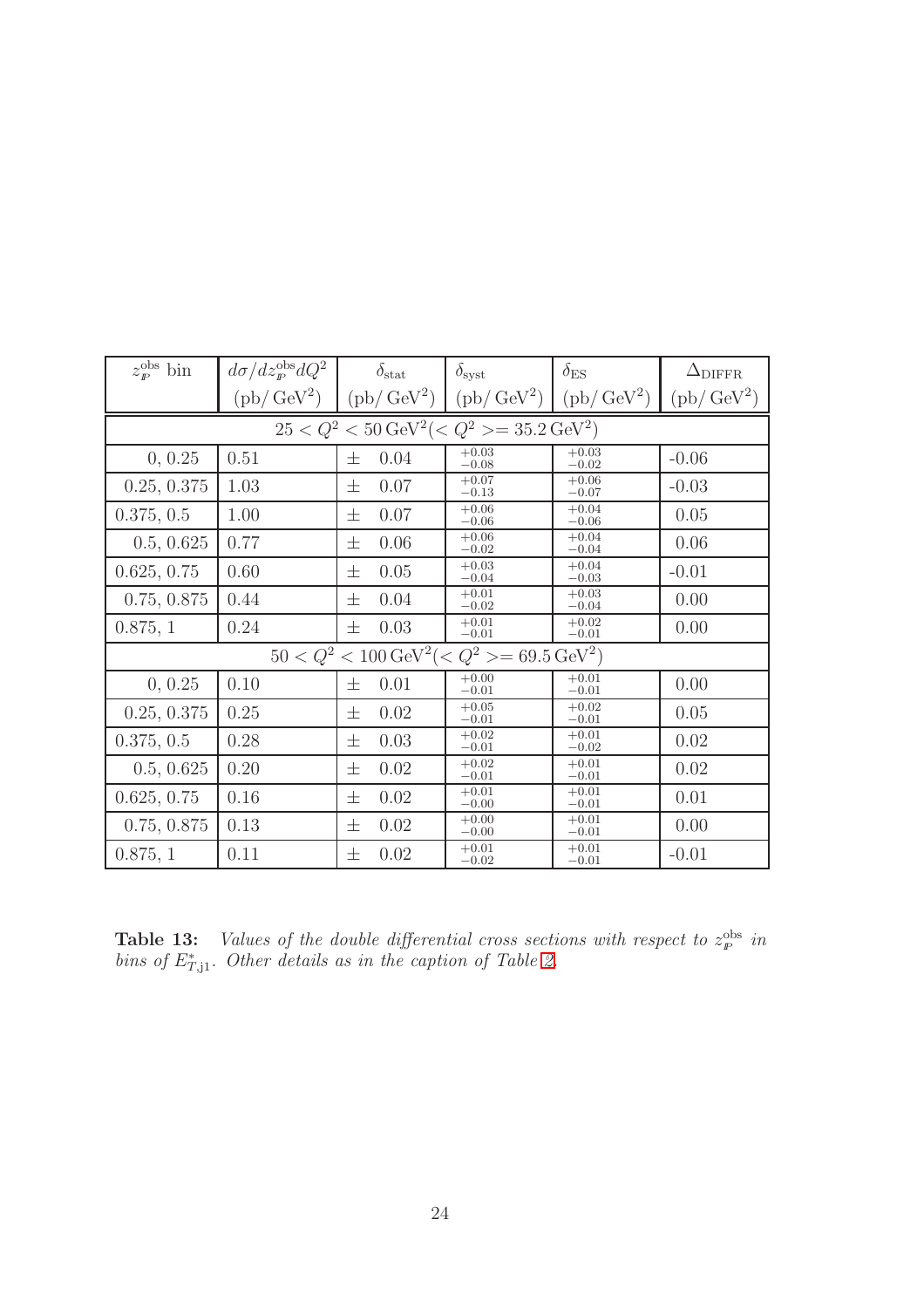

<span id="page-31-0"></span>Figure 1: Schematic representation of the boson-gluon fusion diagram for LO dijet production in diffractive DIS.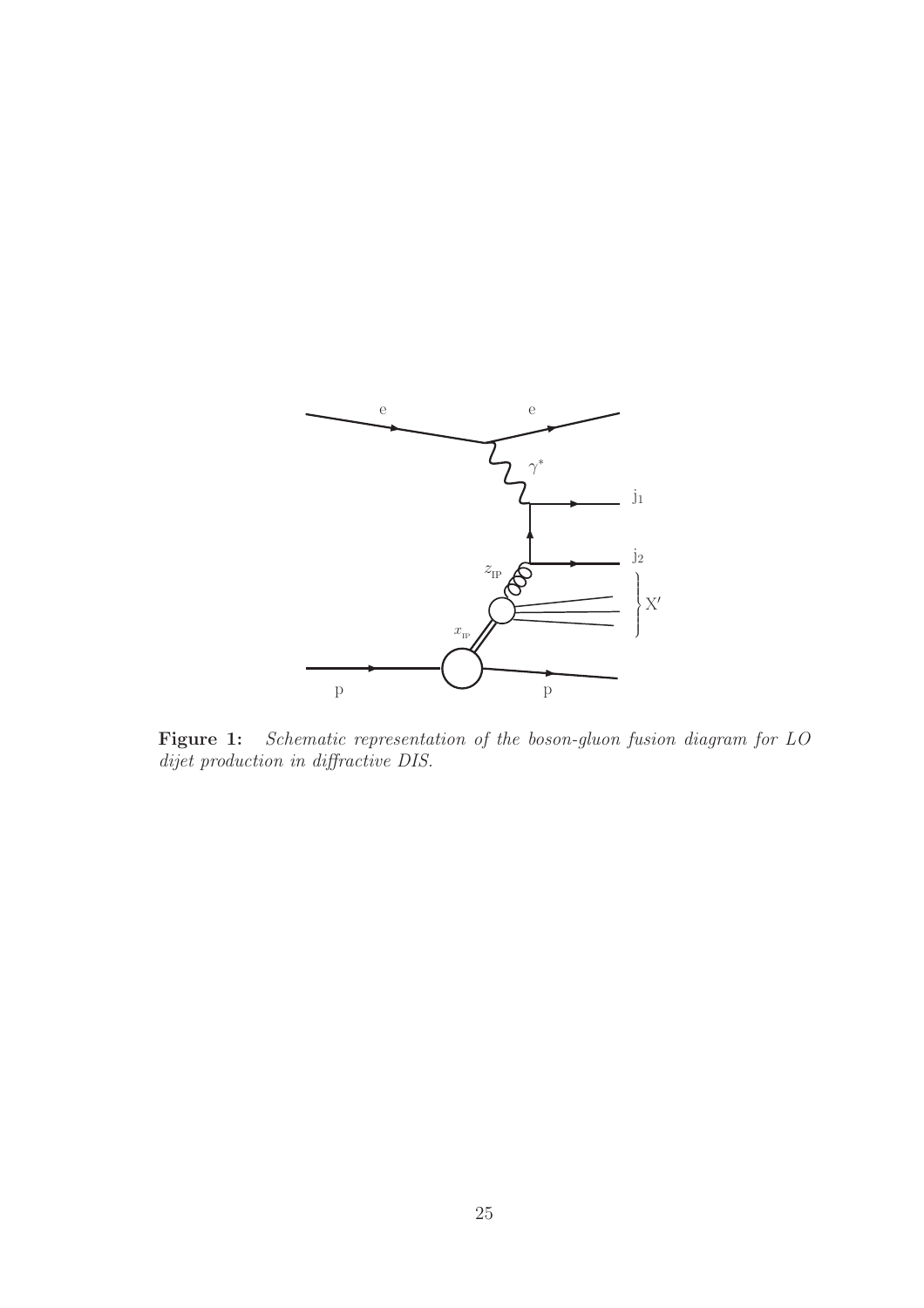

<span id="page-32-0"></span>**Figure 2:** The measured  $\eta_{MAX}$  distribution (dots) (a) before diffractive selection, (b) after the  $E_{FPC}$  cut and (c) after adding the  $x_{\mathbb{P}}^{\text{obs}}$  cut. Also shown are areanormalised MC expectations obtained by fitting the relative amount of RAPGAP and Djangoh to give the best description of the data before any diffractive selection.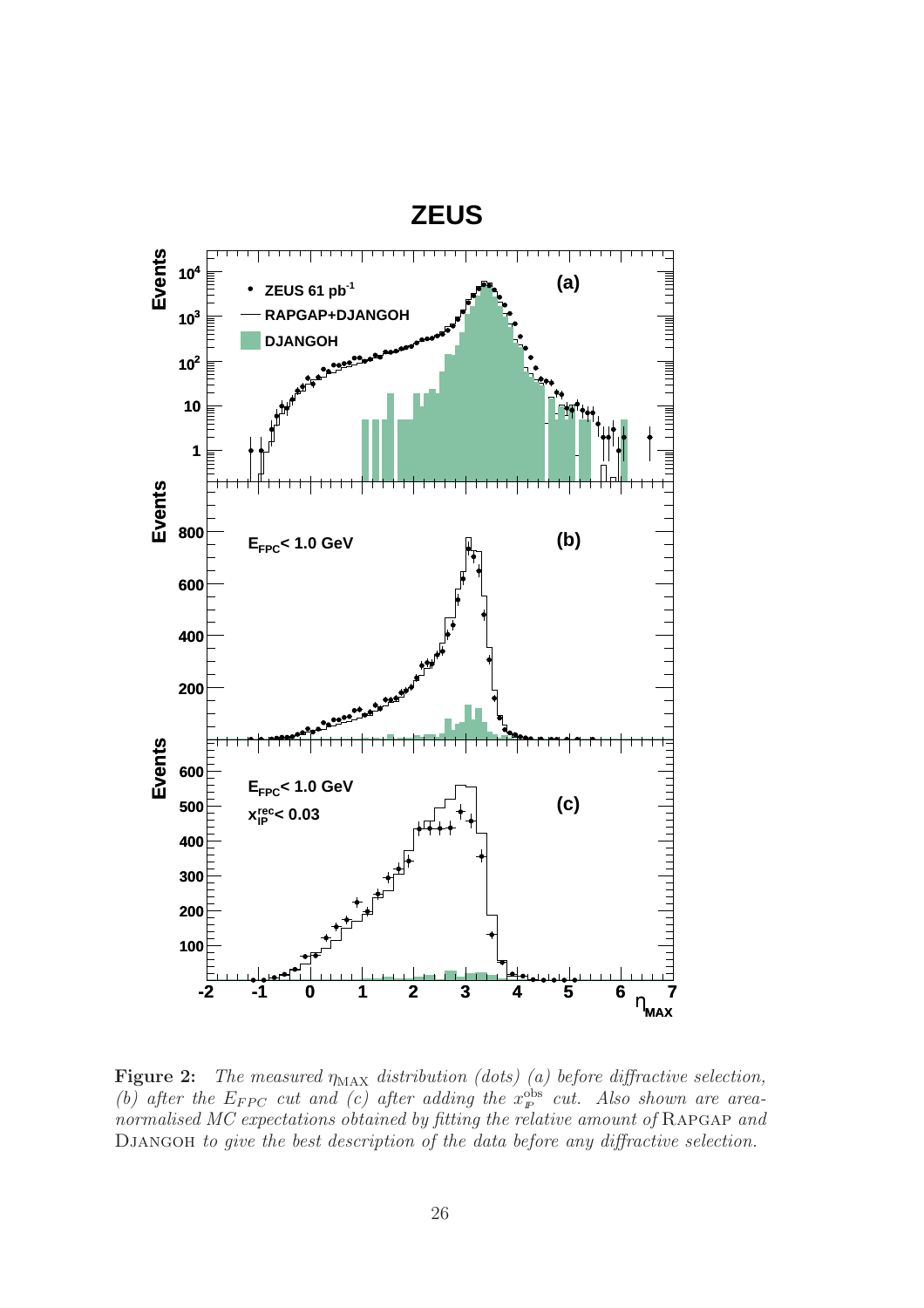

<span id="page-33-0"></span>**Figure 3:** Measured differential cross section (dots) as a function of (a)  $Q^2$ , (b) W, (c)  $M_X$ , (d)  $\beta$  and (e)  $x_{\mathbb{P}}^{\text{obs}}$ . The inner error bars represent the statistical uncertainty and the outer error bars represent the statistical and uncorrelated systematic uncertainties added in quadrature. The shaded band represents the correlated uncertainty. For comparison the area-normalised predictions of the RAPGAP (solid lines) and the SATRAP (dashed lines) MC models are also shown.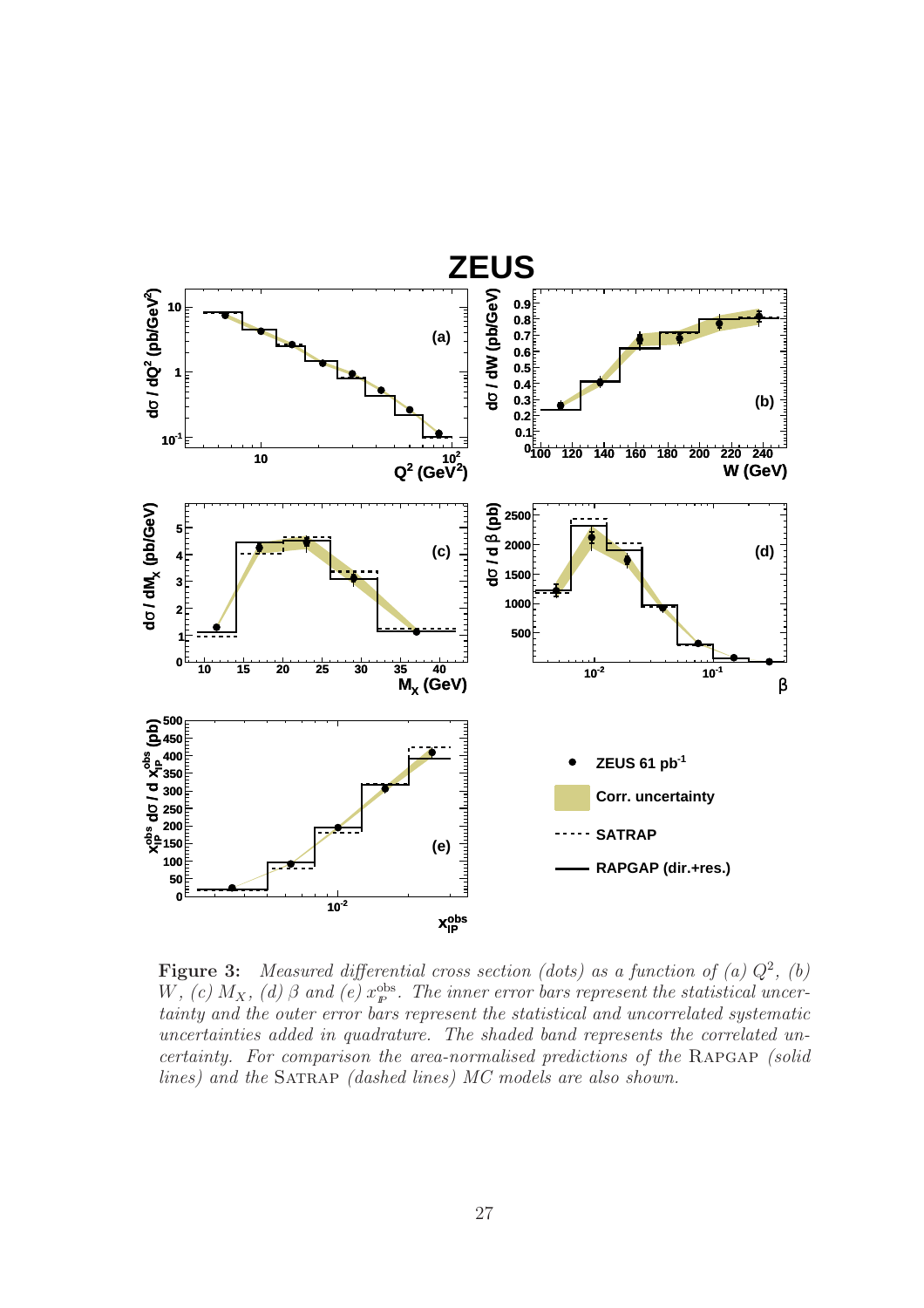

<span id="page-34-0"></span>**Figure 4:** Measured differential cross section as a function of (a)  $E^*_{T,J}$ , (b)  $\eta^*_J$ , (c)  $z_{\rm F}^{\rm obs}$  and (d)  $x_{\gamma}^{\rm obs}$ . The dashed-dotted line represents the area-normalised RAPGAP with only the direct photon contribution. Other details as in the caption of Fig. [3.](#page-33-0)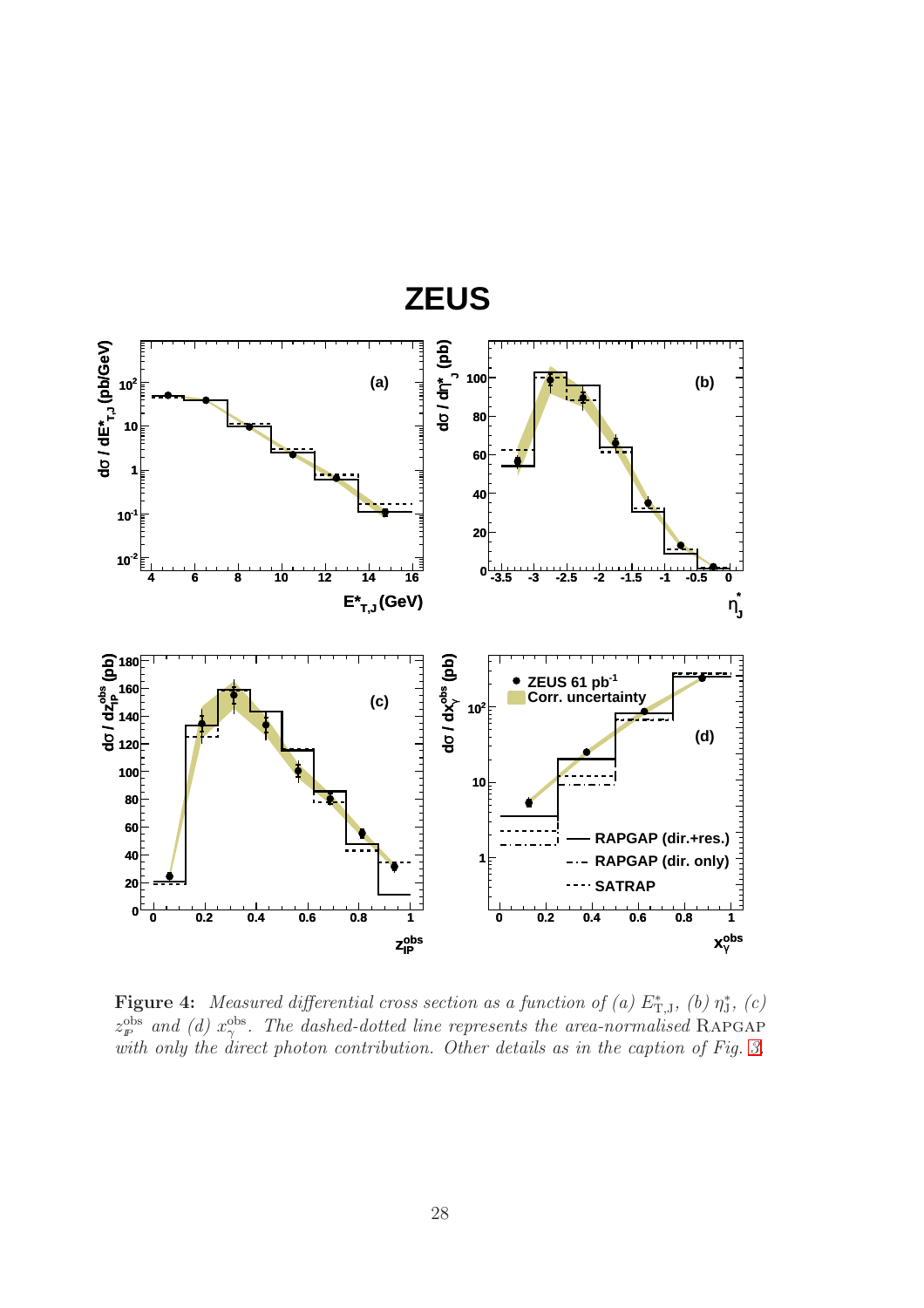

<span id="page-35-0"></span>**Figure 5:** Measured differential cross section as a function of (a)  $Q^2$ , (b) W, (c)  $M_X$ , (d)  $\beta$  and (e)  $x_p^{obs}$  compared to the NLO predictions obtained using the available dPDFs, as indicated in the figure. The hatched area indicates the theoretical uncertainty of the predictions estimated using the ZEUS LPS+charm dPDFs. Other details as in the caption of Fig. [3.](#page-33-0)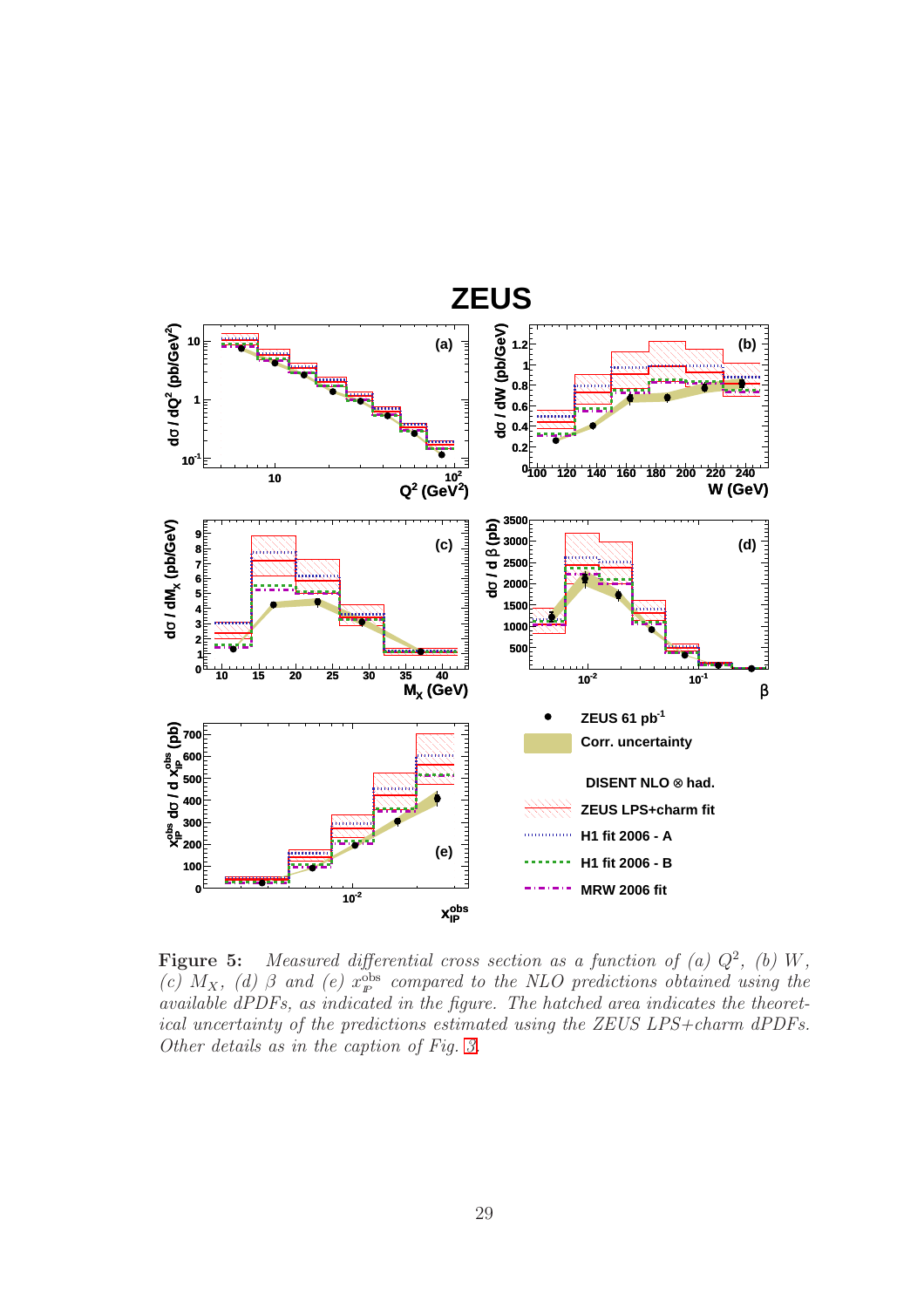

<span id="page-36-0"></span>**Figure 6:** Measured differential cross section as a function of (a)  $E_{T,J}^*$ , (b)  $\eta_J^*$ , (c)  $z_{\rm F}^{\rm obs}$  and (d)  $x_{\gamma}^{\rm obs}$  compared to the NLO prediction obtained using the available dPDFs. Other details as in the caption of Fig. [5.](#page-35-0)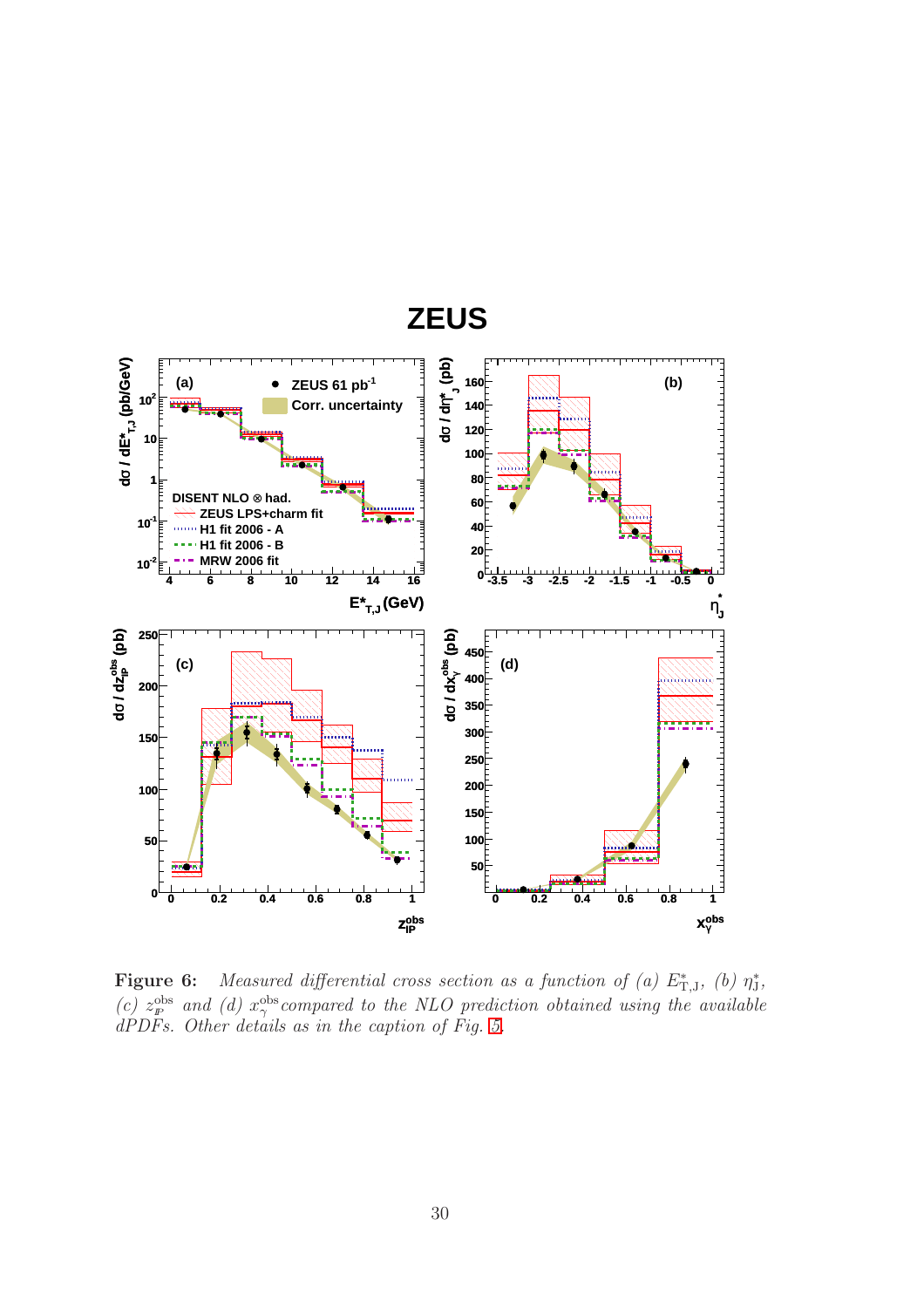

<span id="page-37-0"></span>Figure 7: Ratio, R, of the data to the NLO prediction using the ZEUS LPS+charm dPDFs (dots) as function of (a)  $Q^2$ , (b) W, (c)  $M_X$ , (d)  $\beta$  and (e)  $x_p^{\text{obs}}$ . Also shown is the ratio of NLO calculations with other dPDFs to ZEUS LPS+charm. Other details as in the caption of Fig. [5.](#page-35-0)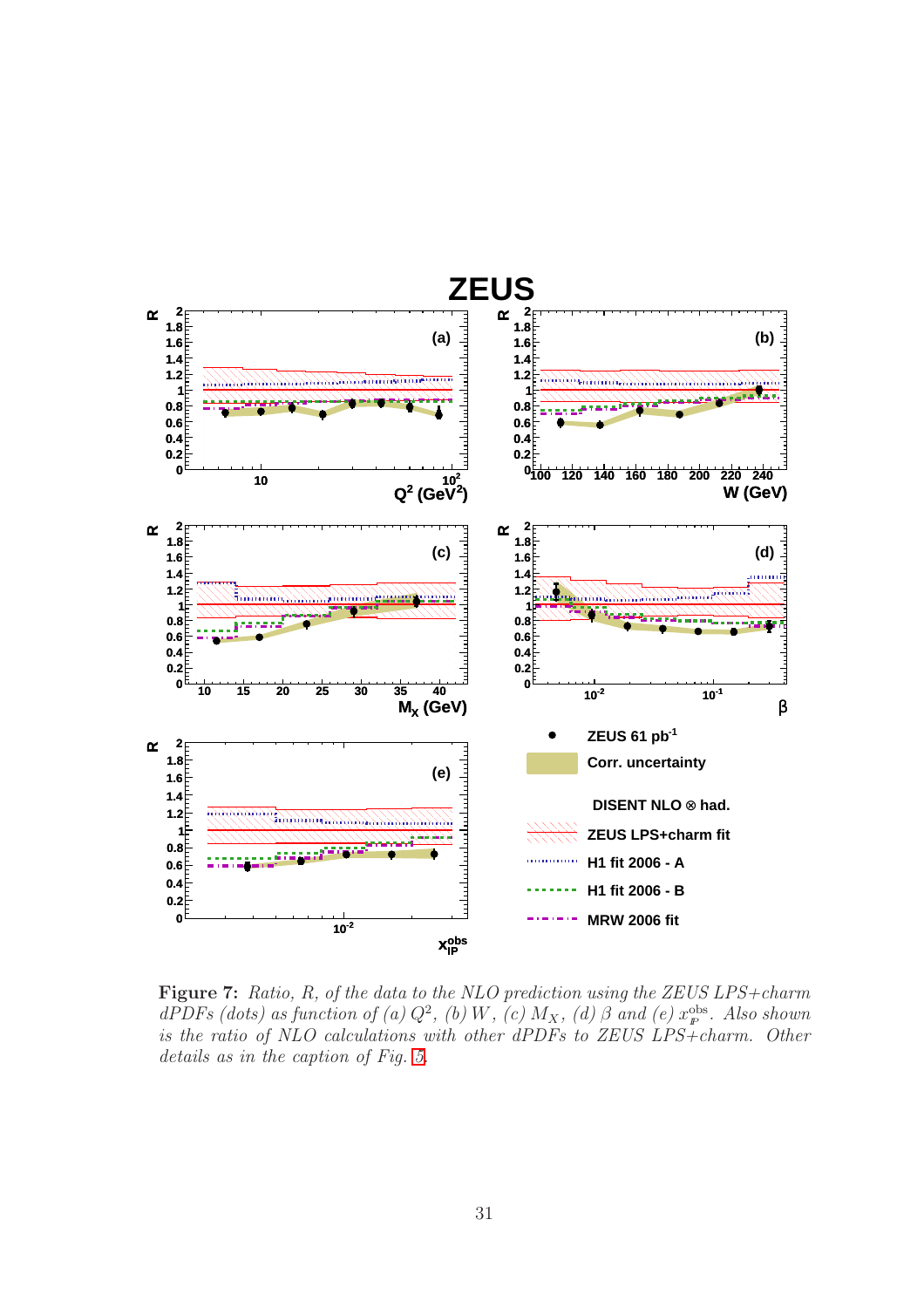

**ZEUS**

<span id="page-38-0"></span>Figure 8: Ratio, R, of the data to the NLO prediction using the ZEUS LPS+charm dPDFs (dots) as function of (a)  $E_{\text{T},J}^{*}$ , (b)  $\eta_{J}^{*}$ , (c)  $z_{p}^{\text{obs}}$  and (d)  $x_{\gamma}^{\text{obs}}$ . Other details as in the caption of Fig. [7.](#page-37-0)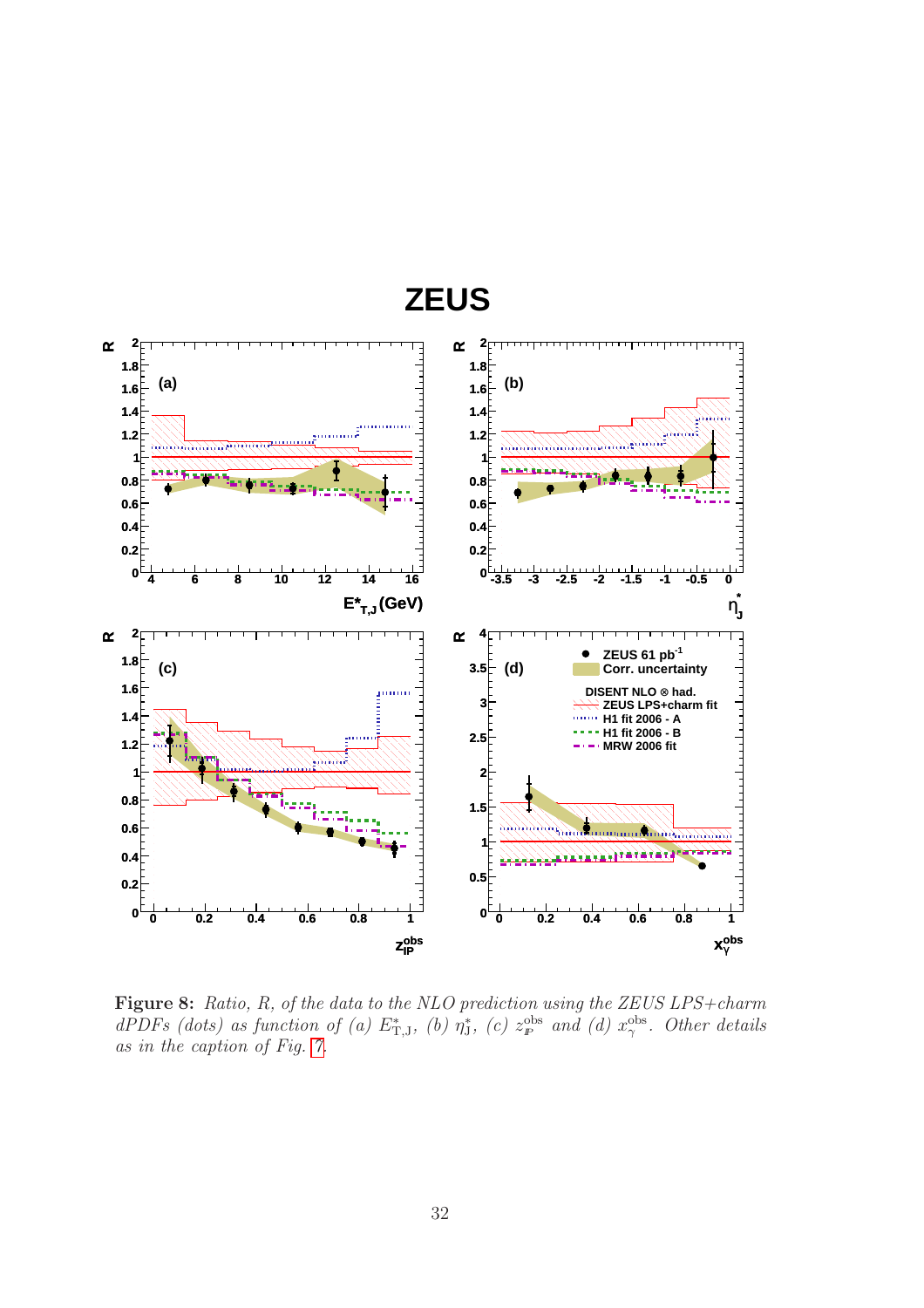

<span id="page-39-0"></span>**Figure 9:** Measured differential cross section as a function of  $z_p^{\text{obs}}$  in different regions of  $E^*_{T,j1}$  (dots). Other details as in the caption of Fig. [5.](#page-35-0)